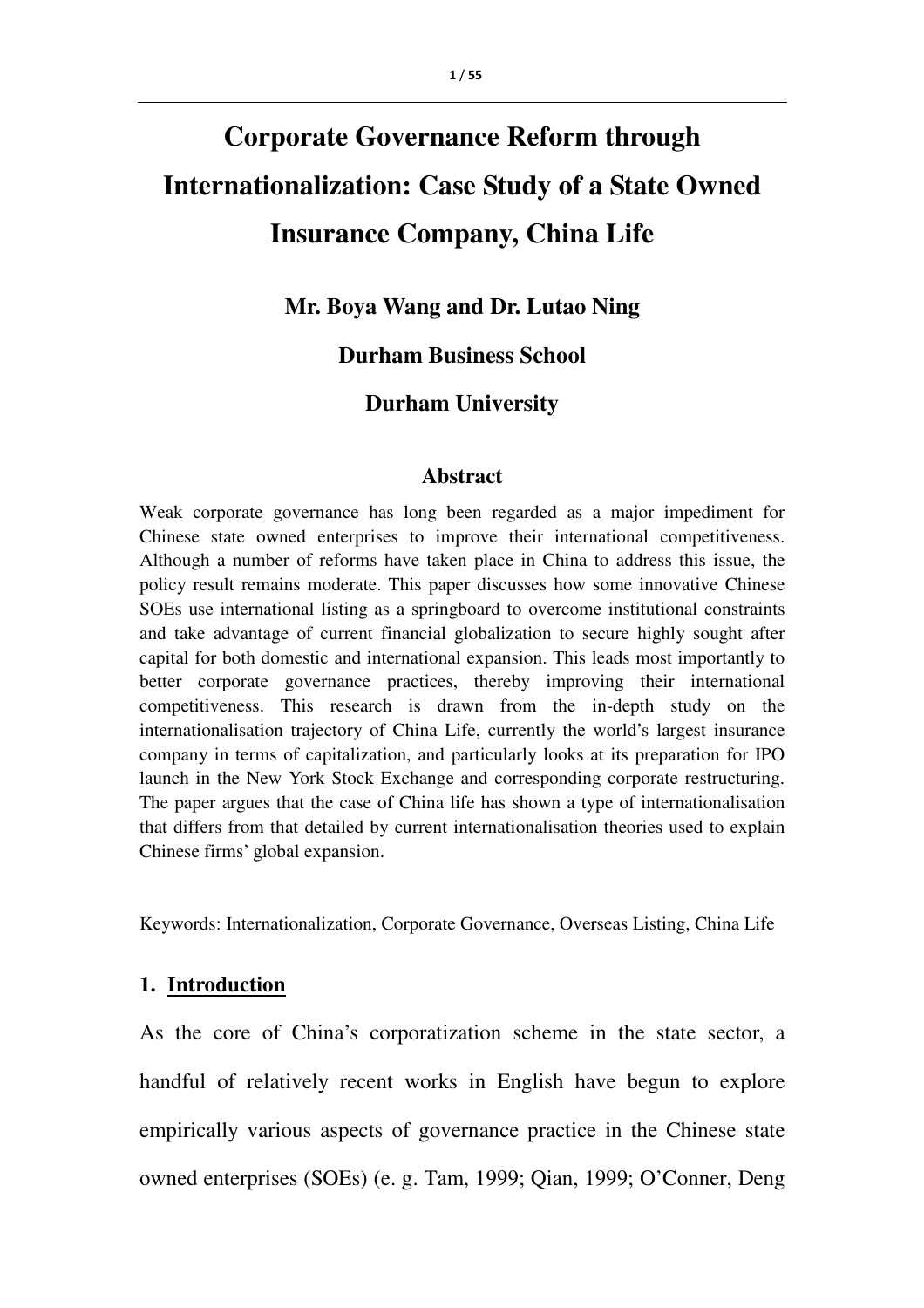and Luo, 2006; Liu, 2006; Fan, 2008), by bringing together scholars from different disciplines including economics, management and law. The contributions reflect a common effort to integrate empirical analysis drawn from new or unique data sources, on one hand, with a comparative institutional analysis of Chinese SOEs, on the other. However, these studies are mainly grounded in an analysis of corporate governance policy at an aggregate level, the methodological flaws of which can undermine their explanatory power. That is like trying to learn about the physical universe by using only the telescope of astronomy; most real understanding in physics has actually come from studying the interaction of their tiniest particles in the universe. For corporate governance studies, it is necessary to understand why individual companies operate as they do, since they are the ultimate source of profit and the objective for improving governance.

While there is a growing body of literature that statistically analyses the practical benefits and costs associated with overseas listings (e.g. Korczak and Bohl, 2003; Claessens Klingebiel, and Schmukler, 2002; Jia, Sun, and Tong, 2005), in-depth investigation into the process of the initiation, restructuring process, and post-listing adaption has been largely missing from the current corporate governance literature (Sun and Madera, 2005; Sun and Tobin, 2005). In line with this, this paper provides an in-depth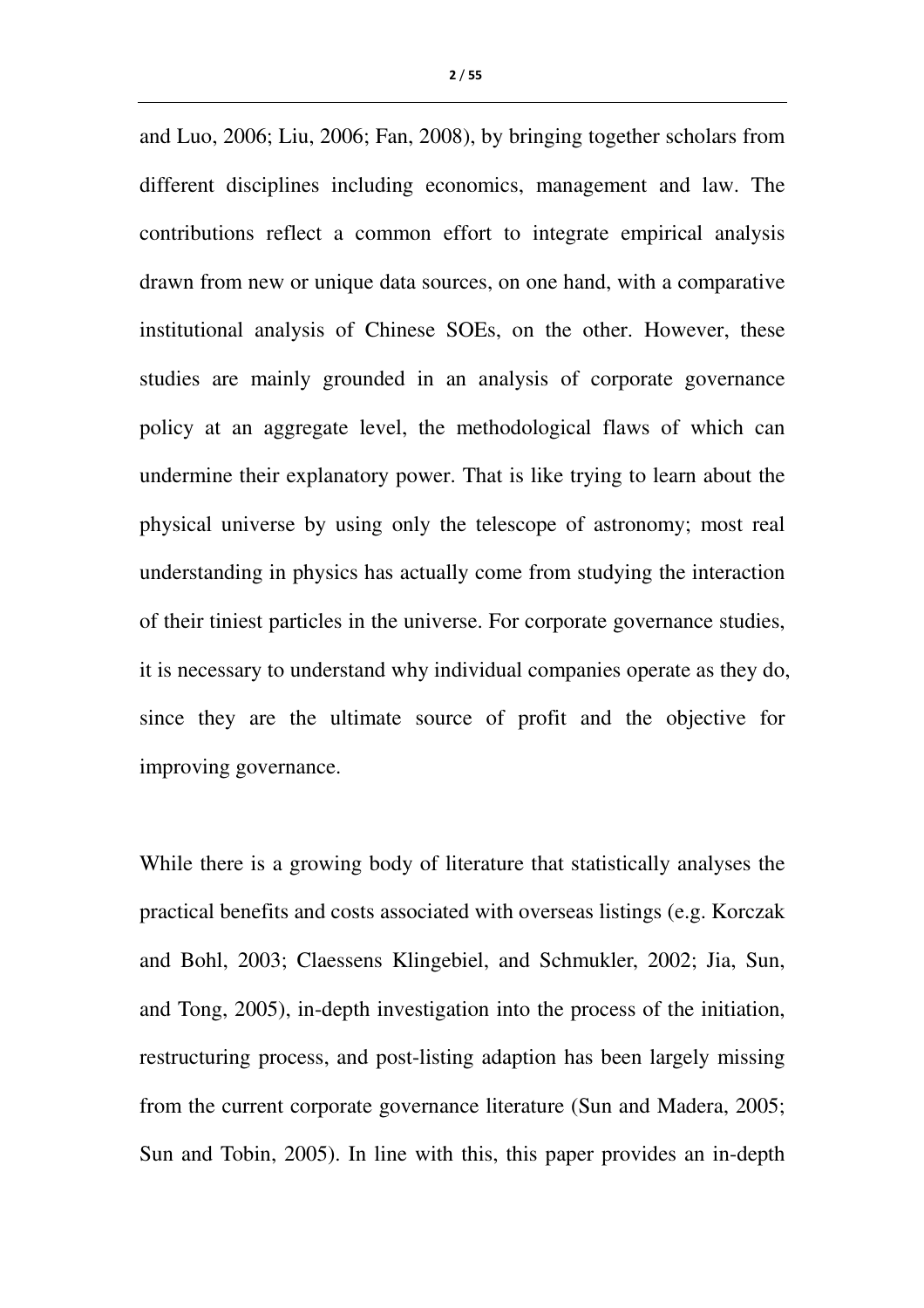investigation based on a case study of China Life, currently the biggest life insurance company in the world in term of market capitalization, with a market share above 40% in domestic life insurance sector.

We conjecture that the rationale underpinning the overseas listing of the state-owned insurer is to sort out the problem of liquidity shortage, rather than "establishing modern corporate system" in official's blunt language. The progress made in major dimensions of corporate governance, over the post-IPO period, albeit following a crisis-driven path, can be considered as the offspring of the international listing, which has successfully imposed a greater level of information transparency and a more stringent risk control onto the listed insurer. Such an in-depth analysis will be able to shed lights on the on-going concerns over insurers' information transparency and risk control in the aftermath of the financial crisis.

The rest of the paper is organized as follow: Part 2 provides background of China Life. Part 3 presents the literature review concerning the corporate governance development in state sector. Part 4 examines the motivation, namely the spread loss problem, for international listing. Part 5 discusses how the class action suit by public investors and capital market discipline induced China Life's improvements in information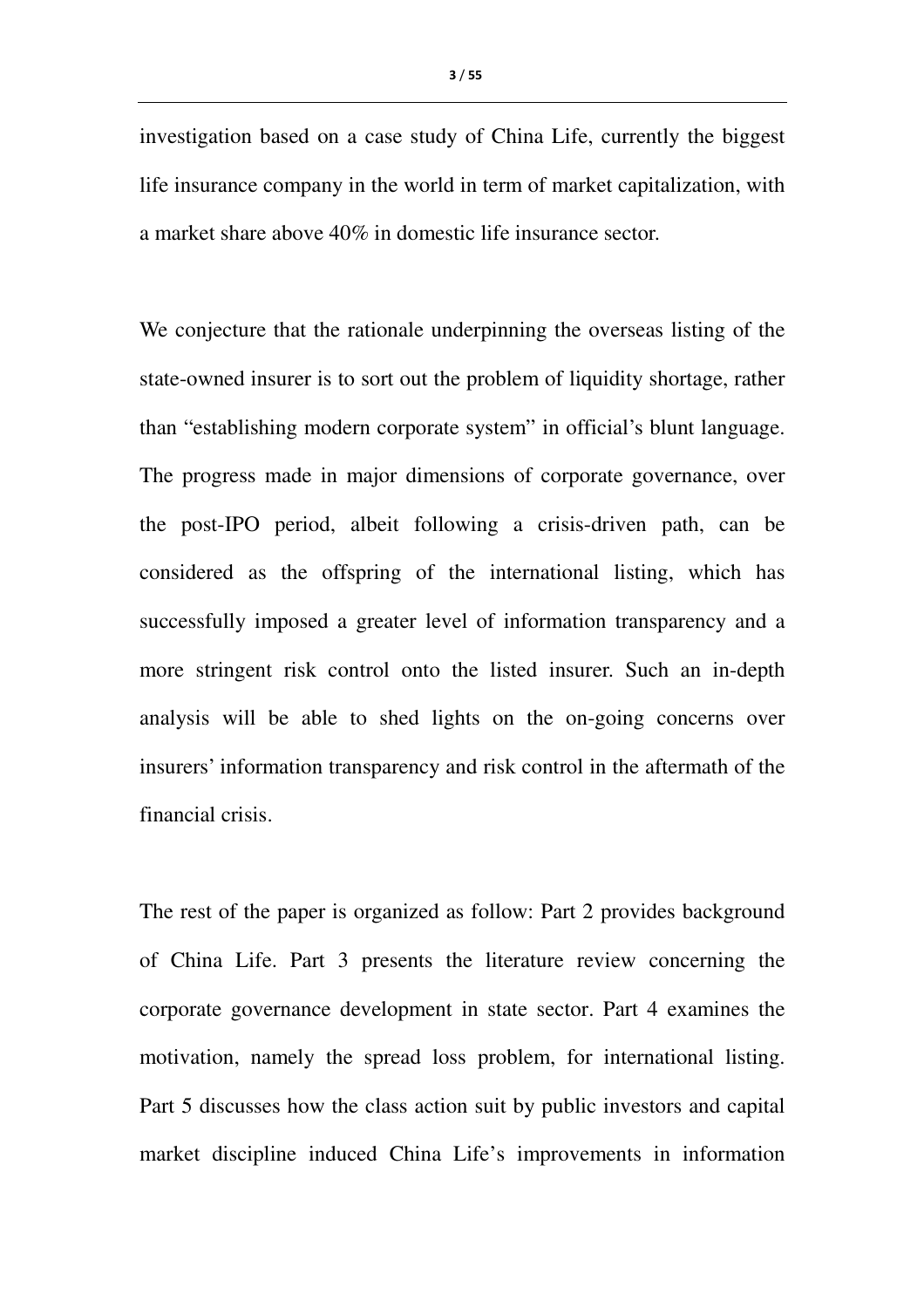disclosure and transparency. While Part 6 discusses the improvement and inherent difficulties in establishing an effective corporate governance system, Part 7 analyses the achievements which have been made by the Company in respect to its profitability and solvency level. Finally Part 8 summarizes and makes concluding remarks.

#### **2. Company Background**

As the predecessor of China Life, the People's Insurance Company of China (PICC) received the approval from the State Council of the Central Government and was established in October 1949. During its first decade of operations, PICC made steady progress establishing regional branches and offices in a majority of the provinces, autonomous regions and municipalities. By 1956, all other insurance companies in the People's Republic of China (PRC) ceased operations and foreign insurance companies were required to leave China. Thus PICC became the state-monopoly insurer and the nationalization of the industry was achieved. In this sense, the State ultimately bore the risks of most hazards in almost every economic sector, against which insurance would normally be sought in other countries.

By 1952, PICC represented a national network of 1,300 branches and 3,000 agency outlets. Yet the Chinese government, in its effort to develop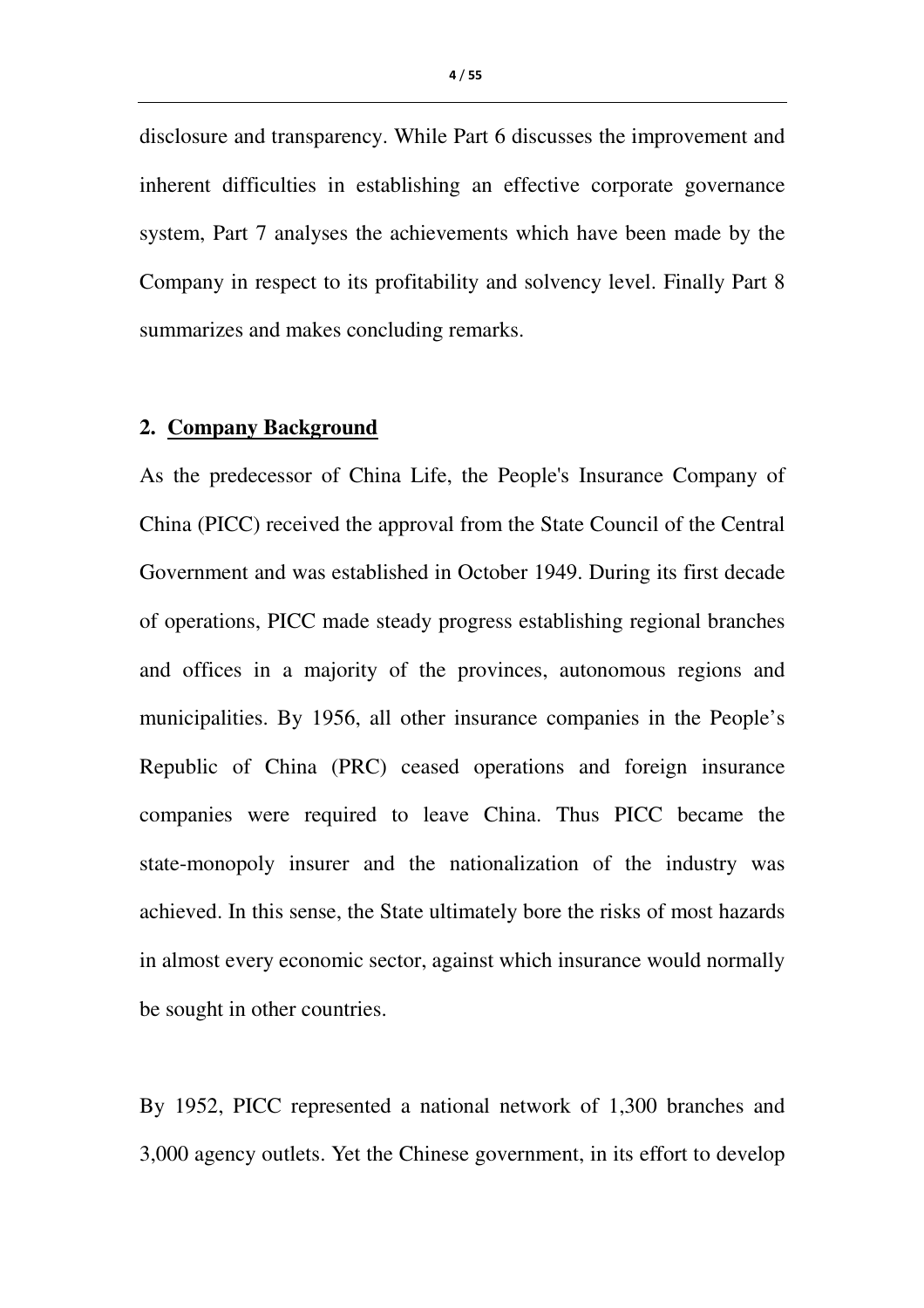its socialism regime, determined that insurance was superfluous in a state where the government was meant to provide for all the goods and social welfare for its citizens. The overoptimistic leftists believed that China would not be far from converting into a communism country in which the commercial business activities would fade out and the social welfare for all the citizens would be guaranteed. In 1959, therefore, all domestic insurance business was ended. PICC's role was reduced to providing insurance covering the country's foreign policy needs, such as for the marine and aviation sectors. Under the guidance of a left-wing ideology, PICC had been converted into a department of the government's central bank, People's Bank of China.

China's "Reform and Open" policy in 1979 initiated a series of reforms with the purpose of stimulating economic growth. As part of the efforts to re-invigorate the economy, on January 1, 1984, the PICC was separated from the People's Bank of China (PBOC) in 1982 and resumed its operations, making PICC the sole state-owned independent insurance company under the supervision of PBOC. As a monopoly, it was both the sole supplier of both life and property insurance, as well as the regulator of all the insurance activity. However, it initially had premium revenue of only U.S. \$200 million and a mere 3,000 employees, remarkably small numbers for a country of over 1 billion people.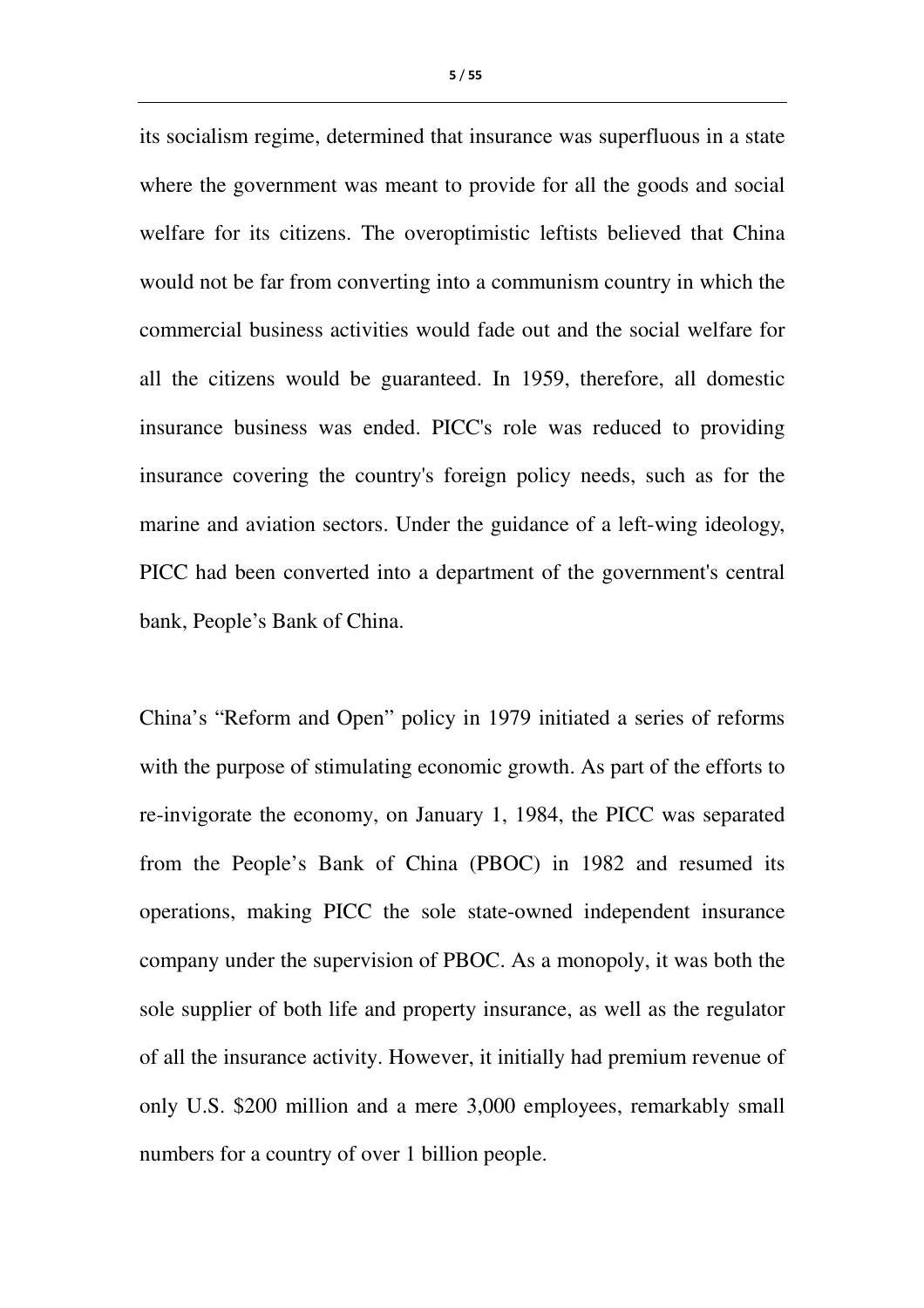6 / 55

Following the enactment of the PRC Insurance Law in 1995, PICC was restructured into the PICC (Group) Company, with its businesses being transferred to three subsidiaries: PICC Life Insurance Company with a focus on life insurance, PICC Property Insurance Company with focus on property and casualty insurance, and PICC Reinsurance Company with a focus on reinsurance business<sup>1</sup>. In October 1999 PICC has been once again restructured, when the PICC Group had been officially split up into three independent business entities. The three subsidiaries were re-organized into three independent companies: PICC Property Insurance Company became known as PICC; PICC Reinsurance Company was changed into China Reinsurance Company, and PICC Life Insurance Company became China Life Insurance Company. In the aftermath of the restructuring, China Life began to petitioning the CIRC for authorization to go listing,

l

<sup>1</sup> As the state-owned monopoly had been disrupted in 1988 with the entrance of several shareholder-owned insurers including Ping An Insurance Company and China Pacific Insurance, a competitive insurance market began to take form. In response to the rapid developments in the insurance market, the National People's Congress (NPC) promulgated the PRC Insurance Law in 1995, which set forth the framework for restructuring and rationalizing China's insurance industry. One of the most important clauses of the 1995 PRC Insurance Law was to classify insurance into property and casualty insurance (including property, casualty, liability and credit insurance) and life insurance (including life, accident and health insurance). Thus a single entity was only allowed to provide one of the two services (but the later 2002 amendment of Insurance Law allowed one group to have both life insurance and property and casualty insurance subsidiaries).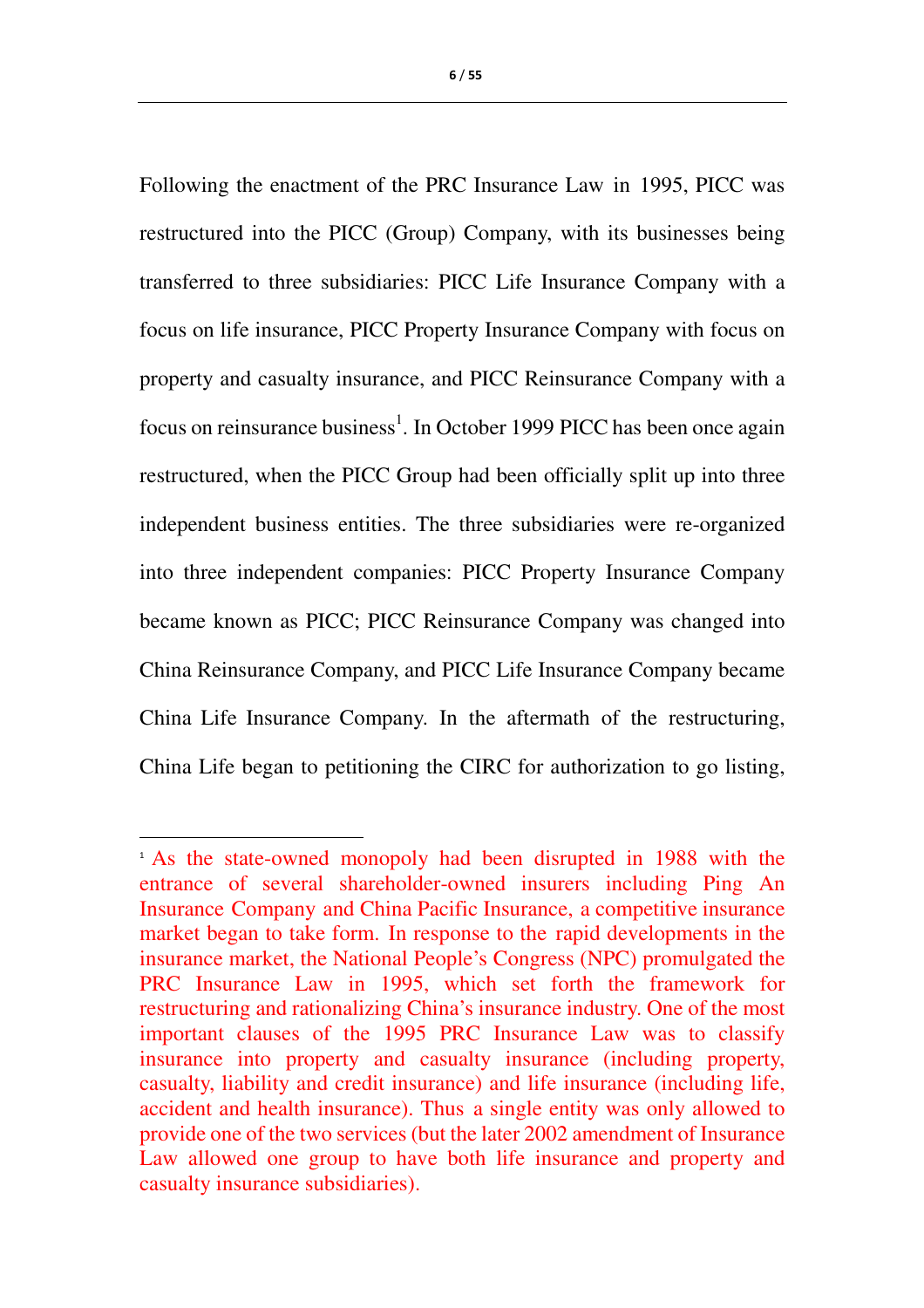which was granted in 2003. As part of the run up to the IPO, China Life restructured its operations, splitting the companies into three entities: China Life Insurance Company and China Life Asset Management Company, both of which were under a new shareholding institution, China Life Insurance Corporations (Group).

To attract as wide a pool of international investor as possible, while retaining all the long and medium term policies issued on or after June 10 1999, China Life launched its IPO on both the Hong Kong Stock Exchange and the New York Stock Exchange in December 2003. The IPO has proven a huge success, raising \$3.5 billion and becoming the world's largest IPO for that year. The success of its IPO encouraged China Life to begin eyeing expansion into new business sectors afterwards. On December 28, 2006, as the first insurer listed on the Yuan-dominated A-share market, China launched its second IPO on Shanghai Stock Exchange, raising \$3.6 billion on the first day. By the end of 2008, the gains from the a series of successful IPOs allow China Life to pass ING Group NV and Allianz SE, to become the world's largest insurer in terms of market capitalization.

### **3. Literature Review**

Empirical studies (e. g. Tam, 1999; Tenev, Zhang and Brefort, 2002;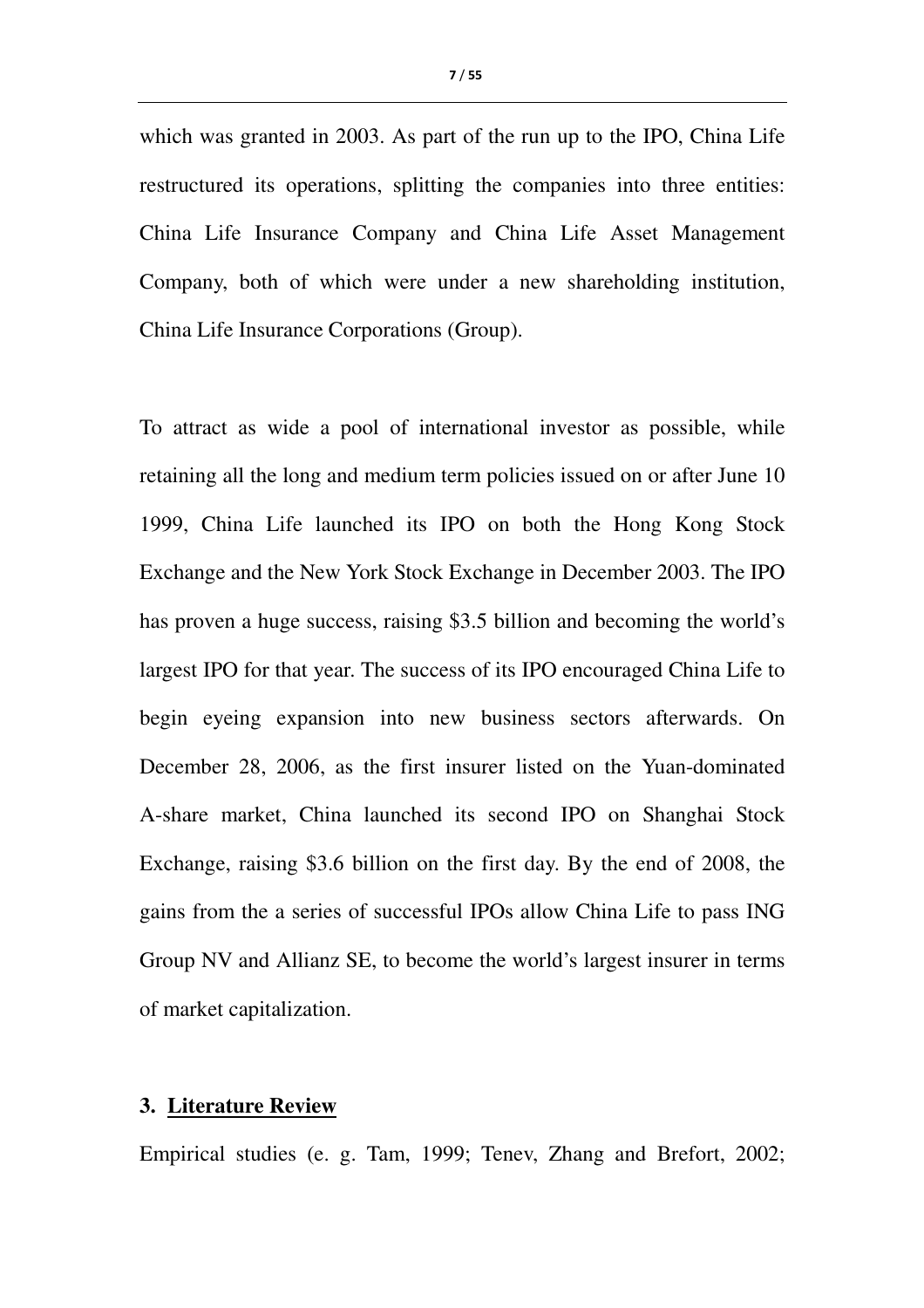Ewing, 2005; ) suggest that China's gradual approach to economic reform has resulted in a mosaic of borrowed and modified economic institutions not always compatible with the demands for building a well functioning market economy in China's social, political, historical and economic context. Tam (1999) argues that within such a context, the process of enterprise reform in China has essentially been based on compromise. As the core of state sector reform, corporate governance has been indentified by the Chinese government as the core element in the "modern enterprise system" (Tam, 1999). The reform policy focuses on corporate governance reflects the significant progress that China has made in building market institutions and the importance it attaches to corporate behaviors. Chinese economists (see e.g., Wu, 1994, pp.185) seem to have adopted a definition of corporate governance that is primarily influenced by the agency-cost theory and one commonly used in the Anglo-American environment.

Tam's study (1999) provides a detailed investigation into the role of corporate governance in China's development and reform of large SOEs. One of the major findings is that the current top-down approach to corporate governance development, based largely on duplicating governance structures from the stylized Anglo-American model is not effective and unlikely to serve its intended purposes. Indeed, these SOEs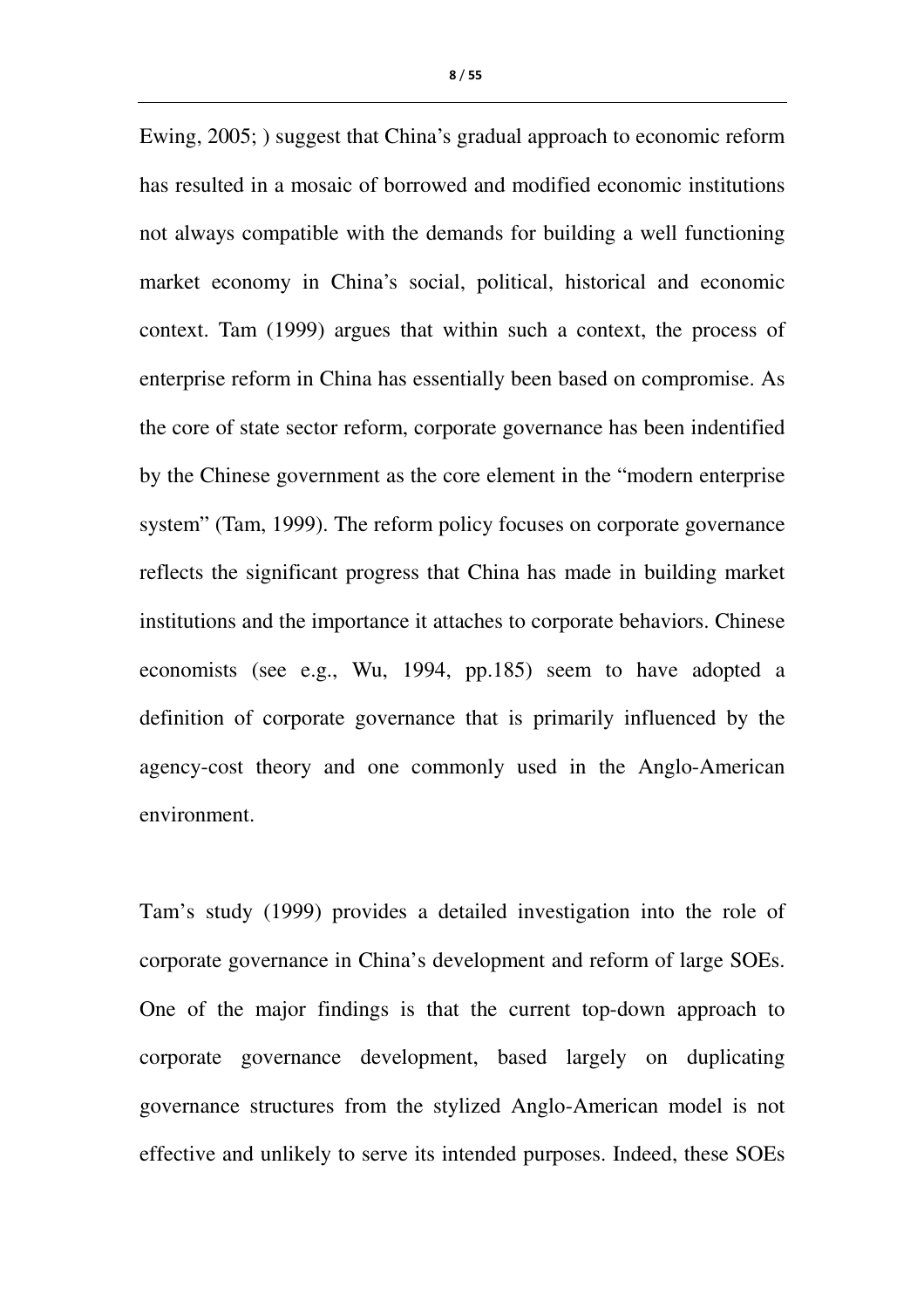are still far short of "being modern industrial corporations" (Nolan and Wang, 1999). O'Connor, Deng and Luo's work (2006) extends the literature on Chinese SOE reform by examining the mediating influence of political constraints on organizational design in China's SOEs. These constraints include strategic importance to the national economy (Nolan and Wang, 1999), complementarities among reform packages (Pei, 2006), and regime legitimacy (Pei, 2006).

On one hand, as these political constraints are in play along with market liberalization forces (Li, 2000), it is likely that the effect of market forces on the organizational design or decisions of SOEs is mediated by political constraints. For example, market competition has a positive direct effect on the adoption of Western management controls (e.g. Firth, 1996), but also an indirect effect because it is associated with higher growth industries, which were the first to experience the reduced political constraints (Chen, 2000) that can slow the adoption of Western management controls. On the other hand, with the regard to various managerial mechanisms, empirical evidence suggests that the dominant state ownership still gives the CCP control over managerial appointment and incentives (Tenev, Zhang and Brefort, 2002). Thus not only do individual investors need to worry about the traditional principal agent concerns (Holmstrom and Roberts, 1998), but also face the fact that chief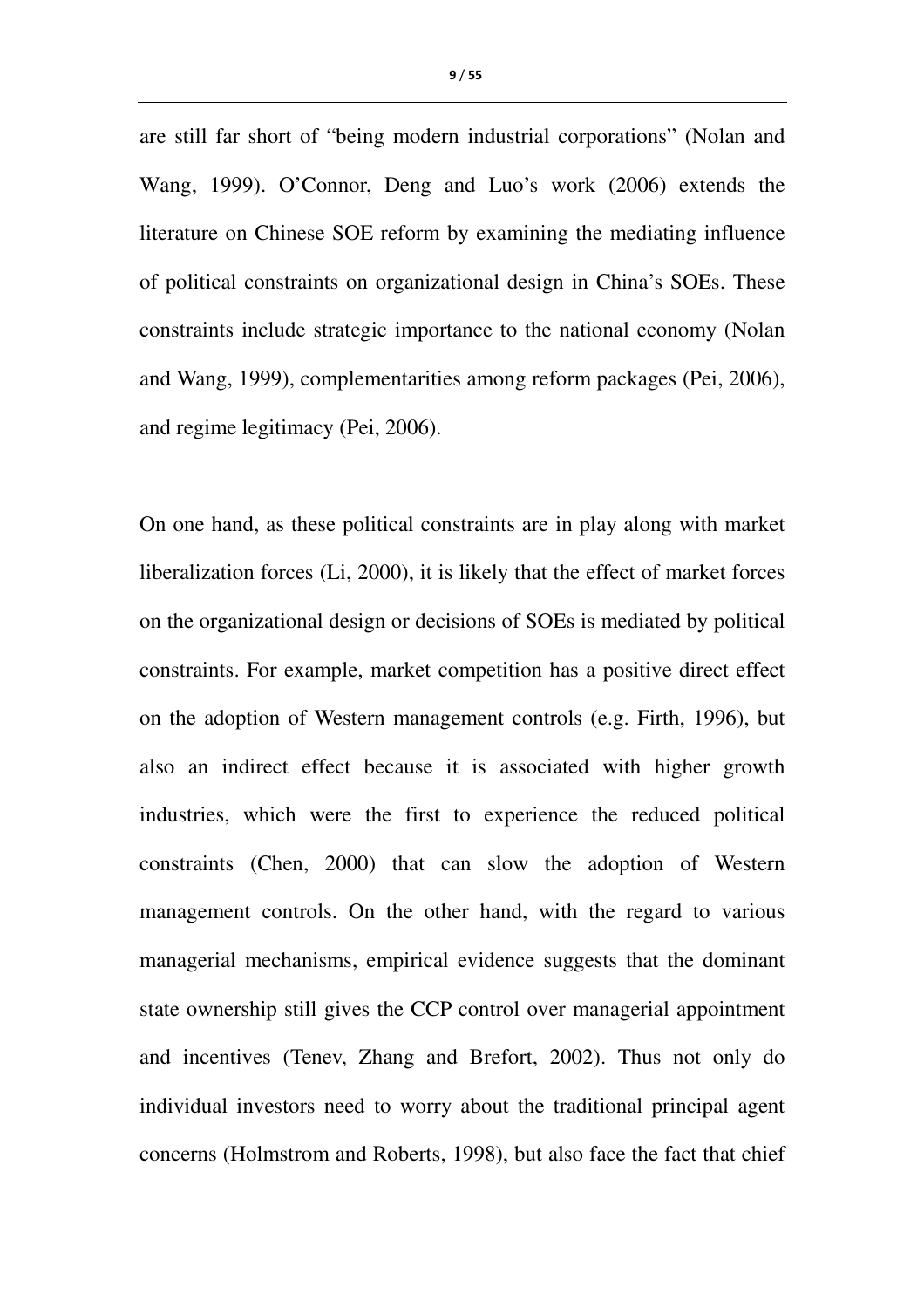executive officers (CEOs) may act in the political interest of the CCP. In this view, China's large SOEs are not only facing the problems in governance similar to those in developed economies but also inherited problems form their centrally plan past (Cheng and Lawton, 2005).

Although China's exposure to the ongoing credit crunch is still limited, due to the closed nature of the country's financial markets, the sudden downfall of several prominent global institutions and increasing discoveries of losses on derivative instruments among large SOEs has authorities concerned about the governance system in large SOEs (JP Morgan, September 2008; Beijing Review, 22 Jan 2009). At the same time, studies by McKinsey (Dietz, Orr and Xing, 2008) suggest that poor governance has remains as the main obstacle to SOEs' global expansion, which calls for more progress to be made at an institutional level. In other words, the opportunities and challenges from globalization expose large SOEs to the urgent need to tackle corporate governance issue in a comprehensive and systematic manner (Bonaglia, De Macedo and Bussolo, 2001).

Peerenboom (2007) finds that rather than all states converging on a similar form of market economy with common institutions, policies and modes of production, distinctive varieties of capitalism have arisen as a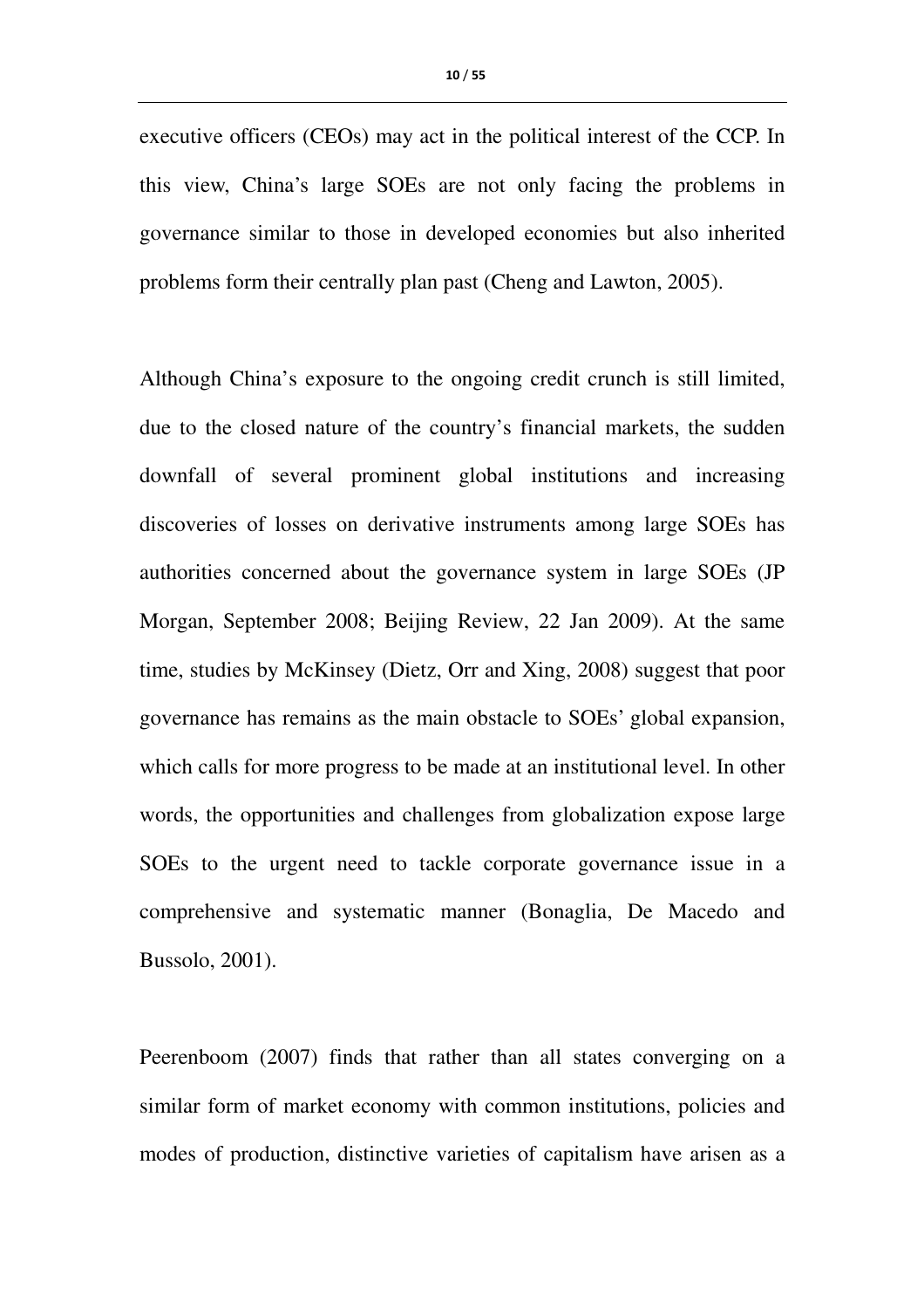result of institutional entrenchment, cultural difference and dissimilarities in the political economies. Indeed, reforms in regulatory realm that are needed to bring about the institutional convergence are likely to be politically difficult at least in the short to medium run (Denis and McConnell, 2003). Thus, Coffee (1999) argues that the transition is likely to follow the path of least resistance and that evolution in corporate laws and practices will be more functional rather than formal. In this sense, Tam (1999) suggests that China's corporate governance development should be performance-oriented and not just focus on conforming to static criteria from stylized models.

Vogel (2006) presents a more dynamic picture of modern institutional adaption and change in under the impetus of economic pressure. His work is considered as one of the most comprehensive analysis of Japan's current reforms that the Japanese government and various industrial sectors have undertaken since the 1990s, ranging from labor relations and financial system to corporate governance. He draws attention to the fact that while the existing institutions have left heavy imprints on various reform measures and have prevented Japan from converging on the liberal market model, the prolonged economic crisis and growing pressures from globalization have propelled actors to go beyond routine adjustment. Thus, the concept of "patterned innovation" developed by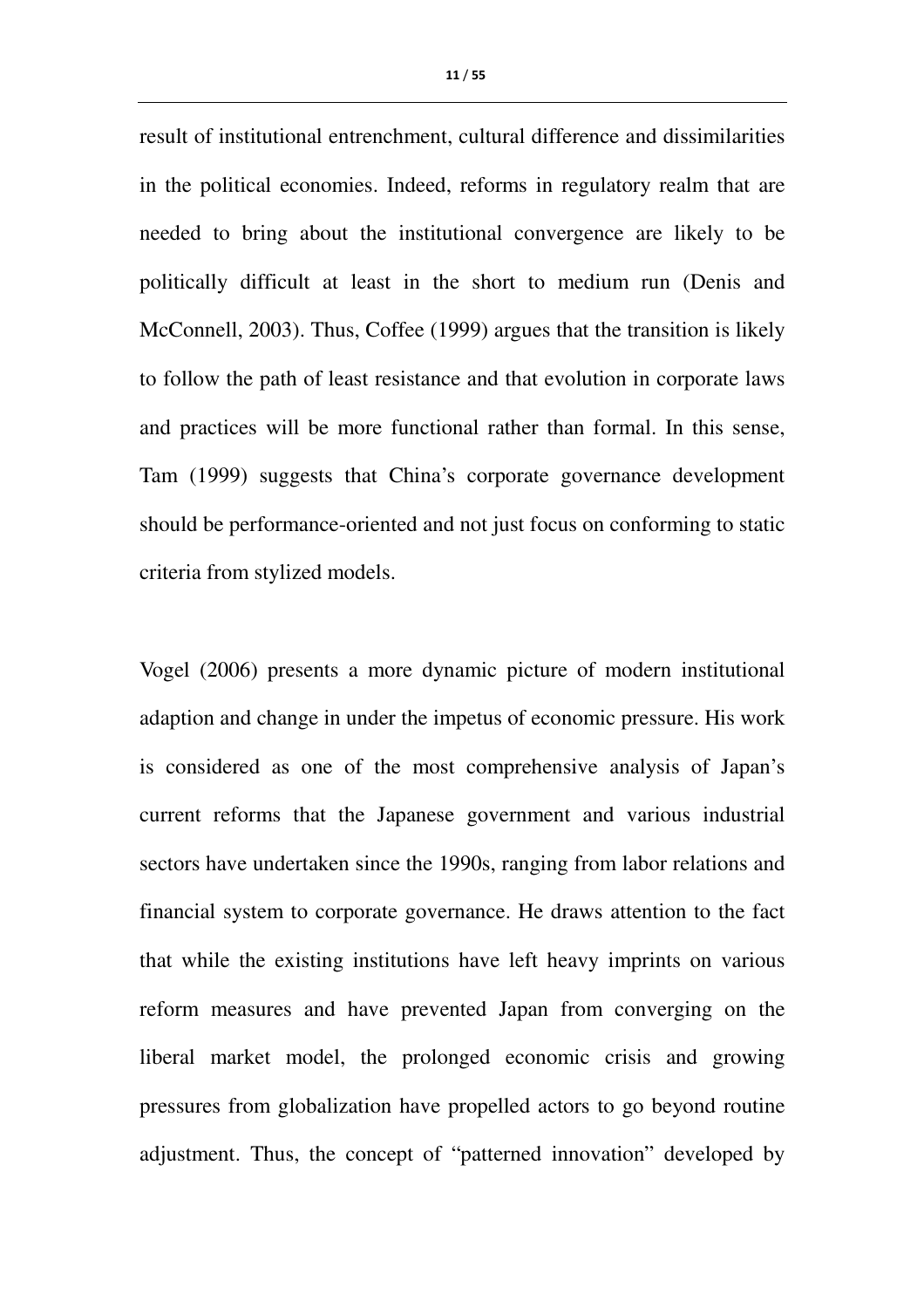Vogel is able to shed light on the way in which industries and government actively devise innovative solutions for new problems instead of being entirely constrained by political settings (Chen, 2008). By examining the shareholding structure of over 800 listed companies in the mainland stock market, empirical study by Tian (2001) suggest a U-shaped non-linear correlation between state-ownership and listed companies' value. In the "grabbing hand" literature, the government has been often perceived to maximize its political utility through its ownership in the listed companies while expropriate the interest of minority shareholders. However, with increased control rights of the government shareholder, the probability and the extent of the expropriation of the government shareholder increases and corporate value decreases until a certain threshold. The analytical prism is simple. When the cash flow rights of the government shareholder are sufficiently large, the government, however, has no incentives to continue to increase the magnitude of its predation in this firm (Tian, 2001). In contrast, with a large shareholding stake, the government shareholder offers a helping hand to these firms. Because of its financial interest based on corporate profits, the large government shareholder has incentives to improve corporate value for the residual cash flows by providing preferential treatments on one hand, and pursuing higher governance standard on the other.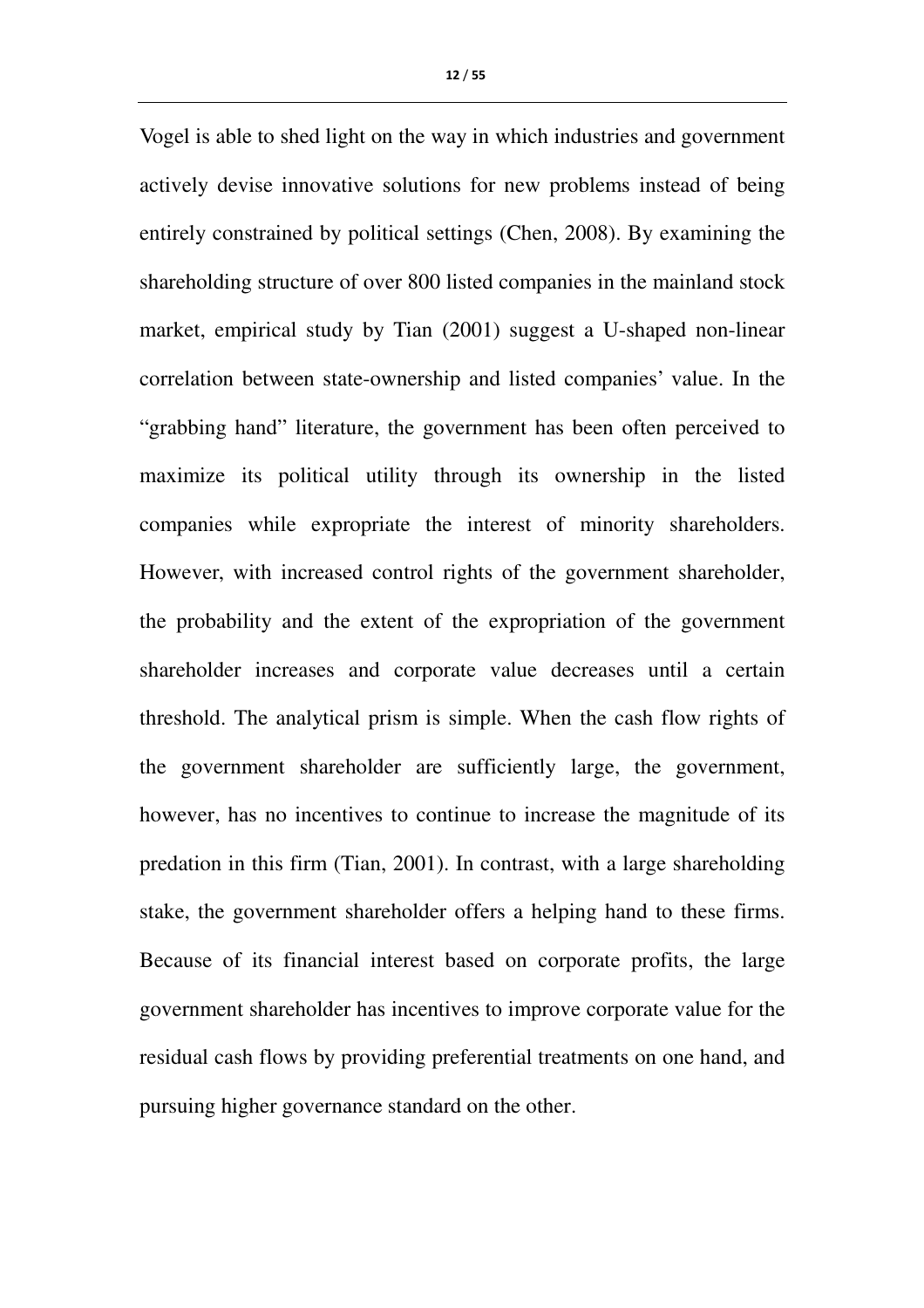#### **4. Motivations for China Life's Overseas Listing**

 $\overline{\phantom{a}}$ 

An insurer's spread loss occurs when the return rate of insurance premium investment becomes lower than the assumed interest rate already embedded in the mid or long-term insurance policies. In other words, a spread loss has arisen as a result of the reduction of interest rates, or insurance companies finding themselves unable to earn investment returns on their assets greater than those guaranteed in their insurance policies distributed to customers in the past. While the interest rates are being compressed towards zero by various reasons, long term insurance products with high assumed interest rate tend to cause the spread loss and further harm insurance companies' solvency. The insolvency issue might deteriorate so seriously that the insurers eventually go bankrupt<sup>2</sup>.

<sup>&</sup>lt;sup>2</sup> A prominent example for this problem is the successive bankruptcy cases of Japanese life insurance companies in the early 1990s. During the "bubble economy" era of 1980s, Japan's economy posted a strong growth and a sharp increase in the values of real estate and stocks, in stark contrast to the more pedestrian growth that other developed economies experienced in the west. The fast paced growth came to a halt in 1991, however, as the Ministry of Finance grew concerned over the prospects of a rising inflation rate, thus, accordingly, tightened the nation's money supply by raising the interest rate. In response to a series of interest rate hikes, Japanese insurers had been continuously raising the pre-determined rates built into their insurance policies to the peak of 6.25%.

As Japan's Ministry of Finance had been putting the high flying economy on a monetary diet to stem inflation, Japanese economic growth has fallen sharply and the once assets-inflated economy has experienced a radical shift from boom to bust, characterized by massive asset deflation, rising unemployment rate, and falling corporate profitability and shrinking investment activities. Between roughly 1996 and the start of 2005, a prolonged period of extremely low interest rates and stagnating stock prices, Japan's life insurance companies gradually saw their financial situations deteriorate rapidly as their asset investments fell short of the guaranteed yields promised to policyholders. At the same time, accompanied with the rapid appreciation of the Yen, insurers engaged in overseas investment made against other foreign currencies had witnessed significant exchange losses. Over the 1990s, the widespread spread losses have occurred to almost all the life insurance companies in the country, which coupled with other operational problems had caused six large insurers' bankruptcies between 1997 and 2000, including Nissan Life Insurance, Chiyoda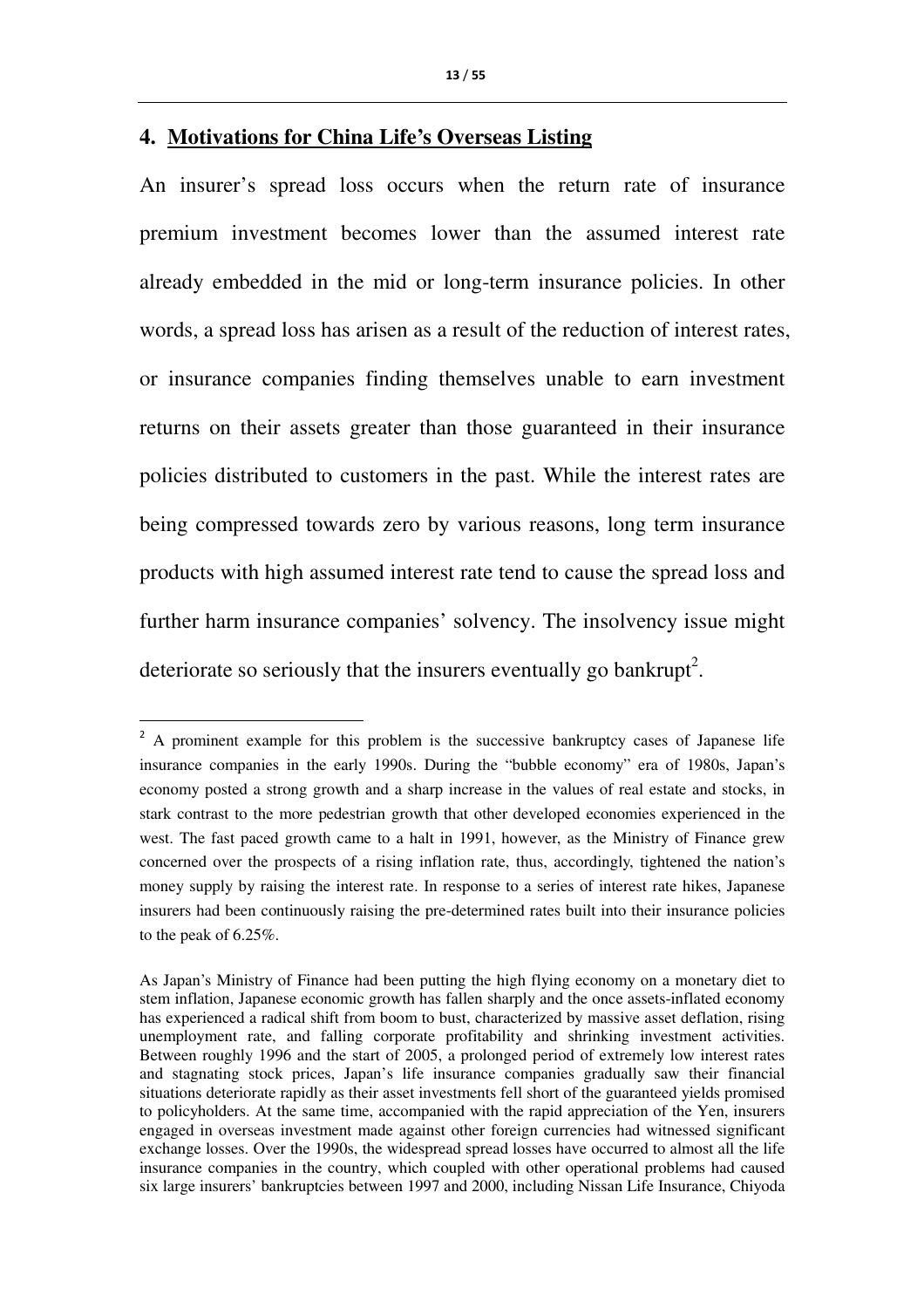As far as China's insurance sector is concerned, insurance products with high assumed rates had similarly been applied as one of the means for expanding market shares during the early 1990s characterized by high inflation rate. Unsurprisingly, as a result of the subsequent interest rate reduction, the problem of spread loss had arisen among the major domestic insurers. By the end of 1997, premium income derived from high assumed interest rate insurance products above 7.5% was totally reached 80 billion RMB. From 1996 to 1999, the central bank of China made several cuts in interest rates, reducing the income the insurers were able to generate on their investment assets to below the guaranteed rate it was required to pay on its policies. For example, investment return rate for China's life insurance companies had witnessed a persistent decline since 1998 and dropped down to an even lower of 3.4% in 2003, which was in a sharp contrast to the average assumed interest rate of 7.5%.

Unexceptionally, as the only solely state-owned insurance company in the county, while China Life had offered a huge amount of insurance policies with high standing pre-determined rate over the 1990s, the disappointing investment return and the resultant severe spread loss undoubtedly

 $\overline{\phantom{a}}$ 

Life Insurance, and Kyoei Life Insurance. In other words, such a large-scaled spread loss in Japan's insurance sector can be attributed to the insurers' over reliance on the insurance products with high assumed interest rates as the main channel of market expansion during the inflating period, accompanied with a radical interest rate cut and lower investment returns.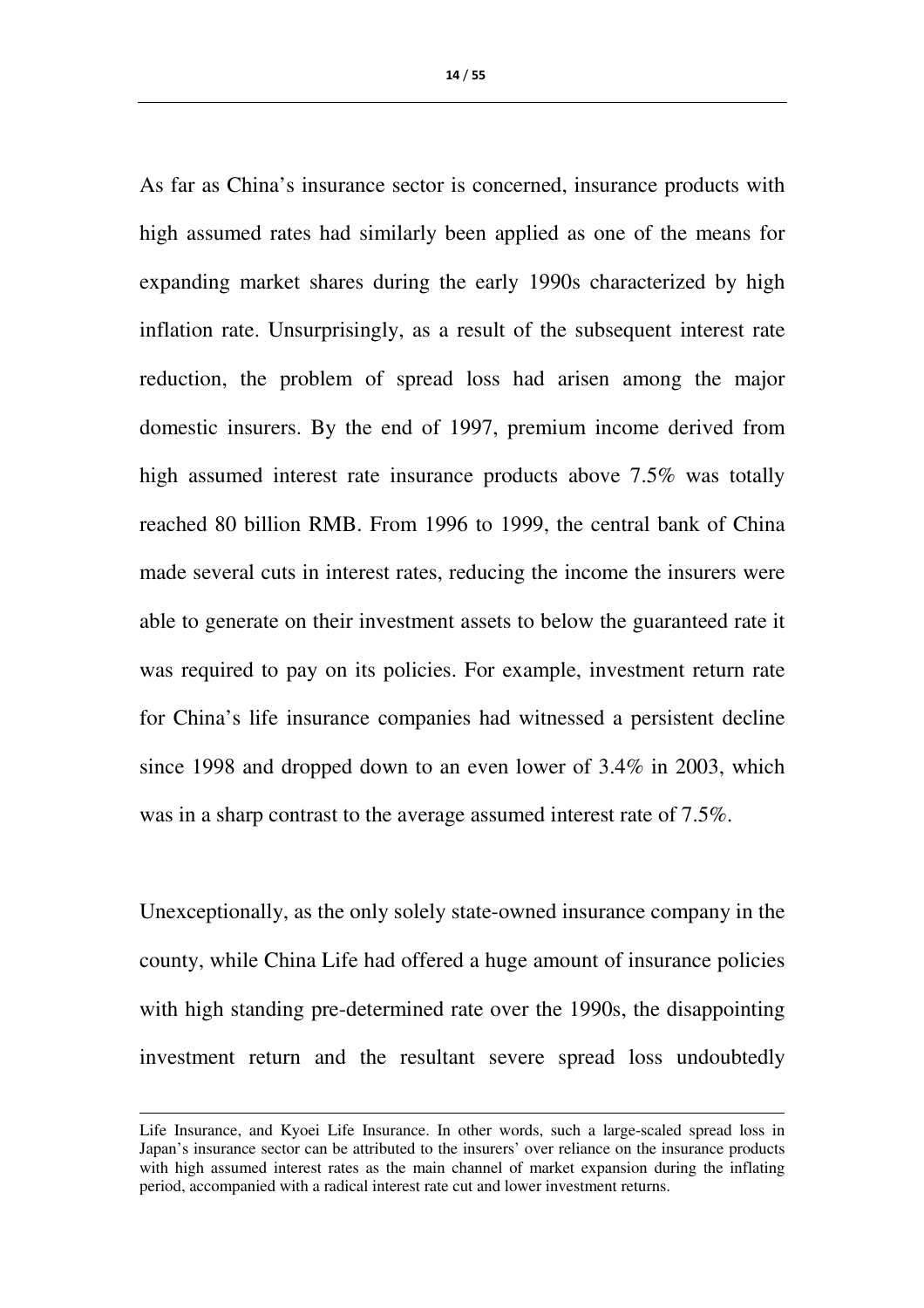constituted a heavy financial burden for the domestic insurer. Although the predetermined rate embedded in later issued insurance policies have been maintained at rather low level (for example, in 2004 the assumed interest rate of life insurance products had been maintained at a much lower level of 2.5%), the potential insolvency risk inherited from the past "negative spread" not only casted a shadow over the company's financial soundness but also the inhibited the development of China's insurance industry.

While the legacy of central planning may have played a unique role in generating many of China's financial institutes' problems today, one should not overlook the presences of several other factors such as macroeconomic cycles and deficiencies concerning the risk management and internal control of a financial institute. As the latter have been found important to other countries in triggering the insolvency cries in financial sector, a closer examination of the past poor governance practices in such a solely state (according to our interviews with several general managers at the provincial level in China Life), also reveals some other factors at play in contributing to the spread loss problem.

1) Indiscriminate pursuit of sales scale and ignorance of the industry's own risk characteristics. Under the slogan of "invigorating the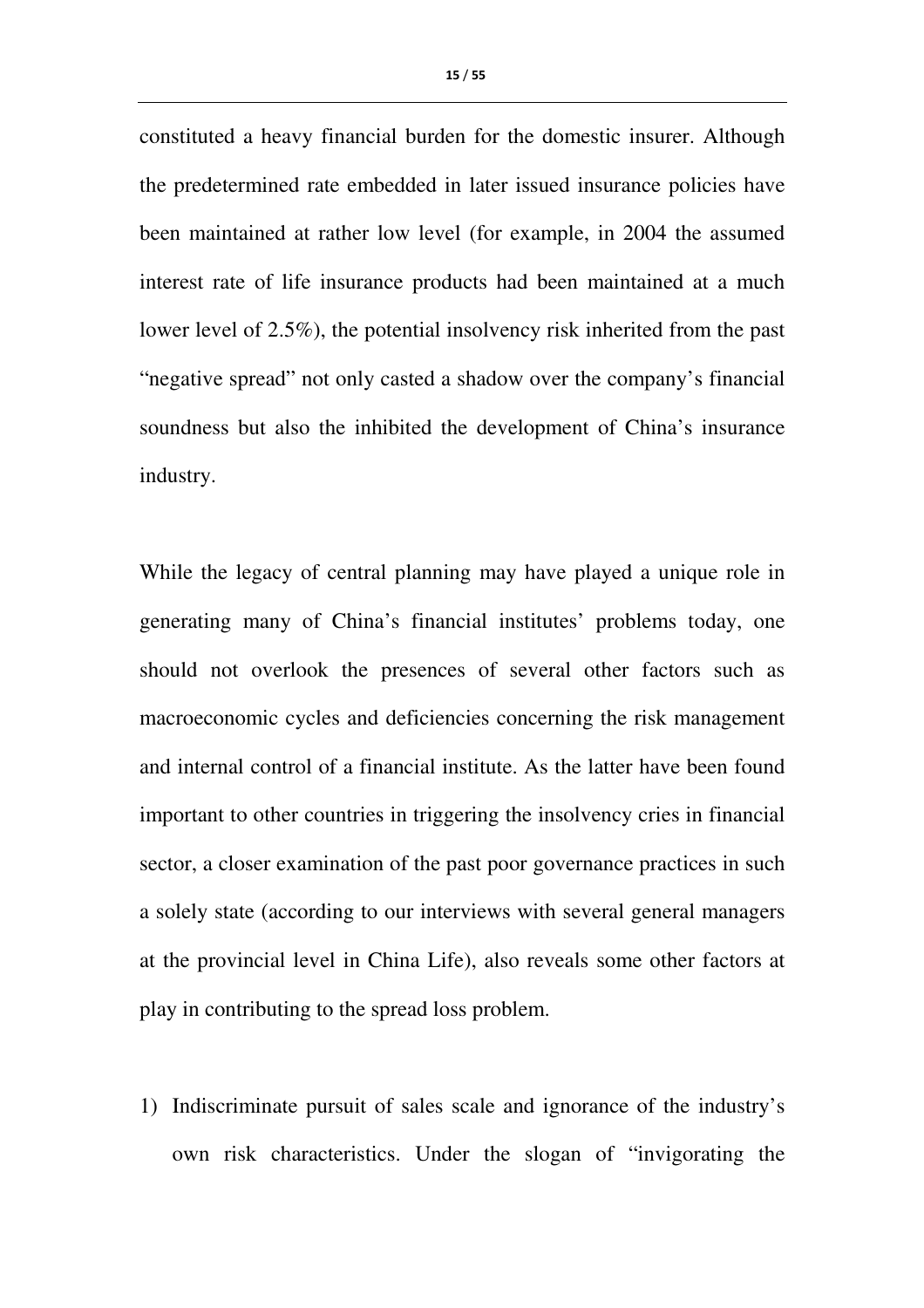national insurance industry", "fighting for the market, competing for the share" had been proposed as the chief business objective, which can conceived as of rather strong political flavor. This inevitable resulted in the company's overemphasize on the expansion of market shares, while sacrificing the financial soundness.

2) The lack of effective supervisory mechanism and the absence of owner. Due to the lack of a modern enterprise system, managerial staffs within such a solely state-owned enterprise were still more inclined to appear in the company's daily operation in an official capacity rather an entrepreneurial capacity. Moreover, the absence of real owner leaves the managers in the vacuum of effective supervisory and balancing mechanisms, which in turn induces the emergence of such non-commercial practices.

While restructuring China Life's capital structure has been considered as the "flagship" reform model for other non-bank financial institutions, the Company had been offered a number of measures, among which developing new insurance with high profitability has been regarded as the most effective way and conforming to international common practices. Nevertheless, according to Goldman Sachs' proposal, to completely offset the total loss was estimated to take 6 to 12 years. The persistence of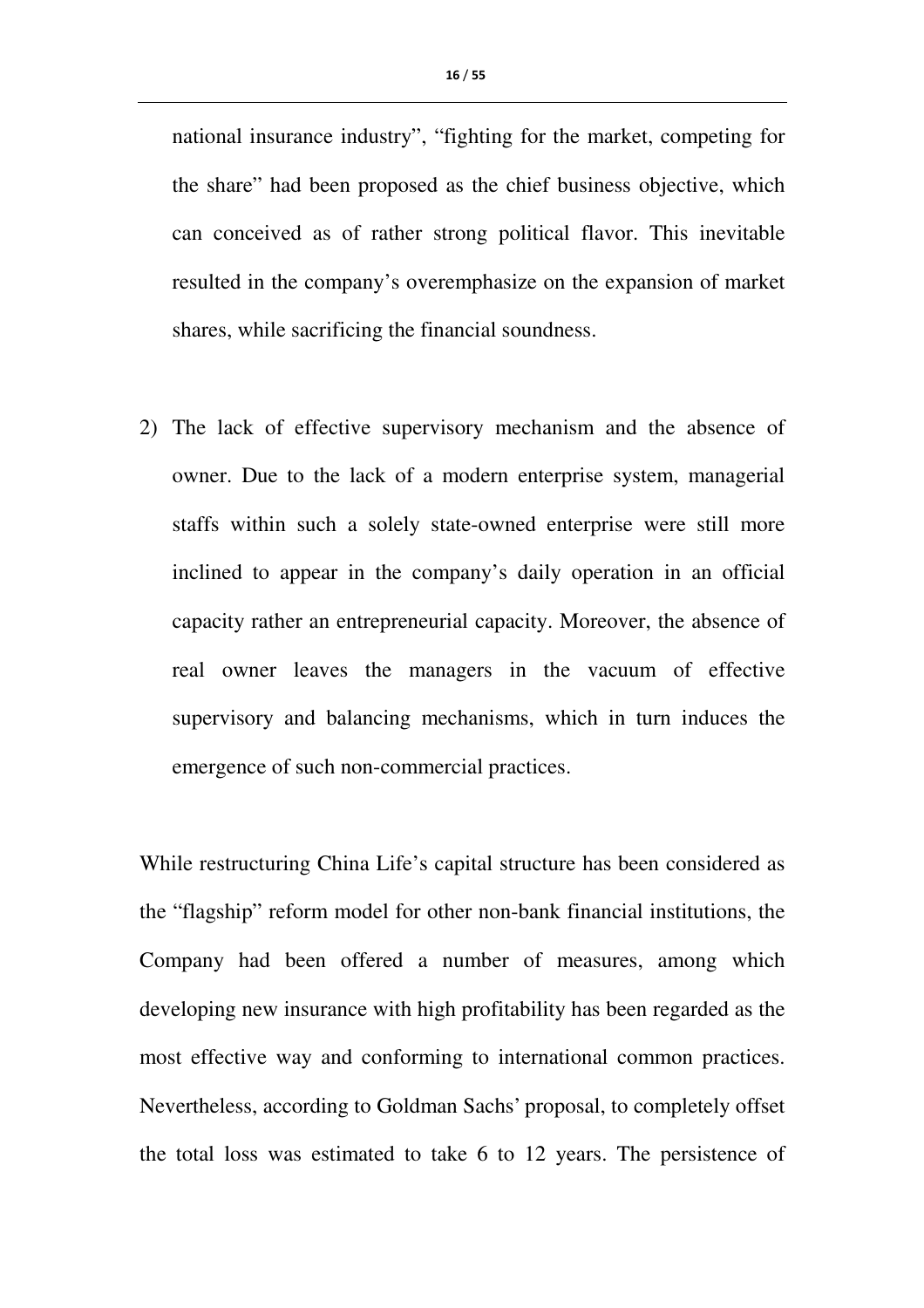capital shortage would prohibit the insurer from launching its new insurance products, albeit highly profitable, according to the according to the insurer' supervisory body, the China Insurance regulatory Commission (CIRC). In addition, as the CIRC would gradually loosened the limitation of trans-provinces operation and granted more freedom to both domestic and foreign insurers companies to open more branch companies, China's WTO commitment would place China Life into a rather competitive market, with the loss of informal support required by China's WTO accession. Such a vulnerable compensation capacity would have certainly put the domestic insurance giant at a rather serious disadvantage facing the upsurge of intensive competition against foreign insurers.

On one hand, while one of the most-cited reasons for public listing in developed economies is that it loosens the financial constraints faced by firms and facilitates their business expansion (Roell, 1996; Pagano, Panetta, and Zingales, 1998), China's stock markets have been generally perceived as a domestic avenue for helping China's SOEs raise capital, giving them a chance to start with a clean balance rather than the poor one inherited from the past (Stiglitz, 1998). With the aim to raise capital to finance pension and social security funds, the state had been gradually decreasing the state shareholding s in the corporate sector. At the very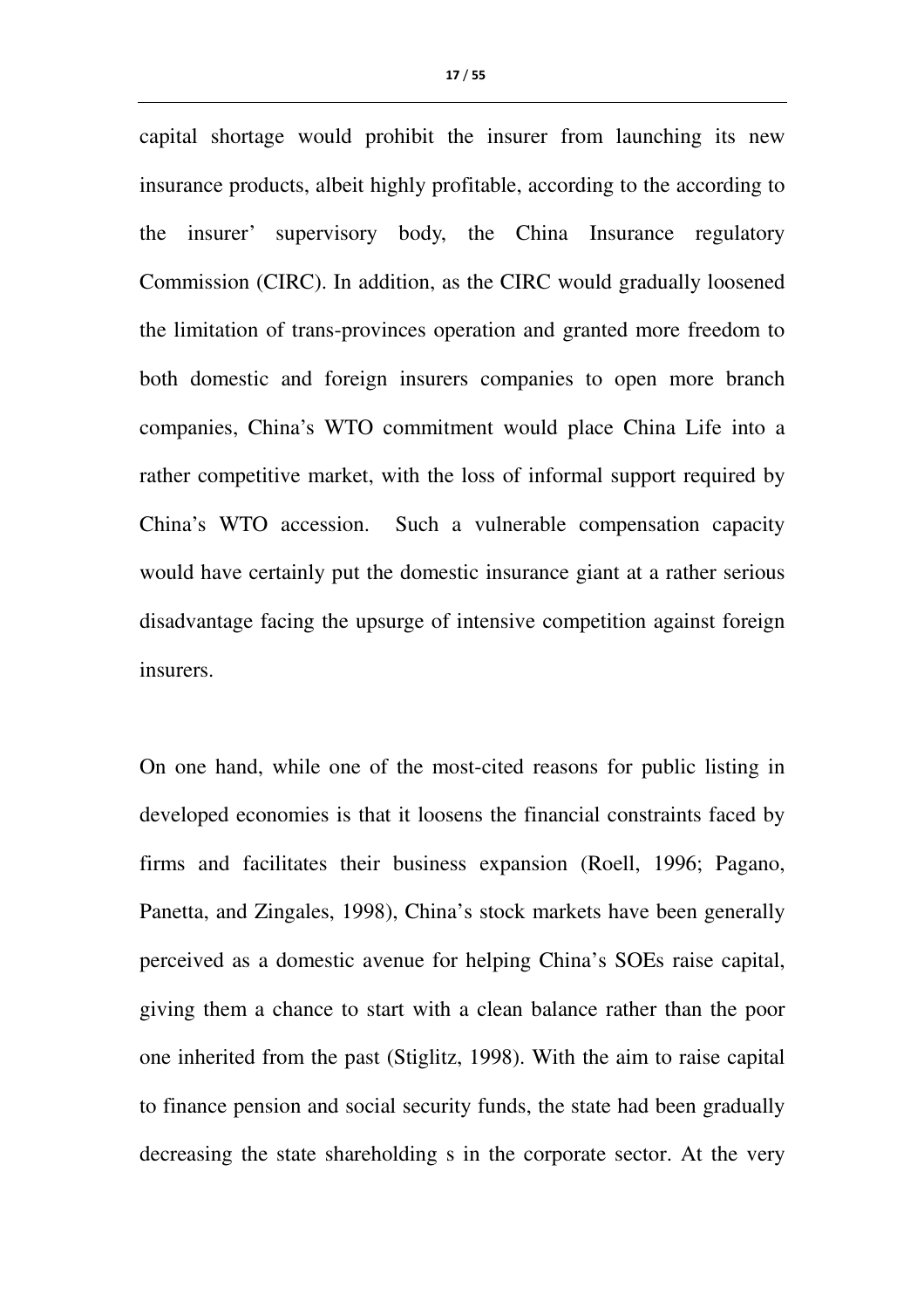onset, the sell-off attempt was met with a negative response in the stock market, simply because there was suddenly a vast supply of equity without a significant increase in funds flowing into the market, which was obviously harmful to the benefits of holders of existing tradable shares.

During the period from 2000 to 2004, while China's GDP grew by 53 percent, the Shanghai and Shenzhen benchmark indexes fell by more than one-third each (Qiao, 2006). Therefore, as the growth of domestic capital market had generally remained stagnant, the limited capital volume was bound to strain the liquidity of the domestic capital market and place a curb onto the capital-to-be-raised. On the other hand, apart from the problem of capital inadequacy, the Chinese authorities were aware of the need to magnitude the poor corporate governance problem and inclined to use overseas listing as an alternative mechanism to impose higher standards of corporate governance onto SOEs. Therefore, rather than commercializing the Company in an environment that has lacked a mature corporate system for a long time, it is expected that the corporatized insurer will progressively be disciplined and organized in a manner towards an increasing consistence with international corporate governance standards, although some degree of state ownership is inevitable.

In a similar situation to other State owned Banks' (SOBs) restructuring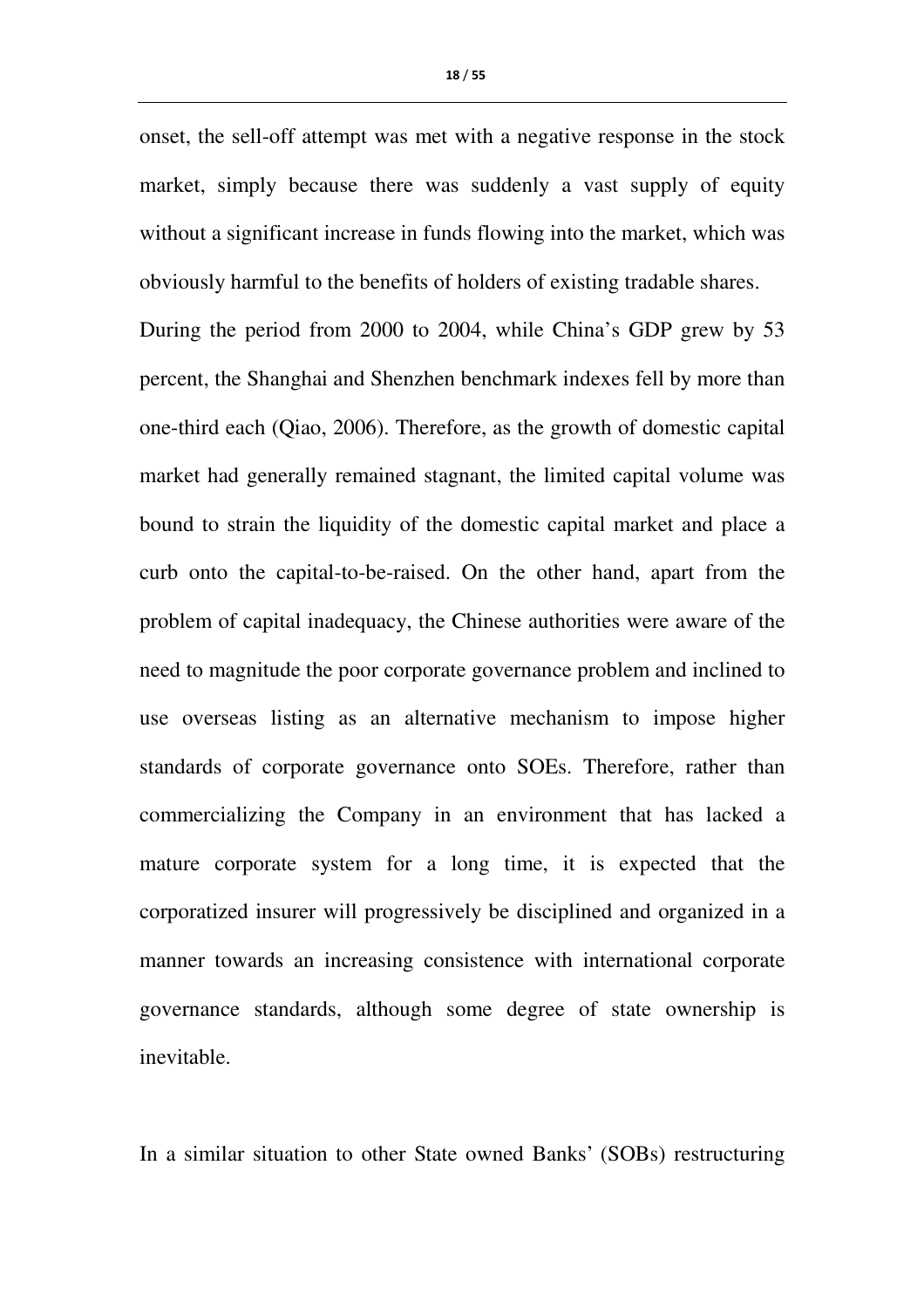and IPO programs (e.g. Bank of China, see Sun and Tobin, 2005), stripping off non-performing assets and recapitalizing the Company through overseas listing have been regarded as the most feasible and effective way, in terms of its lower cost and greater operability. The shareholding reform of China Life has been initiated since 2001 and finally accomplished in September 2003. Upon the approval of the State Council and CRIC, in June 2003, China Life has been restructured as China Life Insurance Group Company (hereinafter referred to as the shareholding group or parent Company) which exclusively initiated China Life Insurance Company Limited (hereinafter referred to as the Company) as the to-be-dual-listed company in both New York and Hong Kong.

According to the restructuring proposal, on one hand, the to-be-listed company would be transferred to all the main insurance policies, their accessory policies, and other reinsurance products approved by CIRC since the June of 1999. On one hand, consequently, China Life Shareholding Group, as the main shareholder of the listed company, would have to retain the unexpired insurance policies with high pre-determined rate, in the meanwhile prohibited from developing its new business activities correlated to health and life insurance in order to avoid unnecessary horizontal competition against the listed company.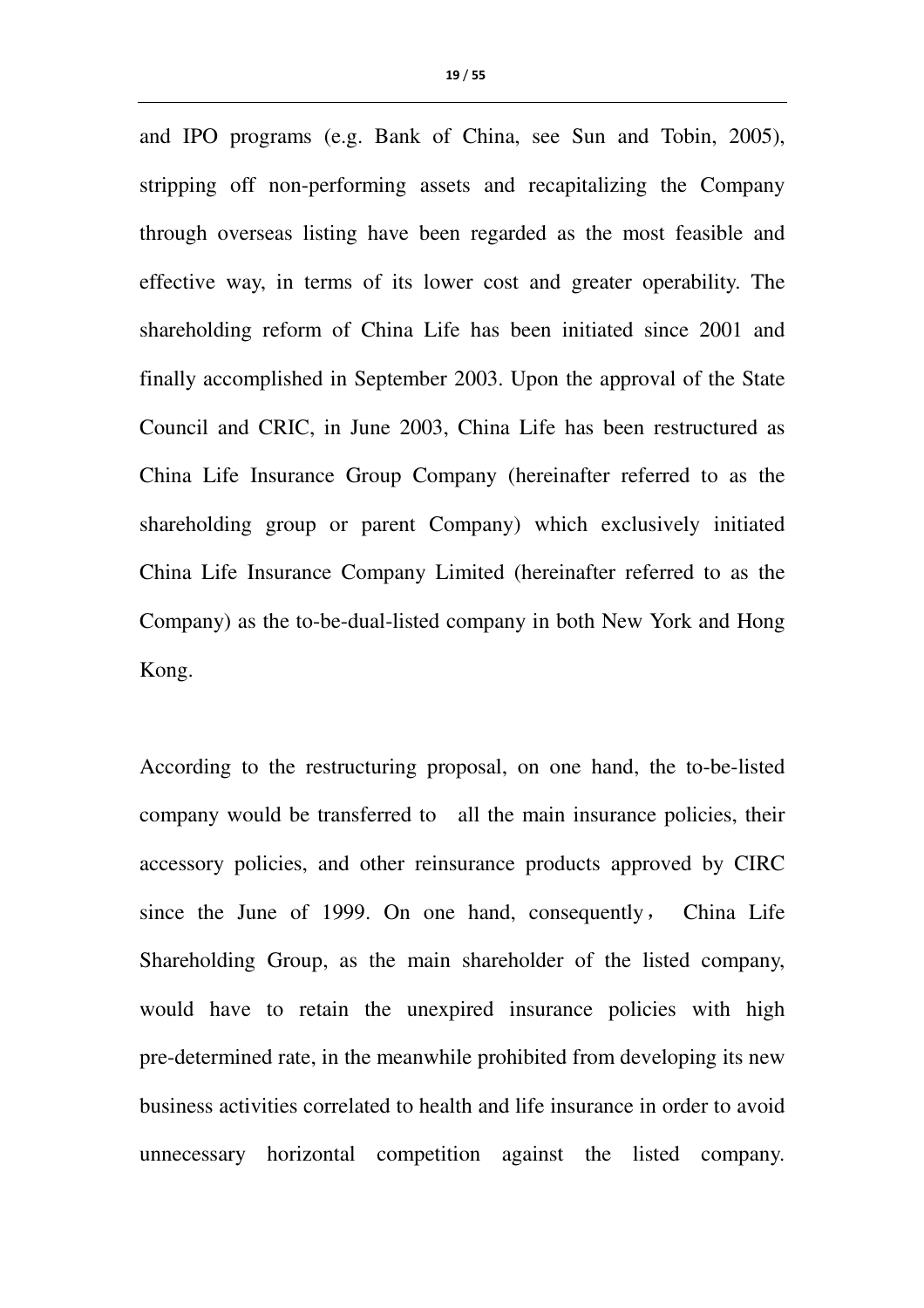Correspondingly the listed company has to assume all obligations and liabilities under these spun-off insurance policies, while the shareholding group continues to be responsible for its liabilities and obligations under those retained policies following the restructuring.

As a major part of the restructuring scheme, the shareholding group has established, together with the MOF, a special co-administrated fund for the purpose of paying claims under the retained insurance policies. In order to guarantee the capital source in the case of funding gar due to insurance payment, approved by the MOF, the capital sources for this mutual fund mainly consist of:

- 1) the investment assets retained by the parent company;
- 2) renewal premiums paid on the non-transferred policies over time;
- 3) the refunded tax payments made by the parent company, China Life and their joint venture of an Asset Management Company (AMC);
- 4) investment profits from mutual fund, as well as the shareholder dividends paid in cash to CLIC by China Life;
- 5) income from the disposition of China Life shares by the Group in the future;
- 6) as well as the capital injected by the MOF in the event of a deficiency in the special purpose fund.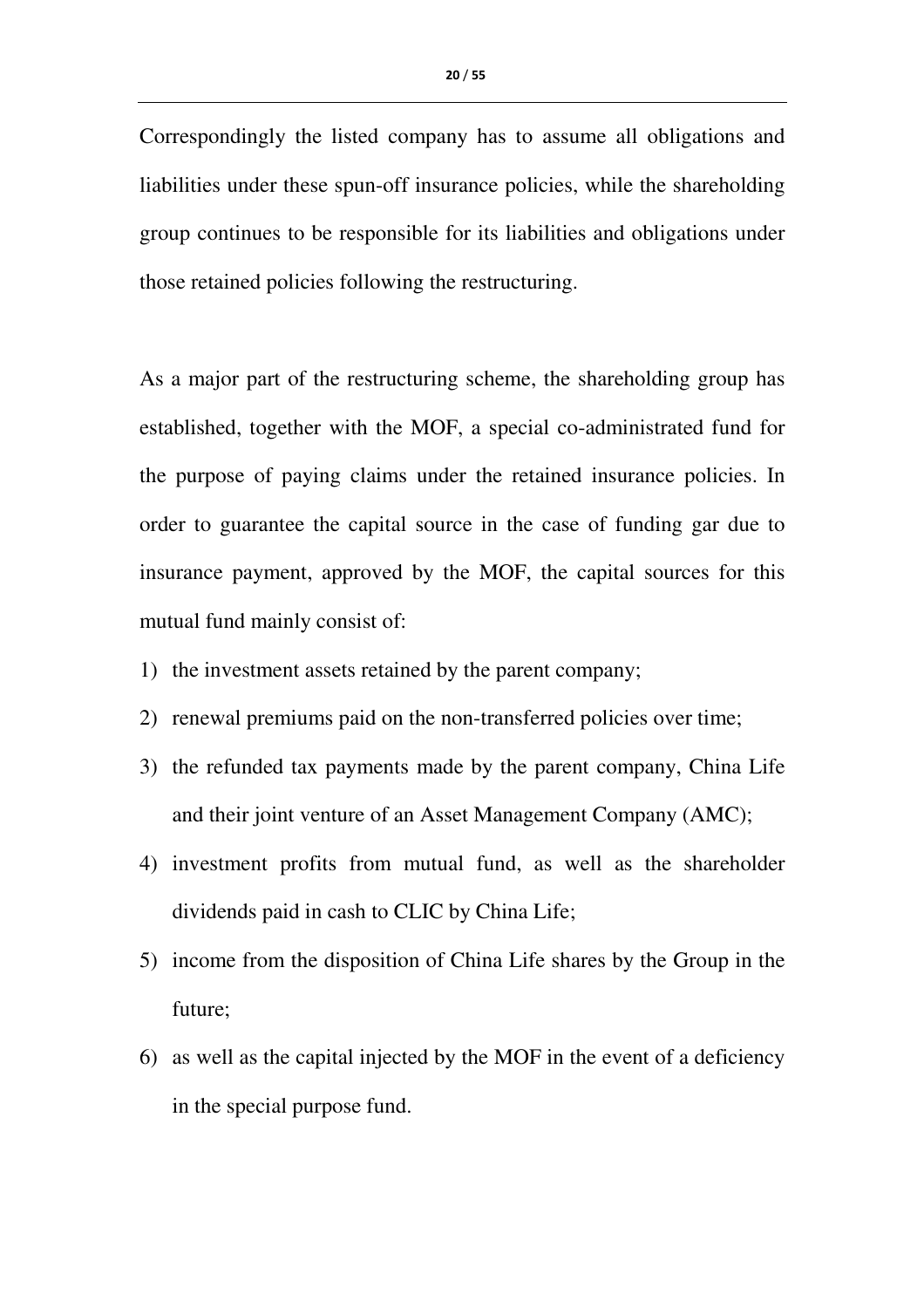While the fund has been co-administered and co-supervised by the parent company and the MOF, such a mutual fund is expected to satisfy the

shareholding group's operating expenses, including the payment of benefits and claims obligations arising from the non-transferred policies, as well as expenses incurred in operating the mutual fund, including third-party management fees and professional fees, and such other purposes as the management committee of the fund may agree. Therefore, the establishment of the mutual fund became not only the cornerstone of the whole restructuring scheme, but also the key for the ultimate settlement of the spread losses.

In order to attract and retain international investors, the Chinese authorities had recognized the importance to review and improve the Company's corporate governance structure and to conform it towards international standards. The purpose of the restructuring scheme, in addition to provide a stable source of capital, is to transplant a scientific governance structure into the spun-off subsidiary. However, as part of the IPO preparation, this only stayed on the layer of replicating a basic governance structure required by the 1993 Company Law. In line with the requirement of Company Law of 1993, board of directors and supervision board had been introduced into the listed company in preparation for its overseas listing. Among the 7 directors in the former, 2 of them (Mr.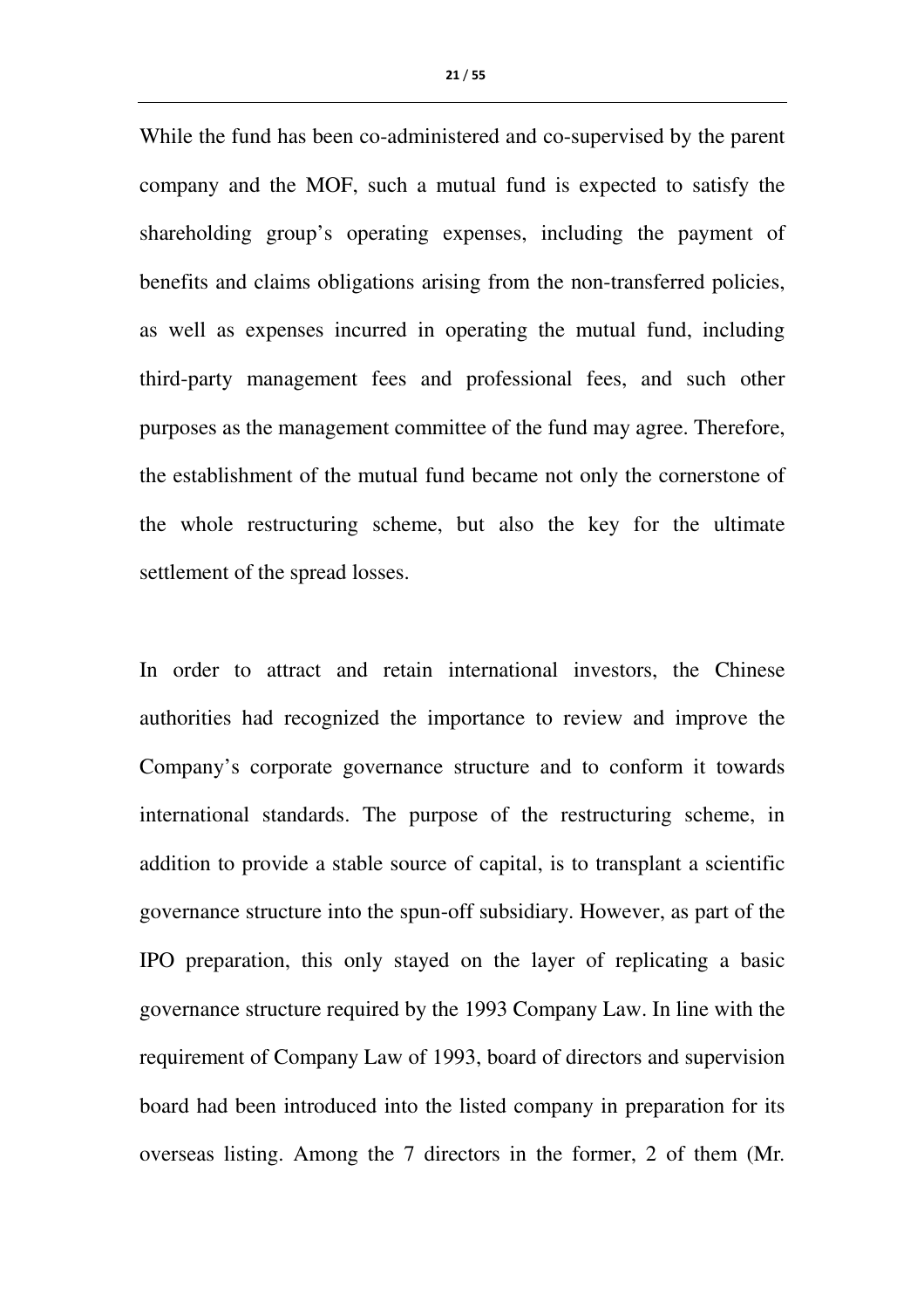Long Yongtu and Mr. Zhou Dexi) had been employed as the independent non-executive directors, while the rest was mainly nominated by the shareholding group given its dominant ownership stake.

A popular means for optimizing the governance structure is to provide both domestic and foreign institutional investors with an opportunity to increase their equity participation in the board though private placements. In this case, no longer silent partners, foreign investors will be in a position to bring new management approaches, better incentive systems, greater transparency, and a whole new level of corporate governance. However, such a general practice had been considered by the CIRC to have the best opportunity for China Life's IPO missed due to the lengthy procedures. As the State Council and CIRC decided to accelerate the IPO scheme, while China Life had selected China International Capital Corporation (CICC), Citi Group, Credit Suisse, and Deutsche Bank as the chief underwriters, Lehman Brother as the financial advisor, and PwC as the auditor.

To attract as wide a pool of investors as possible, China Life launched its IPO on both the Hong Kong Stock Exchange and the New York Stock Exchange in December 2003. On one hand, the share offering represents about 25% of China Life's total capital, of which 91% represents new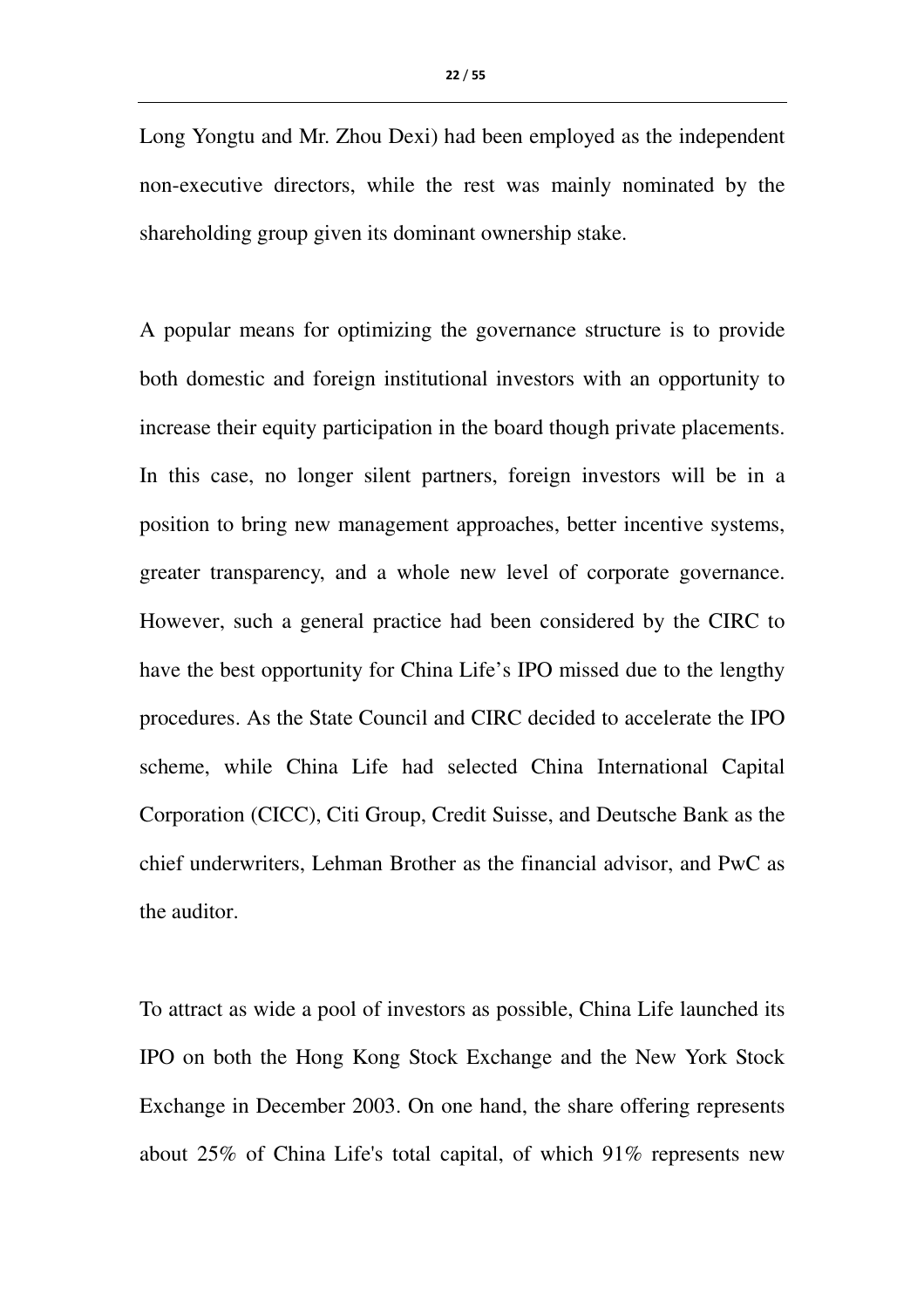shares, and the remaining 9% consists of existing shares sold by its unlisted parent company. With 72.2 percent owned by the parent company and the rest by public investors, the shareholding structure of China Life remained highly concentrated. From the perspective of corporate governance, the 27.8% ownership allocated to public investors is too small to influence on the nomination of board directors, not to mention the resolution at the shareholding meeting, which results in the boards dominated by insiders. On the other hand, the IPO has been proved a huge success, raising \$3.48 billion and becoming the world's largest for that year. The retail offer had been oversubscribed by 172 times, and the total order had reached \$80 billion. The institutional tranche of the offering was oversubscribed by more than 15 times, with orders topping US\$55 billion in worth. The retail tranche was oversubscribed by more than 100 times, with frozen capital between US\$25 to 26 billion in total.

While the overseas listing of China Life has been a great success in terms of capital raising and financial expansion, there has been a debate about the whether the cross-border listing leads to a meaningful improvement in the Company' governance practices. While inchoation of the modern corporate governance structure has been just formed, there exist many inadequacies and the governance mechanism in China Life is far from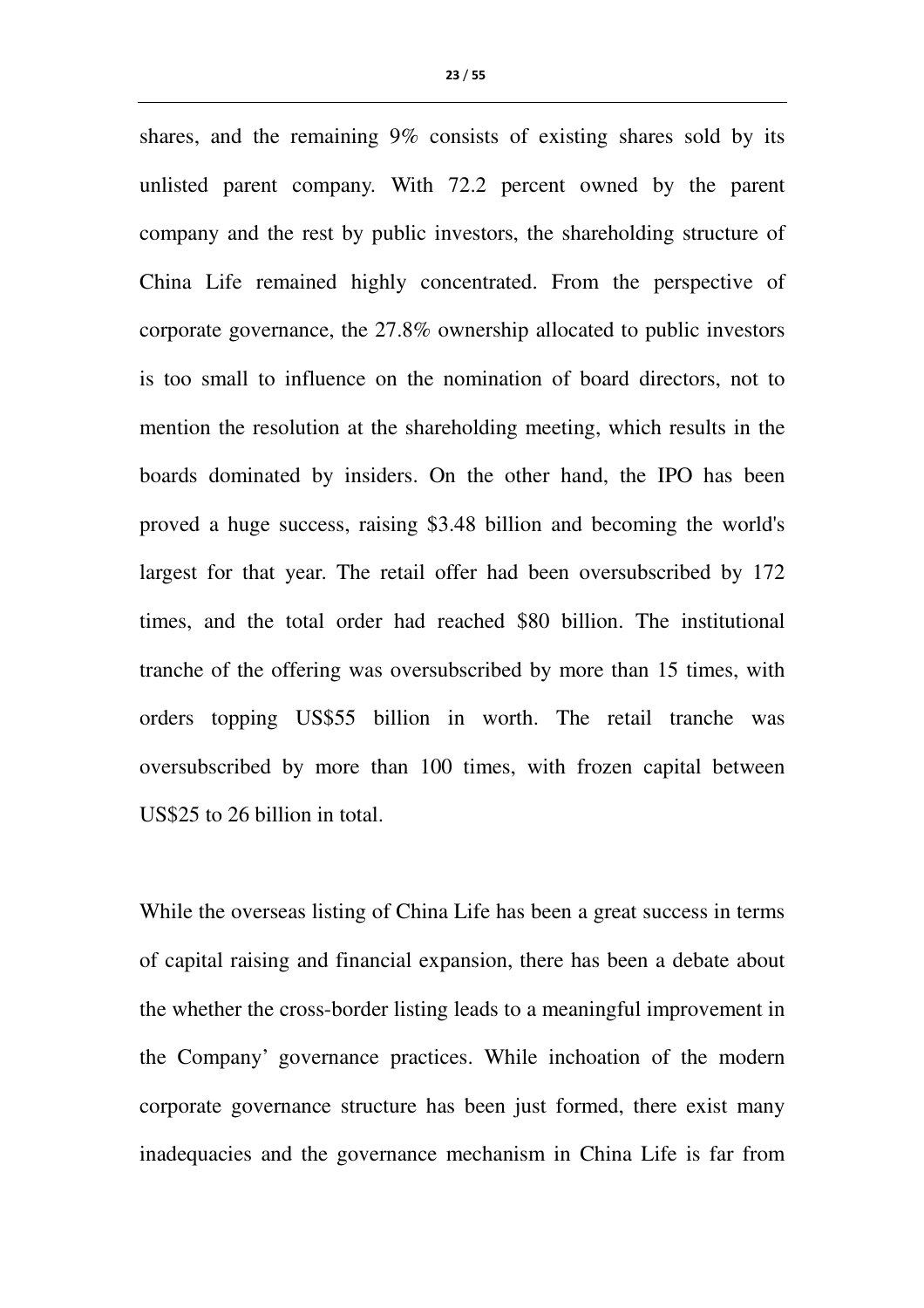being modernized. Instead of an effective and reassuring governance mechanism, the success of gaining access to foreign capital can be mainly attributed to China Life's remarkable market status and investors' rather optimistic longings to China's growing insurance sector. Put aside their decision-making power in the board, there still exist public investors' concerns over the listed company's labyrinth of relation with its parent company and the likelihood of expropriation by the state shareholder. The succeeding auditing problem and the later class action lawsuit against the Company's failure of information disclosure have casted a justifiable doubt onto the Company's governance practice by foreign investors, bringing the governance issue of China Life under the spot of international capital market. Although the listing requirements imposed by NYSE have been considered as markedly more stringent than other major developed capital markets, by simply fulfilling the structural requirements it does not mean a direct improvement in the quality of the Company's governance practices. In other words, to truly change the governance practices of an SOE is a lengthy process of learning, which requires a more fundamental change in the authorities' mind and soul.

#### **5. Market Transparency and Improved Transparency**

On February 2 2004, the results of the 2003 Audit Report by the National Audit Office of China (CNAO) reveals an equivalent of about \$652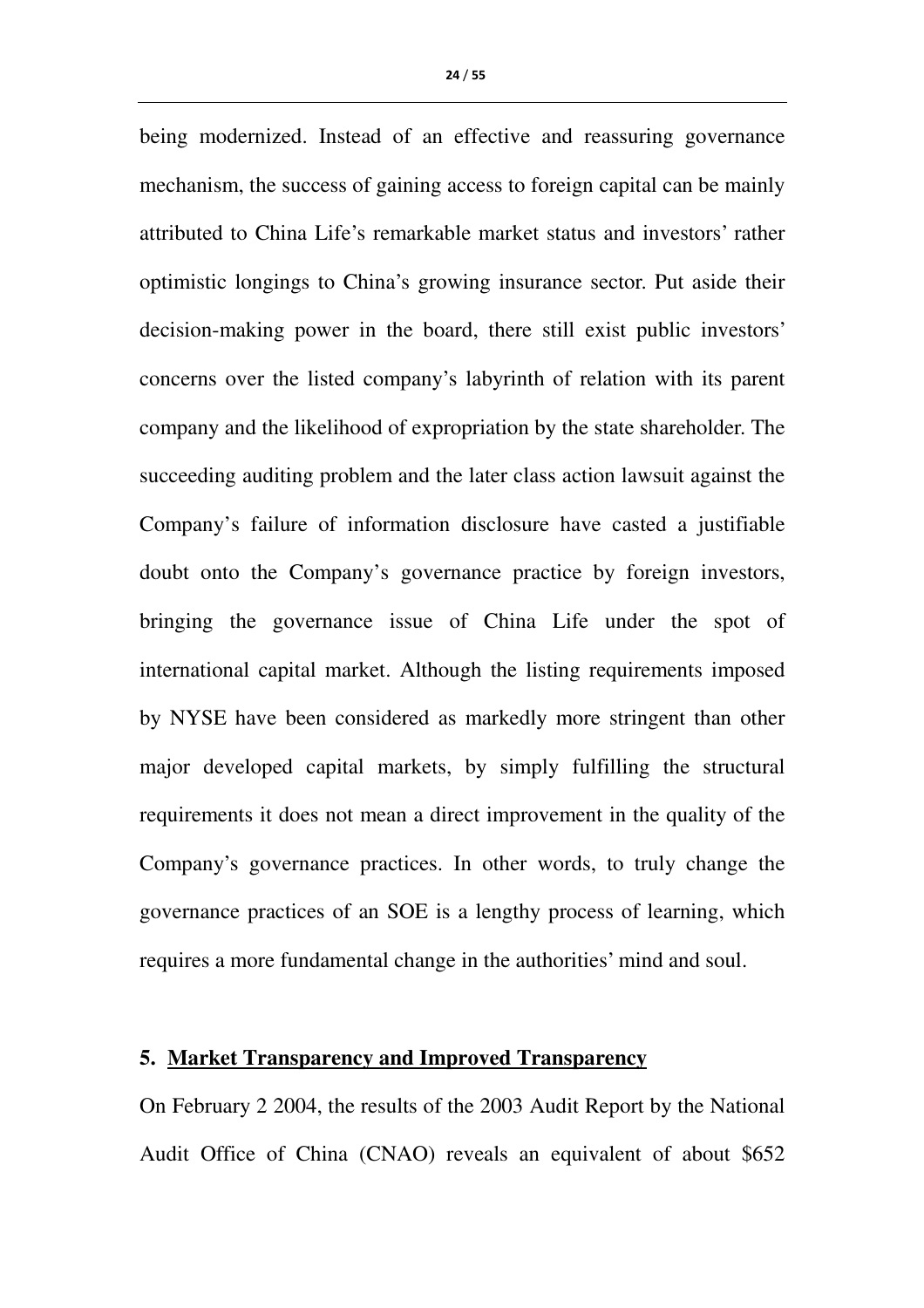million worth of irregularities involving China Life's parent company. In a statement on the CNAO web site, Mr. Li Jinhua, the head of the CNAO, was quoted as saying that these irregularities at China Life Insurance Company, the equivalent of \$652 million in total, includes 23.8 billion Yuan involving illegal agent services and the overpayment of surrender, 2.5 billion Yuan in embezzled funds and 31.79 million Yuan in hidden cash reserves (Xiao Jin Ku). On the same day of this announcement, the price of China Life's American Depository Shares declined in reaction to such a scandal, falling by \$2.13 or 7.39% per share from its previous day's closing price, to close at \$26.67.

Despite an official declaration claiming that these irregularity problems is connected with the shareholding group rather than the listed company, China Life suffered a financial downgrade by almost the most influential rating agencies, which was accompanied by even worse stock performance of the Company (see Figure 1 and Figure 2). On March 16 of the same year, in the USA, several class actions have been filed against certain officers and directors of China Life by stockholders who purchased the company's common stock between December 22, 2003, and February 3, 2004. The actions claimed that the listed company violated the Securities Exchange Act of 1934 by issuing a series of material misrepresentations in the share-soliciting prospectus to the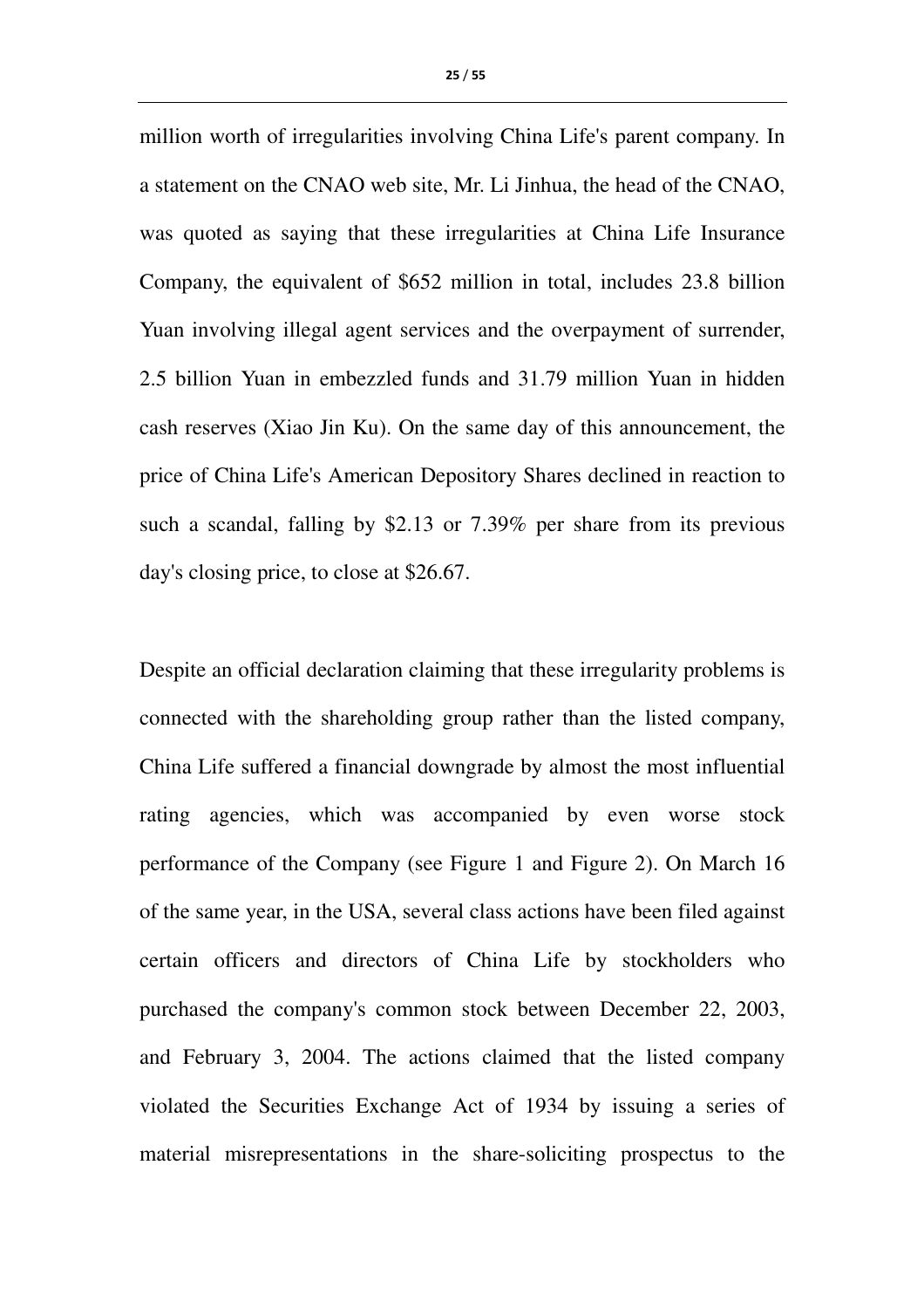market over this time period, thereby artificially failing to disclose the relevant audit problems and inflating the price of the company's stocks in New York Stock Exchange. Entrusting the law firm Milberg Weiss, the stockholders thus sought to recover compensatory damages for the loss of their share values.

Announcement Day of the Irregularity Problem, in US\$ In New York 10.90 10.80 10.70 10.60 10.50 10.40 10.30 10.20 10.10 10.00  $0.90$ 02/02/2004 03/02/2004 04/02/2004 05/02/2004 06/02/2004

**Figure 1:** Weekly Stock Performance of China Life since the

Source: Thomson DataStream

In a subsequent written decision by the CNAO, the shareholding group, instead of the listed company, had been disposed to hold accountable for the audit problem and a penalty of 11.09 million Yuan. However, as the law suit remained unsettled till May 2010, the information disclosure mechanism and the transparency issue of the listed company became a matter of concern for all the investors and supervisory bodies. Implicit in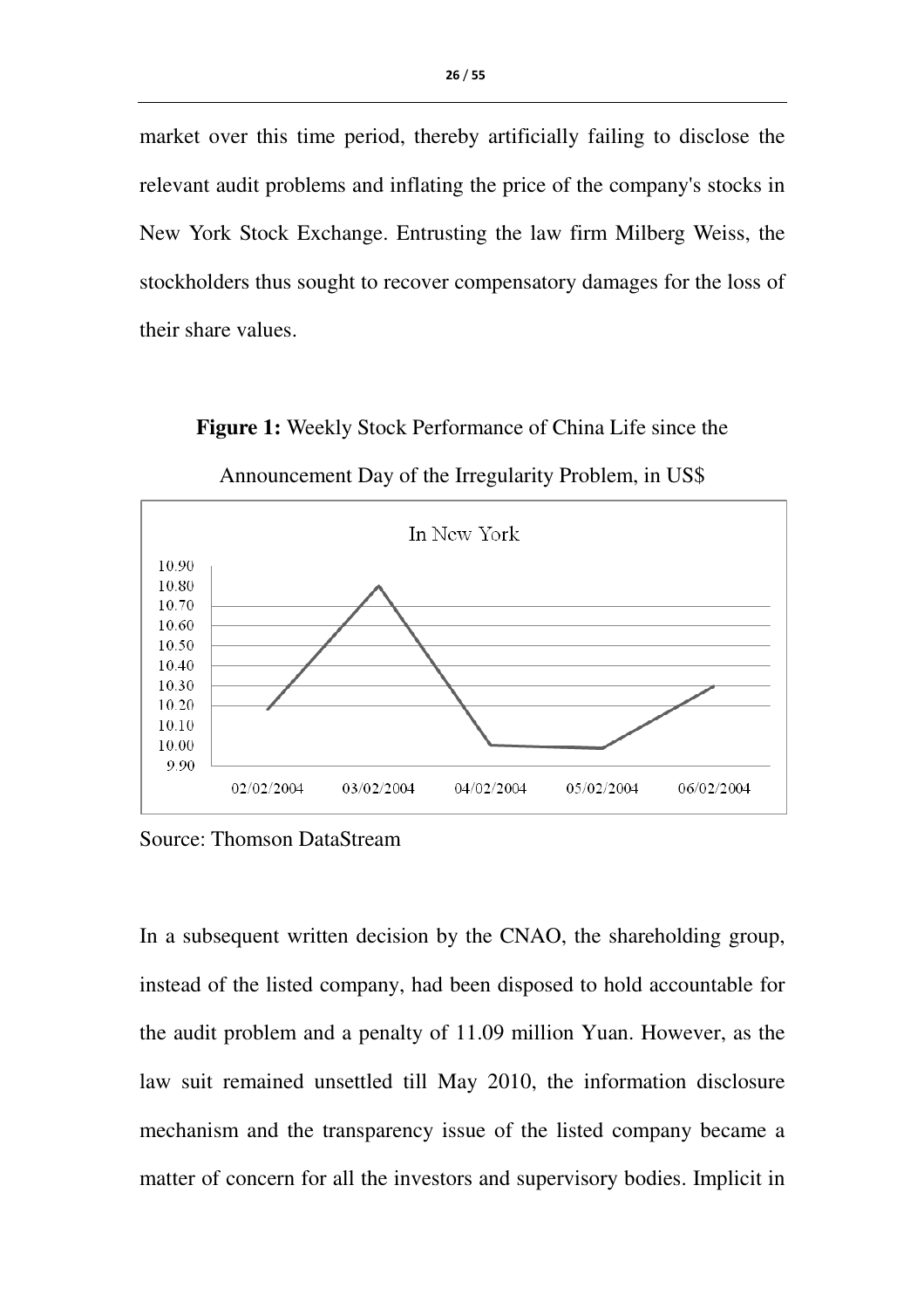this lawsuit is the persistent anxiety and suspicion by investors over the corporate governance practices in SOEs, given the state's dominant shareholdings in listed companies, or rather, the likelihood of expropriation by the state shareholders and the uncertainty about the effectiveness of check-and-balance mechanisms.

**Figure 2:** Weekly Stock Performance of China Life since the



Announcement Day of the Irregularity Problem, in HK\$

Source: Thomson DataStream

The fact that a number of irregularities have been uncovered only recently after five years of overseas listing indicate the seriousness of broader transparency problems in China's insurance industry. Although the irregularity problem and the failure of information disclosure, not directly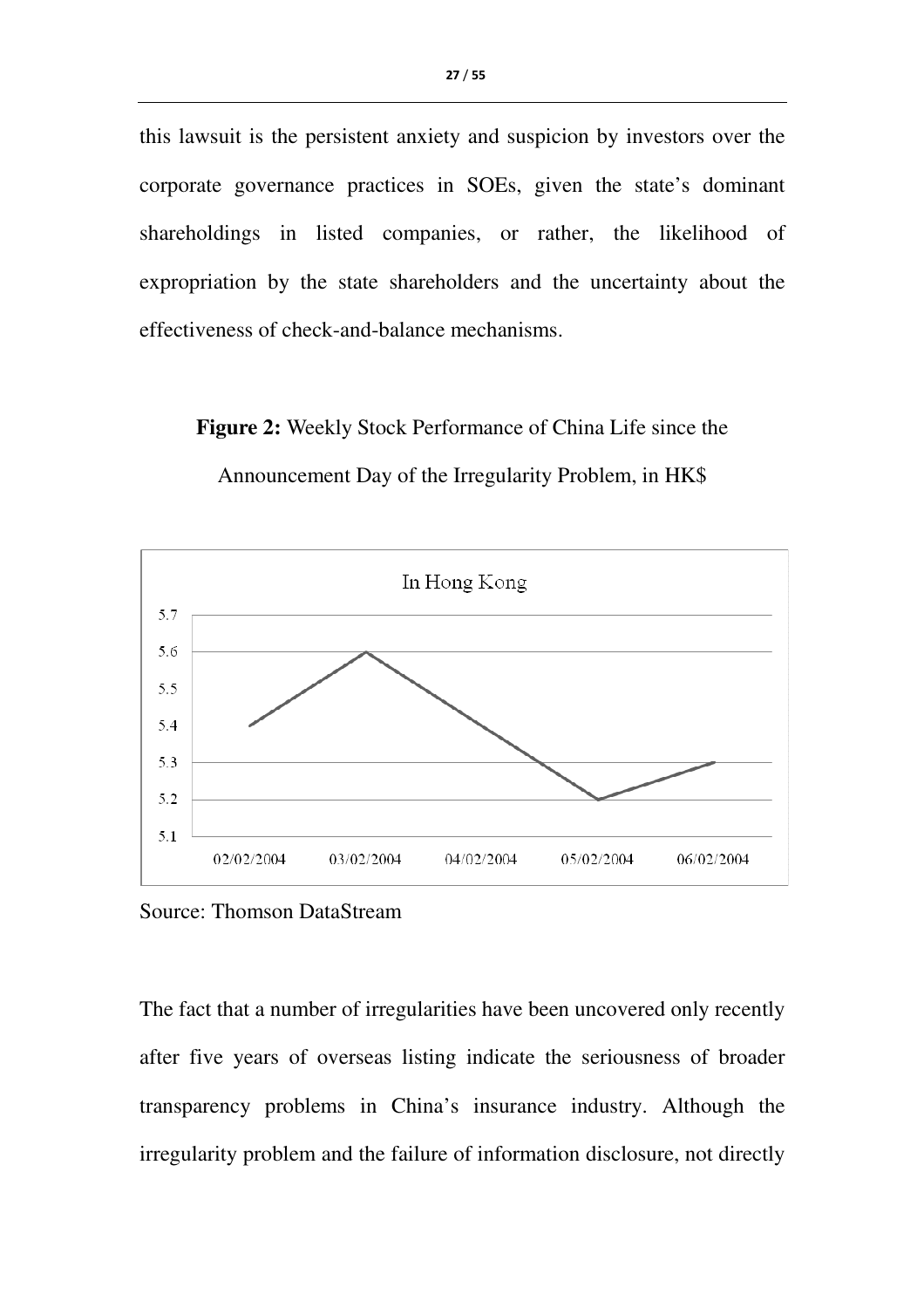part of the listed company, have their very roots deep in the distant past, the fact that such revelations appears at the present to be largely concentrated in the listed company should be regarded alternatively as the very positive consequence of the overseas listing (Sun, 2005). Although the irregularity problem does not have a direct link with the listed company, the central litigant of this lawsuit having been the chair of the board and several independent directors of this restructured flagship company in China's insurance sector certainly caused great concerns among public investors. The image of the Company has been further tarnished, as the independent director of HKSE, Mr. David Webb, requests an immediate suspension of China Life's share transaction due to the inadequate information disclosure.

As a consequence of the once-hidden irregularity problem, the Company was immediate punished by the capital market for its poor compliance with the international standard for information disclosure. Due to the Company's downgraded credit rating, its share price began to under-perform both the Hang Seng Finance and the NYSE Financial Indexes since the announcement day of audit problem till the beginning of June (see Figure 3 and Figure 4), despite a significant recorded improvement in its financial performance in its 2003 annual report.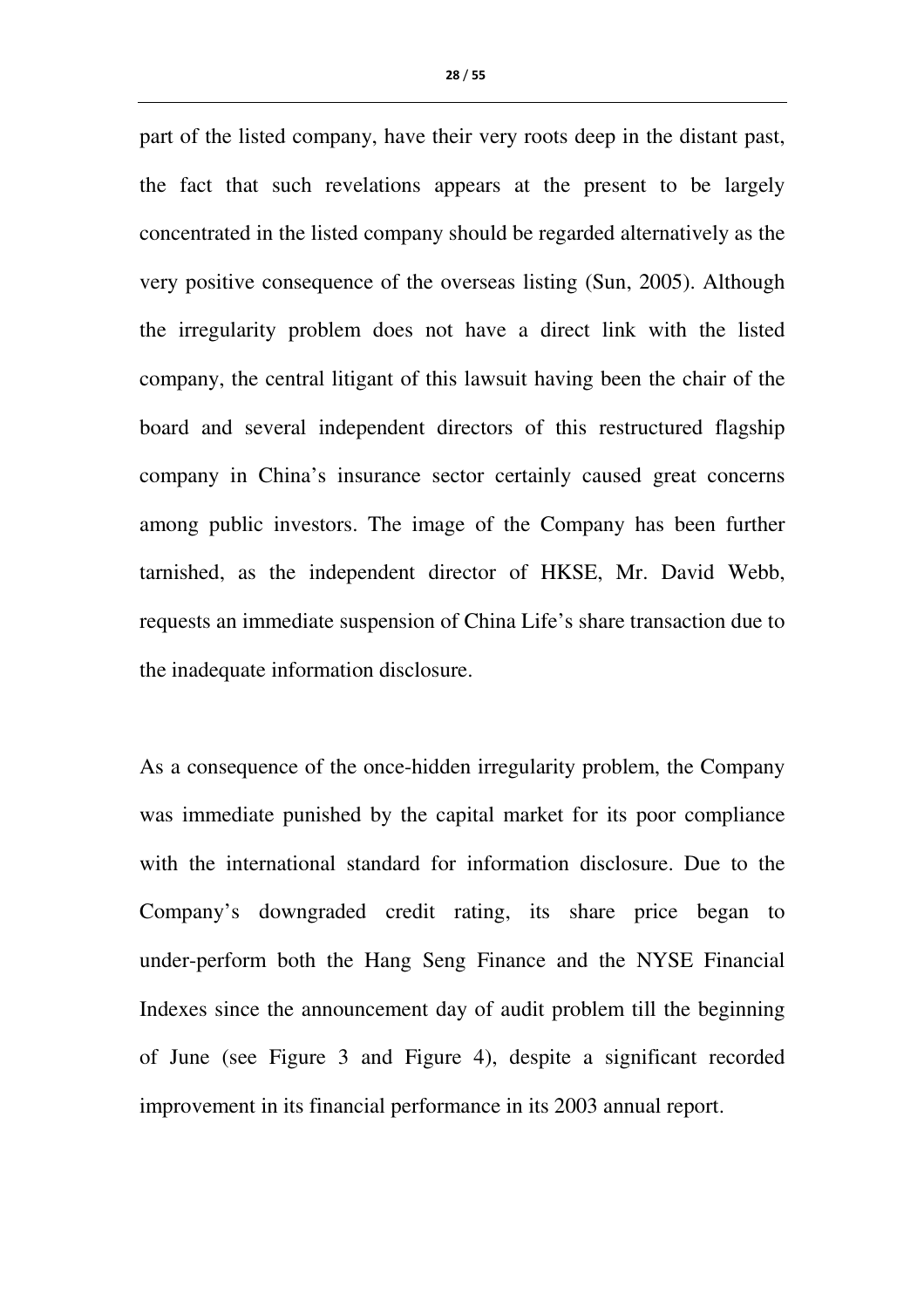



Finance Index, with 04/0402004 equal to 100

Although the listed company does not have any continuing obligations to holders of the non-transferred policies, the biggest concern for public investors is the potential expropriation of their interest by the shareholding group in the event of any deficiency in the fund to meet the payment obligation arising out of the non-transferred policies. In this case, item 4 in the Company's Form 20-F for the 2003 fiscal year has further specified a promised capital injection by MOF to ensure the payments of benefits and claims to the policyholders of the non-transferred policies as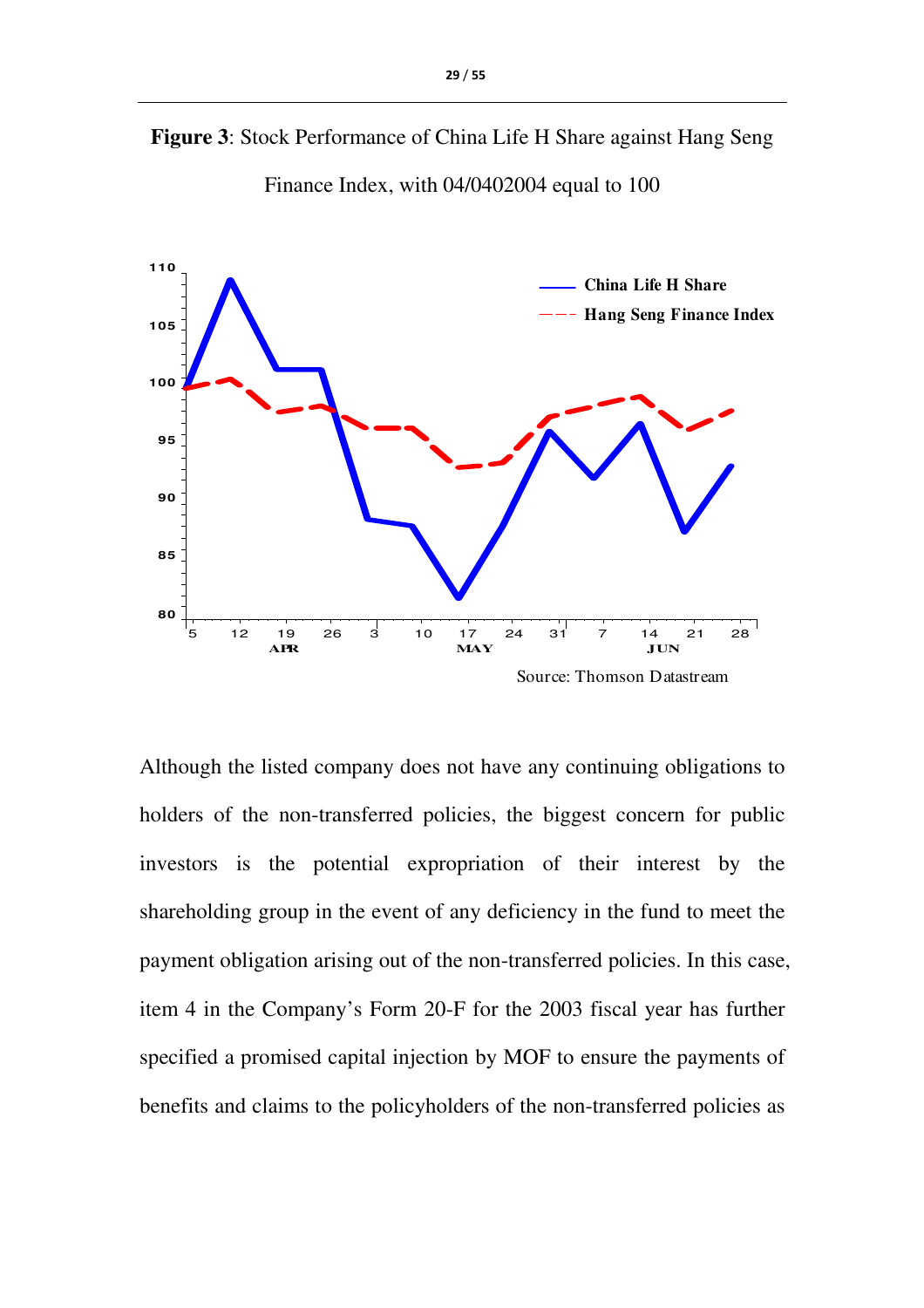the remedy<sup>3</sup>.

 $\overline{\phantom{a}}$ 

**Figure 6**: Stock Performance of China Life N Share against NYSE Financial Index, with 04/0402004 equal to 100



As the concerns regarding the financial risk control and the potential related party transactions grew, the resolution of the transparency issue is no longer accepted merely on several official declarations. This sets forth even more challenging requirement for China Life's information disclosure mechanism, as well as its organizational structure. In

 $3$  According to the Company's Form 20-F for the fiscal year ended December 31, 2003, submitted to U.S. Securities and Exchange Commission not long after the announcement of CNAO's decision, the co-administrated fund will be dissolved as soon as all claims and benefits under the non-transferred policies have been paid, or sooner if the management committee agrees.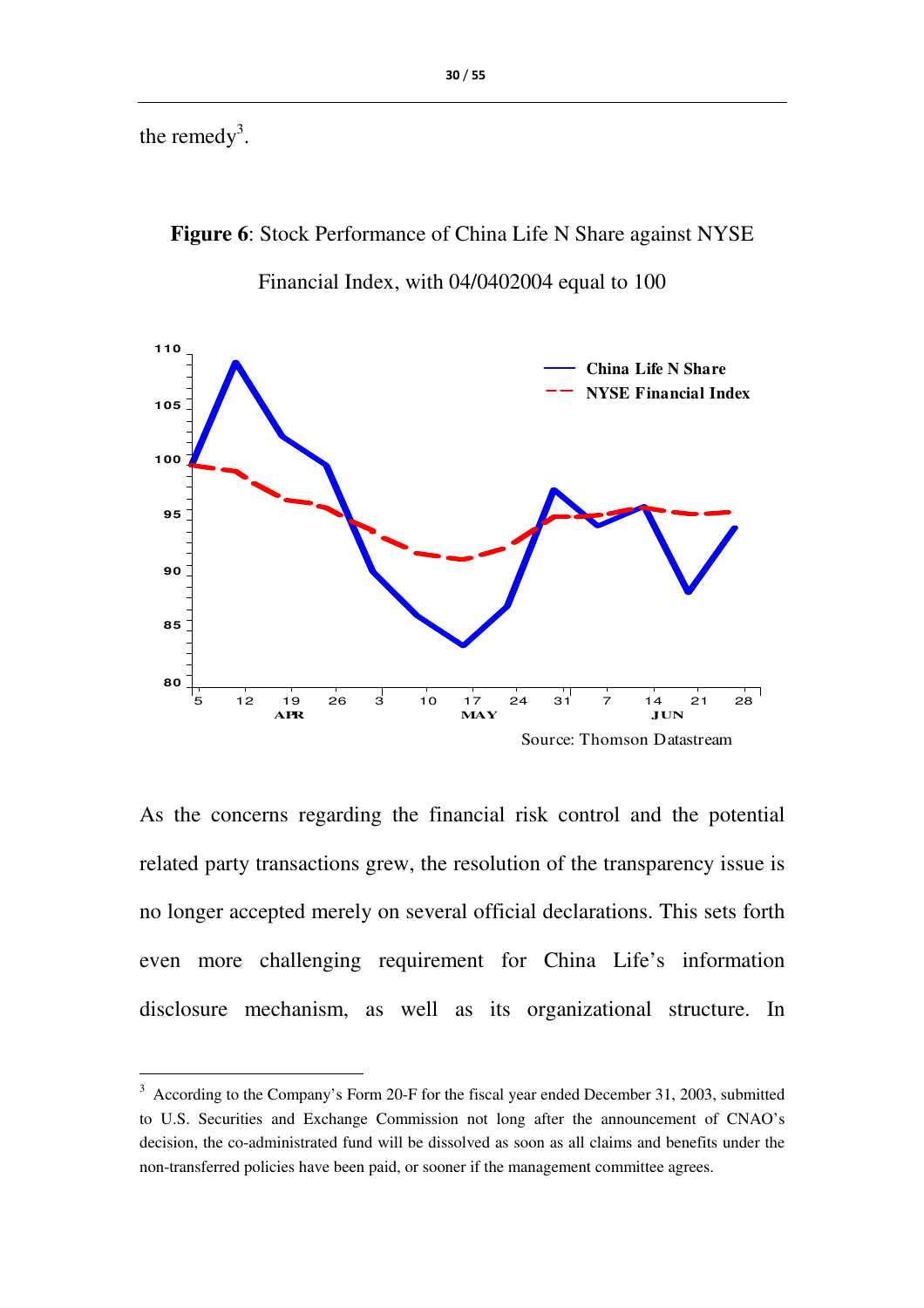attempting to correct the problem, the Company held negotiation with its domestic regulatory body, CIRC, over the best manner to in which to solve the crisis. As a result, on one hand, right from the start of the lawsuit, supplementary materials with a particular focus on the settlement of spread loss have been included in the Company's financial reports, giving an adequate description of the financial condition of the state shareholding agency and the mutual funds as the main source of capital for covering the loss. To a great extent, the unearthing of the once-ignored information has alleviated investors' concerns over the possible expropriation by the state shareholder arising from the spread loss settlement. On the other hand, in order to strength the independence and effectiveness of the audit committee, six regional audit centers (Quyu Shenji Zhongxin) with direct responsibility to the committee, has been established in 2008 to replace the various audit offices once subject to the inference from their superior headquarters. However, as several company auditors said during our interviews, in the actual practice of the audit work, difficulties still exist, of which the most prominent one is the auditors' unfamiliarity with their work. Although several officials in the audit committees obtained their master and PhD degrees in finance or accounting related subjects, a thorough audit of the Company's business risks and the hidden irregularities also requires the officials to be well aquatinted with the insurance business. However, as the audit work has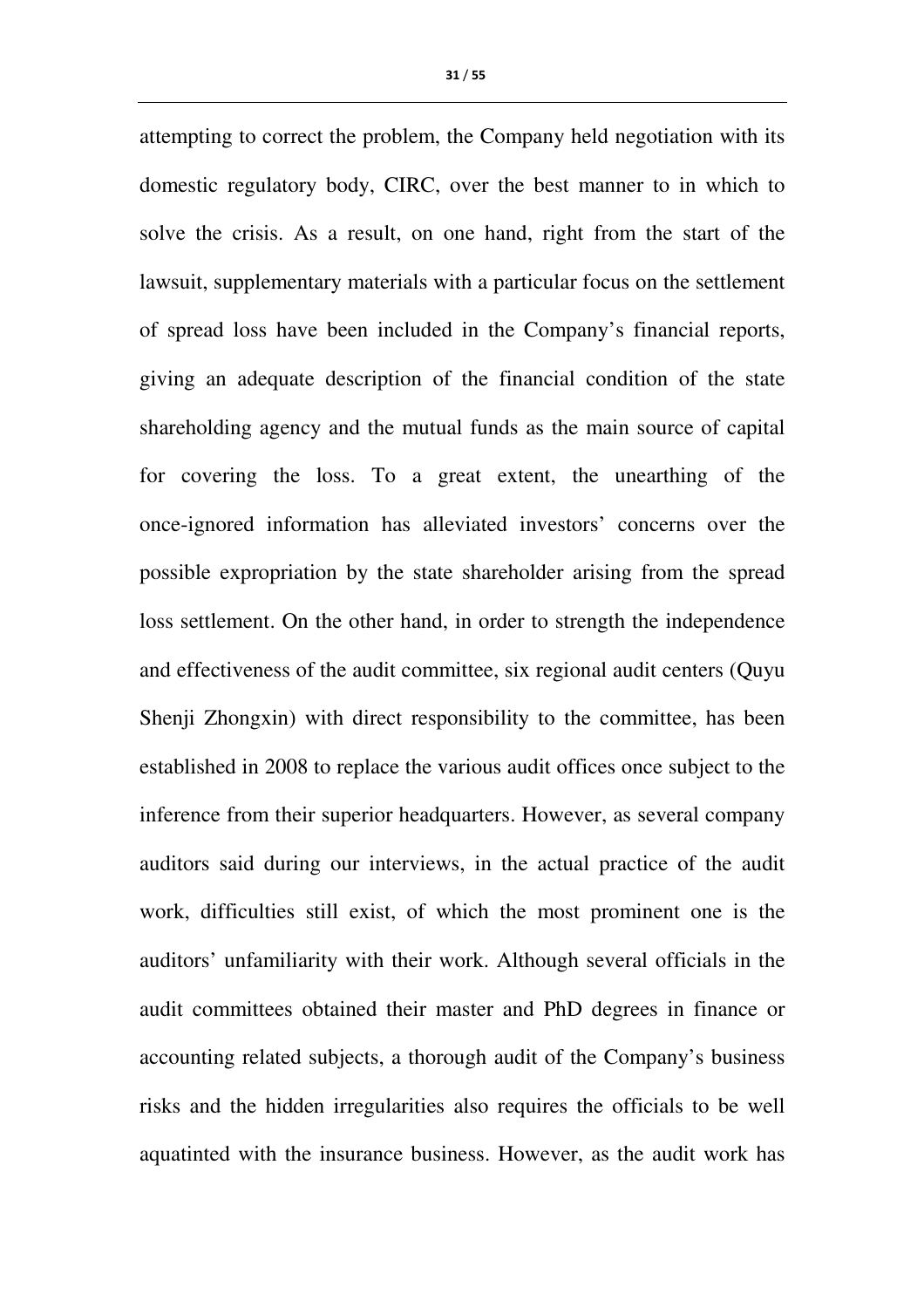generally been perceived as the positions ready for retirement, the chief auditors mainly consist of senior staff that had years of administrative work experience, rather than sales activities, before the Company's overseas listings. This undoubtedly, results in a great reduced quality of the effectiveness of the audit work, in terms of the thoroughness and fairness.

Despite there remains various inadequateness, the resulting high level of information disclosure from overseas listing has proved to leave less room for the Company to cover up underhand practices. As the concerns regarding the Company's premium confirmation process, risk management, and internal control still persist, any information, related to the Company's governance inefficiency, brought into the public domain, will surely exert significant impact onto its stock performance, making the Company's corporate governance practice subjected to stronger capital market discipline than other domestic listed SOEs. They provide the evidence that both the preparation for overseas listing and the subsequent investor relation maintenance in such developed capital markets do force a greater level of transparency. The shareholding group, together with its supervisory body has provided a firm basis to strength the conformance and performance role of corporate governance arrangement (Tam, 2000).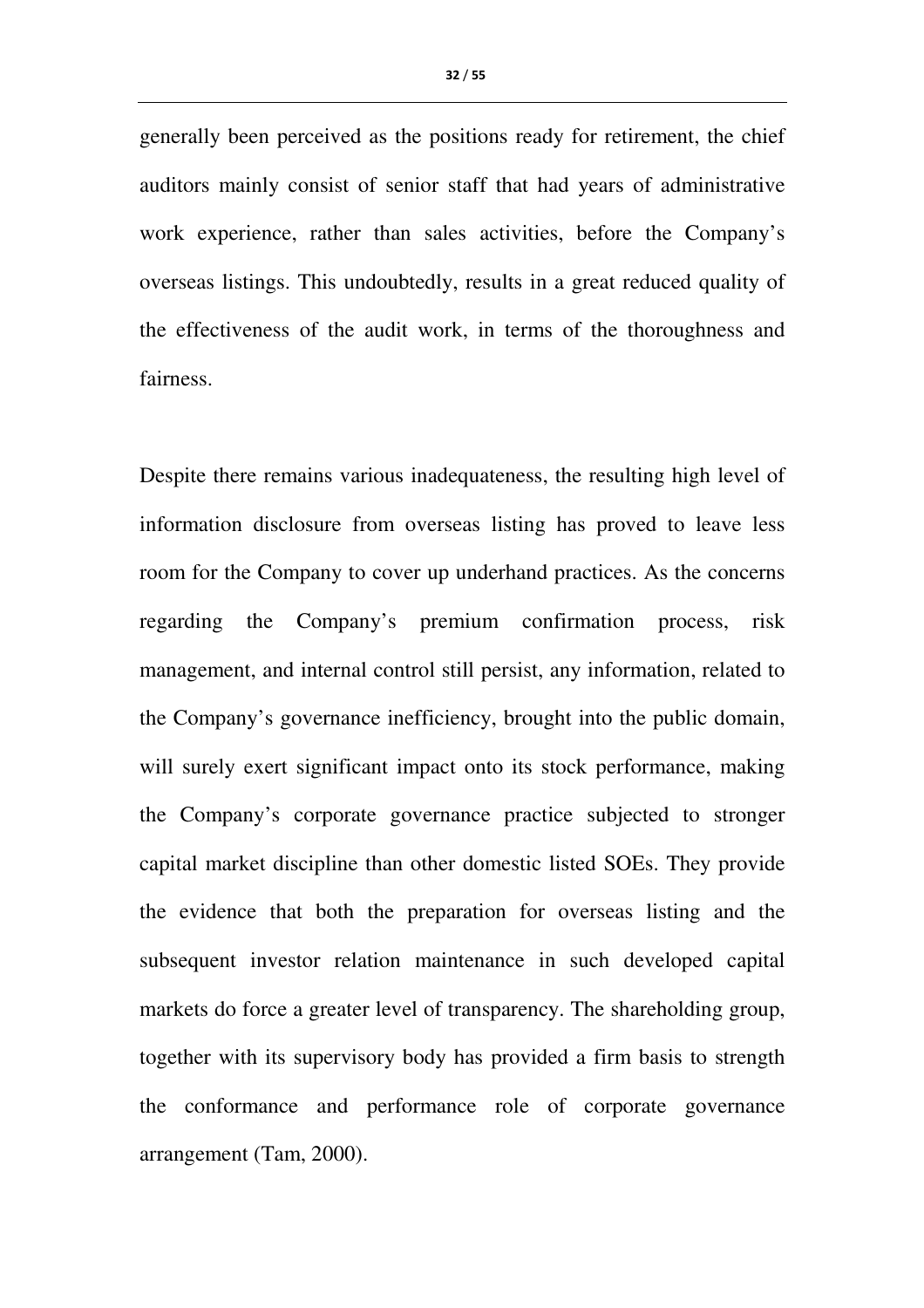#### **6. Board Compositions and More Inherent Problems**

Empirical studies (e.g., Sun and Tobin, 2005) suggest that international listing can provide an effective mechanism to mitigate the consequence of controlling shareholders' discretionary power and managerial opportunism at home because the listed companies are now disciplined and regulated by a more developed capital market outside the home jurisdiction. While China Life's IPO preparation has induced in-depth improvement in its financial condition and noticeable change in the governance structure, the dominance of state ownership via the parent company, to a great extent, has controls the selection of board directors and senior managers, as often seen in other overseas listed Chinese state enterprises (Sun, 2005). From the perspective of corporate governance, the 27.8% percentage of shares allocated to public shareholders is too small to exert influence on the election of board members or other resolutions at the shareholder meeting, while China Life Shareholding Group still retains a typically hierarchical type of control over its listed spun-off subsidiary.

Unsurprisingly, while the nomination for all the directors have to be agreed upon by the CIRC, the listed company has maintained a board with a substantial majority of directors (3 out f 5) that have been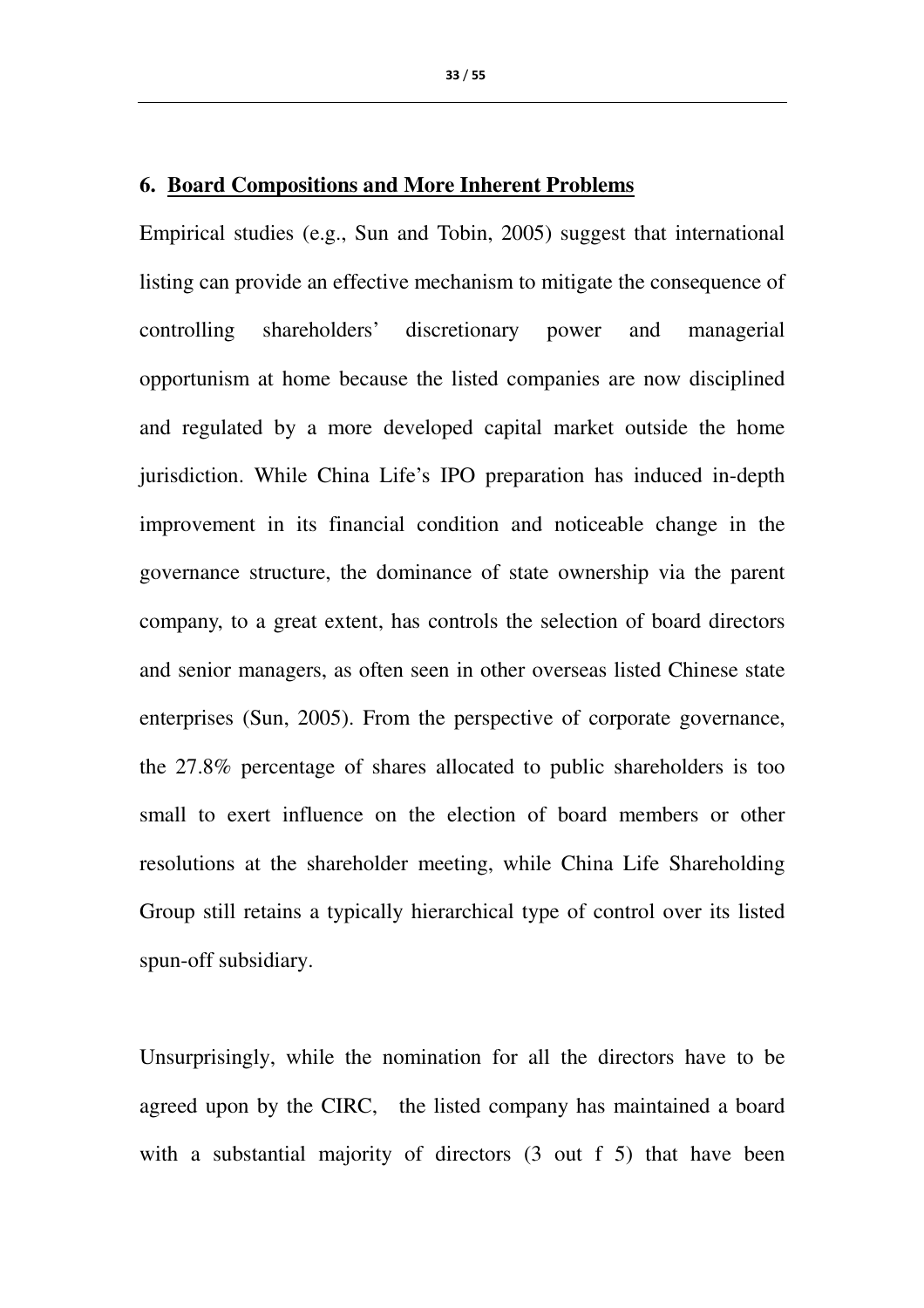meanwhile serving both the board of directors and party committee in the shareholding group. This confirms with the general perception that most of the Chinese listed companies have not really achieved enough autonomy from either their state shareholding agencies or their corresponding supervisory bodies. In this case, albeit the appointment of independent non-executive directors has been regarded as a practice of rather rarity in China's listed companies at that time, their role as a counterbalance in the board has been casted serious doubt by the state agents' dominance in the board.

However, the Company's desire to improve its governance structure has seemingly indicated a further departure from such a general perception about Chinese SOEs. According to the Sarbanes Oxley Act of 2002 and the regulations enacted by Hong Kong Stock Exchange in March 2004, the Company's board of directors has been expanded and supplemented up to 9 members, with 3 independent directors and 2 outside supervisors. Apart from the Strategy committee, the chairmen of the other two committees, namely the Risk Management Committee and Audit Committee, have been assumed by independent non-executive directors, while the later consisted of all the independent non-executive directors of the listed company, including a financial specialist.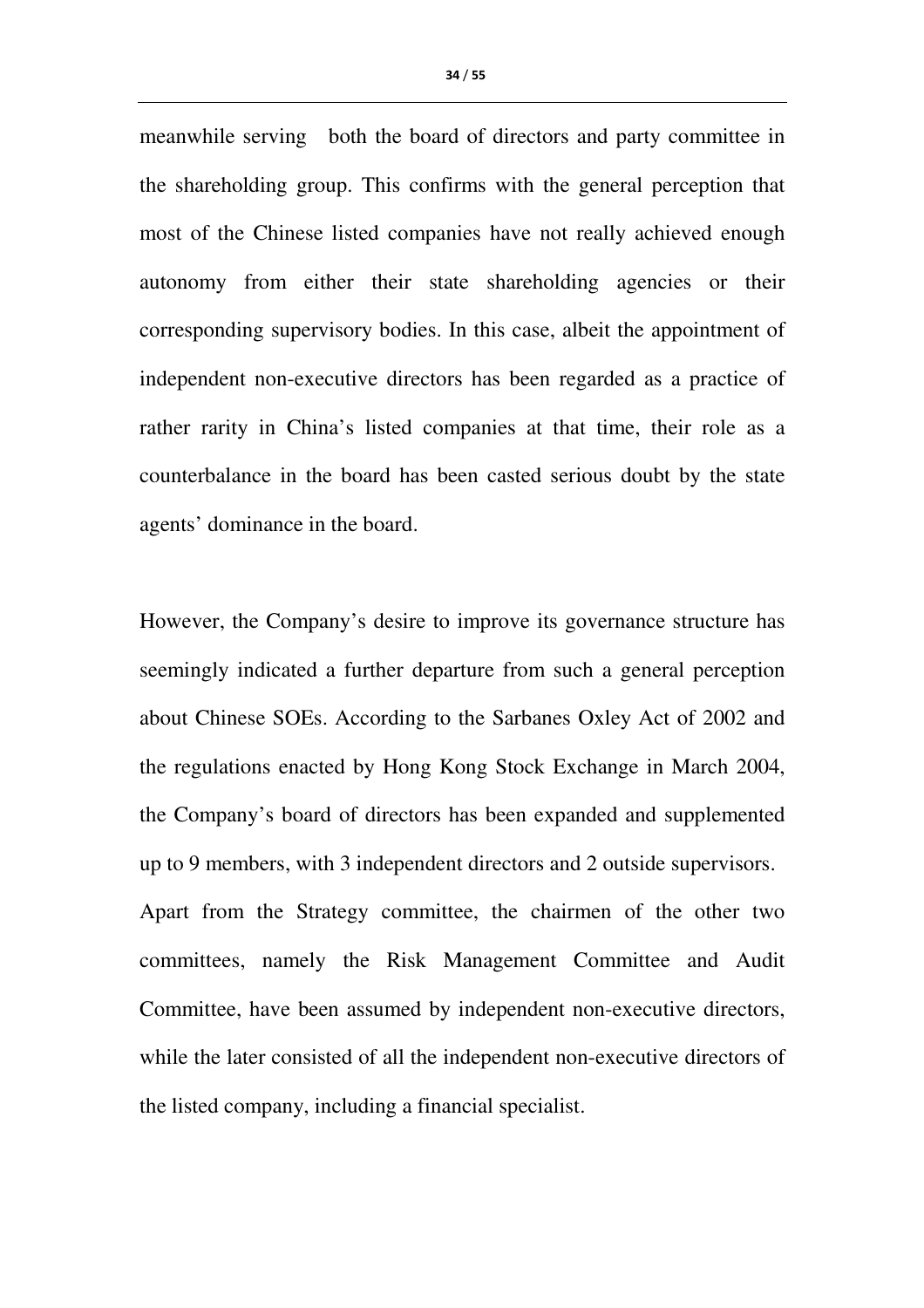While the Company Law of 1993 and the relevant listing regulations by stock exchanges serves only as a general guidelines, a series of more detailed guidelines and specifications has been approved and enacted by the board, which includes "Code for Employee Behavior" (Yuangong Xingwei Shouze), "Code of Professional Normal for Senior Managers and Directors" (Gaoguan Dongshi Zhiye Daode Zhunze), "Guidebook for Internal Control and Prevention of Fraud Risk" (Fangfan Wubi Fengxian Neibu Kongzhi Shouce), and "Mechanism for the Internal Management of Financial Report" (Caiwu Baogao Neibu Guanli Jizhi), and consequently the internal control and supervisory mechanisms have been further standardized and strengthened. Thus, along with the disclosure of the semi-annual financial report of 2004, the Company received a positive perception by the international capital market for its continuous efforts in improving the governance practices. Figure 7 shows that within the week of the financial report disclosure, the stock price for China Life has upswing by more than 10%.

# **Figure 7:** Monthly Stock Performance of China in NYSE since the Disclosure of Semi-annual Report in August 2004 in US\$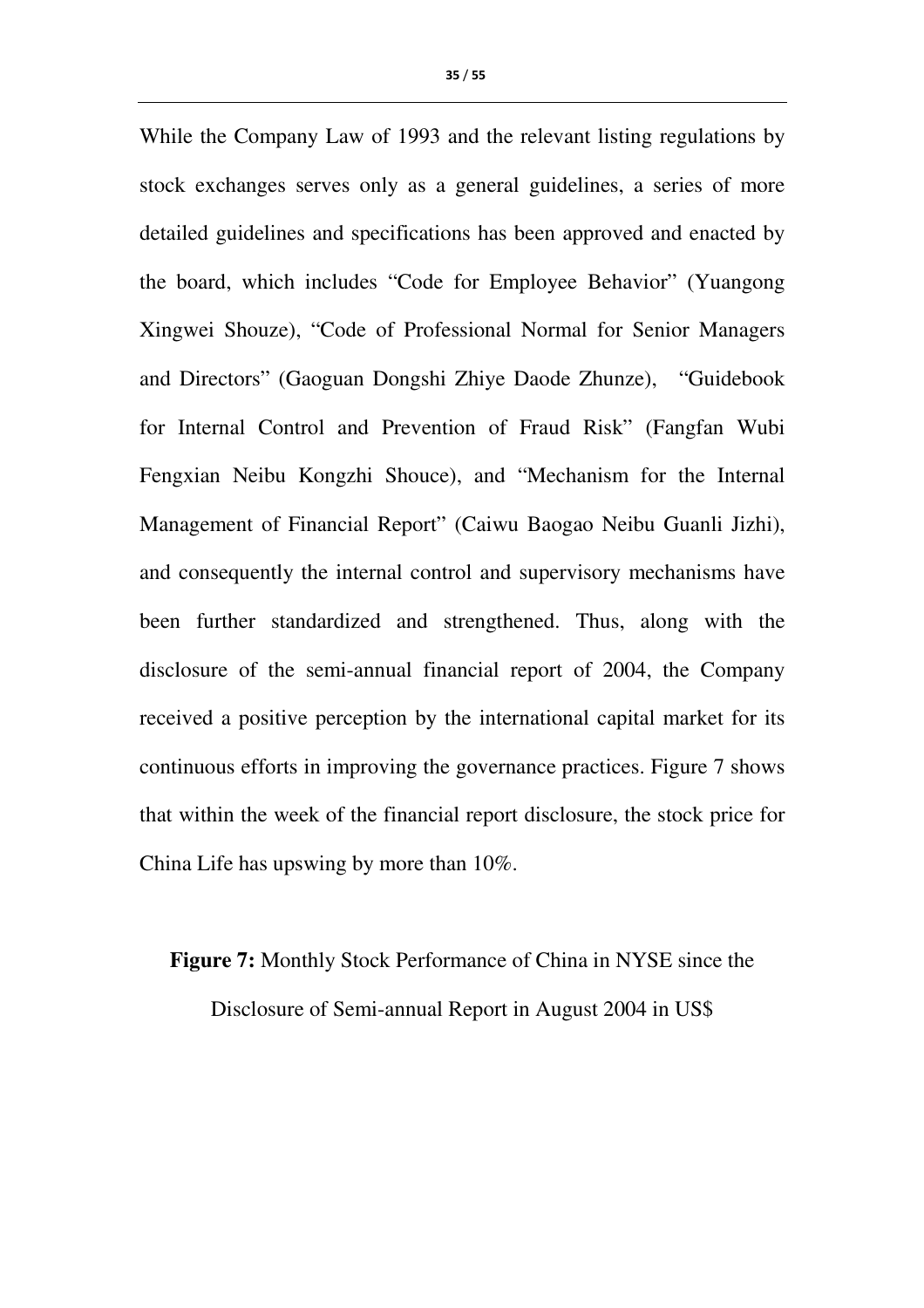

Source: Thomson DataStream

However, far above a simple compliance with relevant regulations, an essential improvement in governance practices has been discouraged by various both internal and `external factors, such as the effective of implementation process and the investment motives of public investors. Firstly, although all four independent directors have had long and high-profile professional careers outside the listed company and do not process career or business connections with any Chinese life insurers, their effectiveness has been questioned by the particularity of life insurance industry and the trade-off between independence and expertise. Secondly, the non-executive directors acting as the supervisor over the Company's governance practices have actually been nominated by the party committee of CIRC, which at the same time retains the ultimate authority over the personnel selection of other senior managers and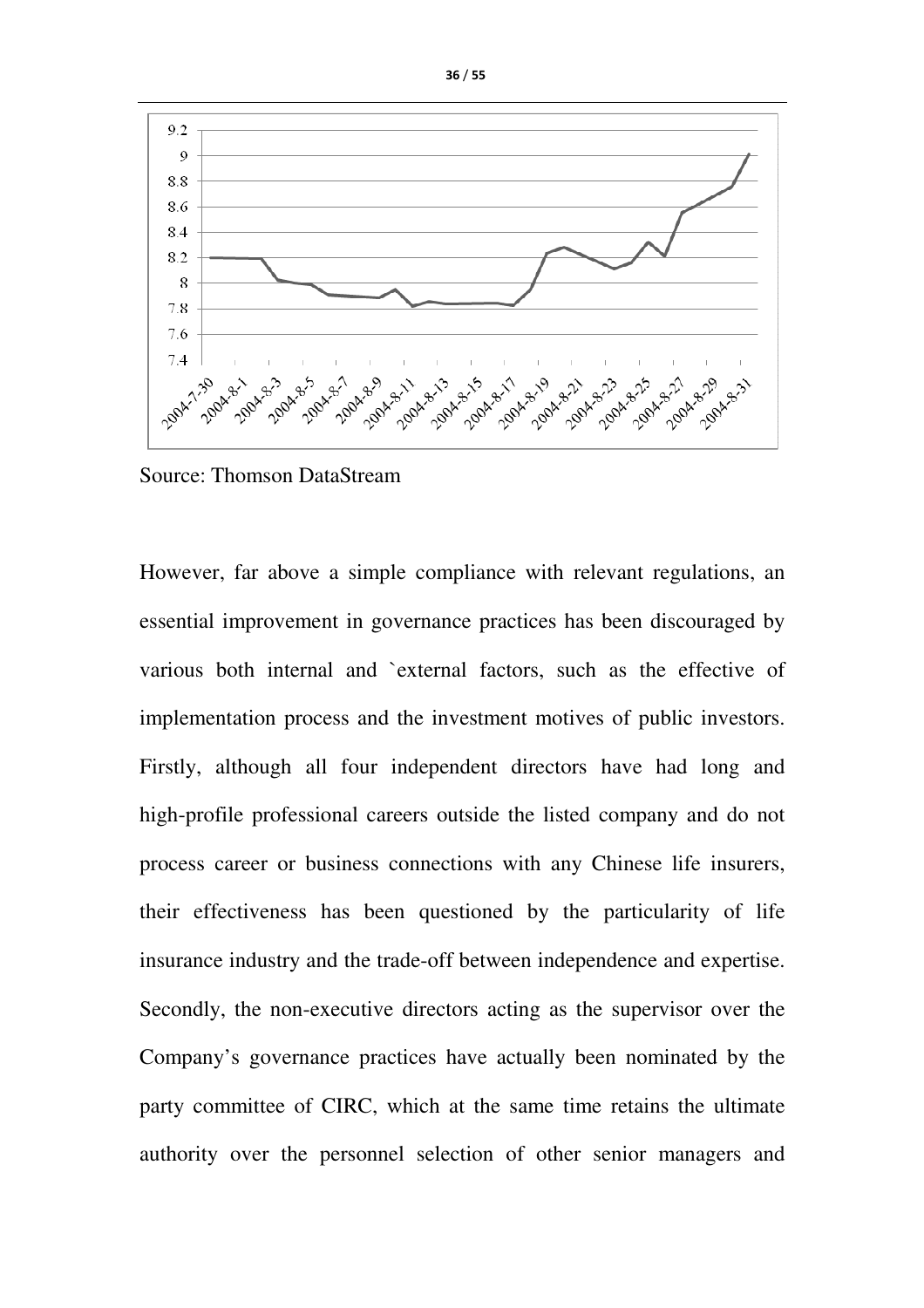directors nominated by either the shareholding group or others. In this sense, along with the shareholding and administrative inference, the members of the party committees at various levels, appearing as the representatives for the state interest exerts unshakable influence over the company's operation and performance. Thirdly, another problem arising from the ownership concentration is that pubic investors, holding a rather passive point of view of "not being violated", will pursuit their financial gains in the listed company rather than an active and persistent participation into corporate governance practices, given the unshakable ownership dominance of the state and the ultimate control by the party committee. Figure 8 shows that the transformation of high frequency for the top 5 minority shareholders on the listed company, indicating that the major investment motives for these institutional investors is a short term financial gains thanks to the listed company's extensive distribution network of sales agencies throughout the domestic insurance sector, weakening the power of minority shareholders to influence governance practices. The progress of the company's governance reform, although limited in the nature and concerning mainly to the internal governance mechanisms (e.g. the nomination and selection of directors are still controlled by the party committees), needs to be viewed in terms of a broader movement of the insurer towards sound corporate governance practices in general.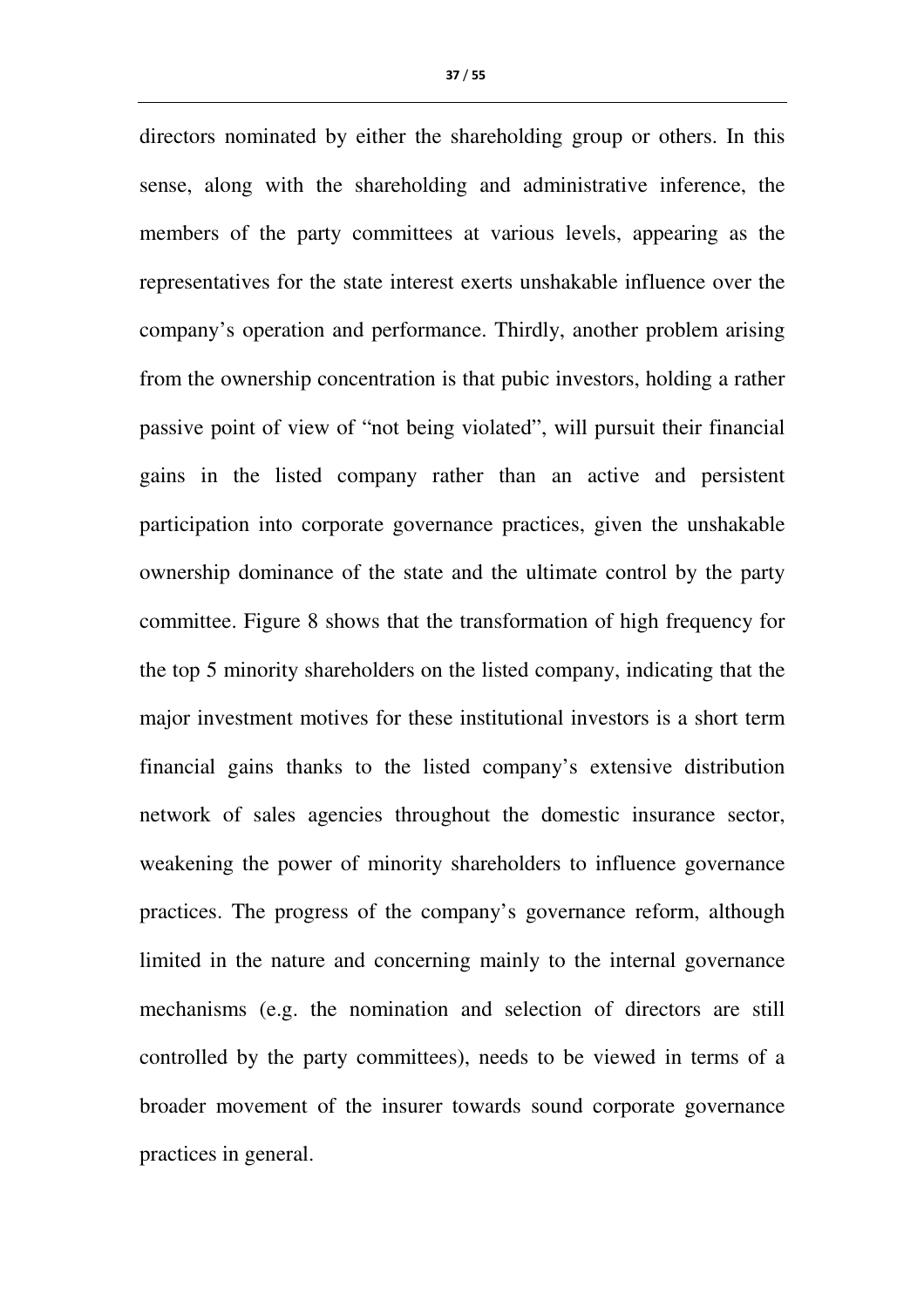| 2003                        | 2006                      | 2009                               |  |  |
|-----------------------------|---------------------------|------------------------------------|--|--|
| Li Ka-shing                 | Lee Shau Kee              | <b>HKSCC Nominees Limited</b>      |  |  |
| Li Ka-Shing Unity Trustee   | Leeworld (Cayman) Limited | State Development and              |  |  |
| Company Limited             |                           | <b>Investment Corporation</b>      |  |  |
| Li Ka-Shing Unity Trustee   | Leesons (Cayman) Limited  | China National Investment &        |  |  |
| Corporation Limited         |                           | <b>Guaranty Corporation</b>        |  |  |
| Li Ka-Shing Unity Trustcorp | Lee Financial (Cayman)    | <b>ICBC-Lion Stock Securities</b>  |  |  |
| Limited                     | Limited                   | Investment Fund                    |  |  |
| Cheung Kong (Holdings)      | Shau Kee Financial        | <b>ICBC-BOSERA Third</b>           |  |  |
| Limited                     | Enterprises               | <b>Industry Growth</b>             |  |  |
|                             | Limited                   | <b>Stock Securities Investment</b> |  |  |
|                             |                           | Fund                               |  |  |
|                             |                           |                                    |  |  |

# **Figure 8**: Transformation of the Top 5 Minority Shareholders in China

Life from 2003 to 2009

Sources: China Life Annual Reports for Fiscal Years of 2003-2009

#### **7. Improvement in Financial Performance**

The reorganization of China Life capital structure certainly gave it greater scope to achieve profitability and efficiency improvement. Without being constrained by the legacies of its previous loss-making policies, the capital injection from its successful IPOs certainly encourages the Company's expansion into business sectors (including corporate annuity and brokerage services) and diversification of its investment portfolios. In addition, apart from the most extensive distribution network in the domestic market of its own, given the Company's state ownership identity and un-paralleled status in such a pillar industry, China Life enjoys close relationships with a number of state owned banks. Although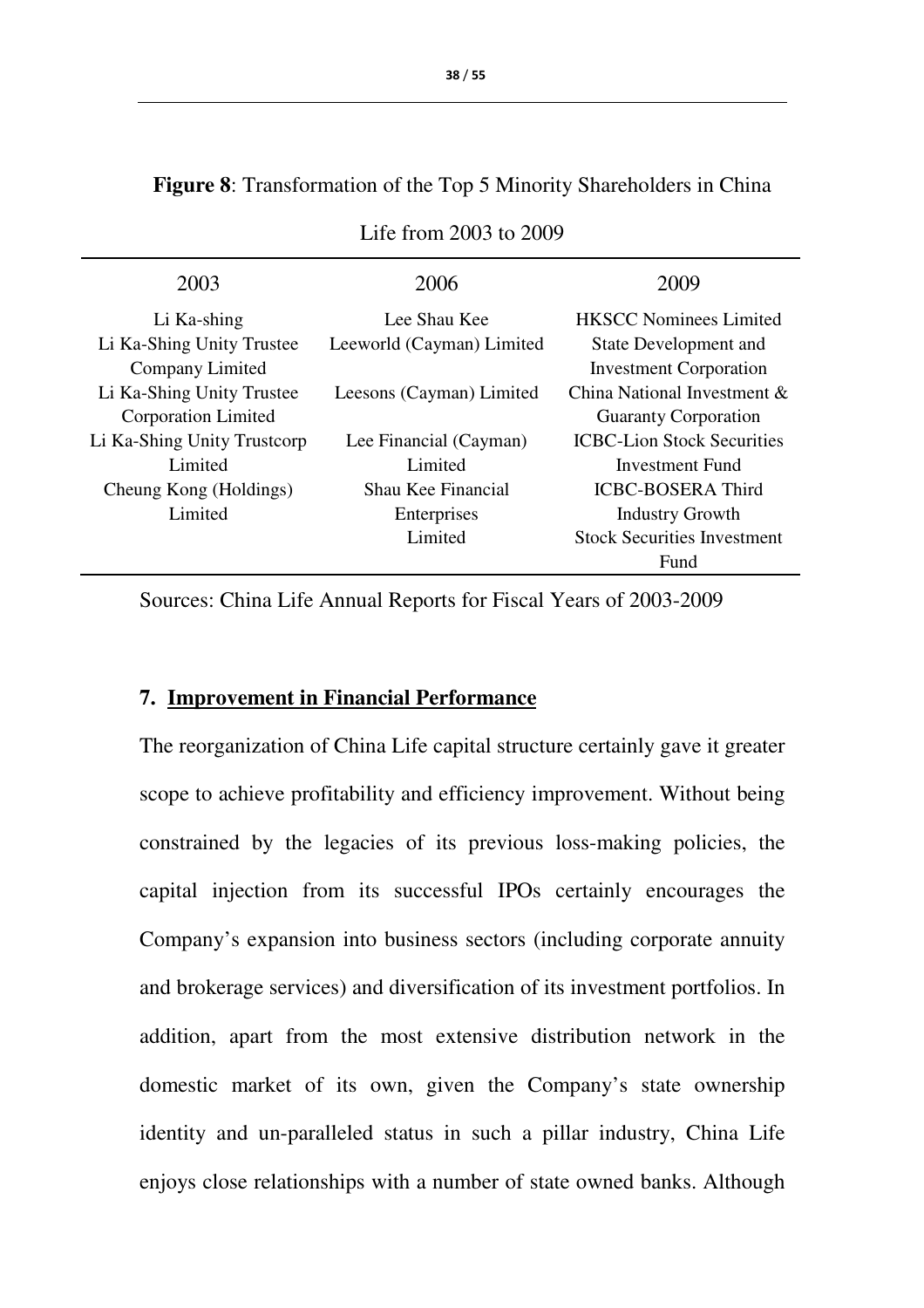39 / 55

the Company has not announced any intention to take control of a bank, it has benefited from higher return than normal insurance underwritings by the cooperation with the banks, such as taking strategic stakes and negotiating distribution agreements. As the Company has emerged as the likely cornerstone investor for Agricultural Bank of China's (ABC) IPO, such a distribution tie-up with the bank is expected to extend its reach into the rural regions with huge potential.

Table 1 suggests a significant improvement of the insurer's financial performance, with regards to the growth rate of its revenue and premium earned, most notably between 2003 and 2007, before the ongoing financial turmoil. During last fiscal year, the Company's total reported revenue has reached RMB327, 035.9 million, almost doubled against that of last fiscal year. Although such a dramatic change is mainly attributable to the change in the Company's accounting policy and the revenue recognition principles from the past Hong Kong Financial Reporting System (HKFRS), the readjusted numbers of revenue and premium earned during 2008 fiscal year still indicate a steady growth rate of 13% and 3.7% year-on-year respectively, according the newly adopted International Financial Reporting Standard (IFRS).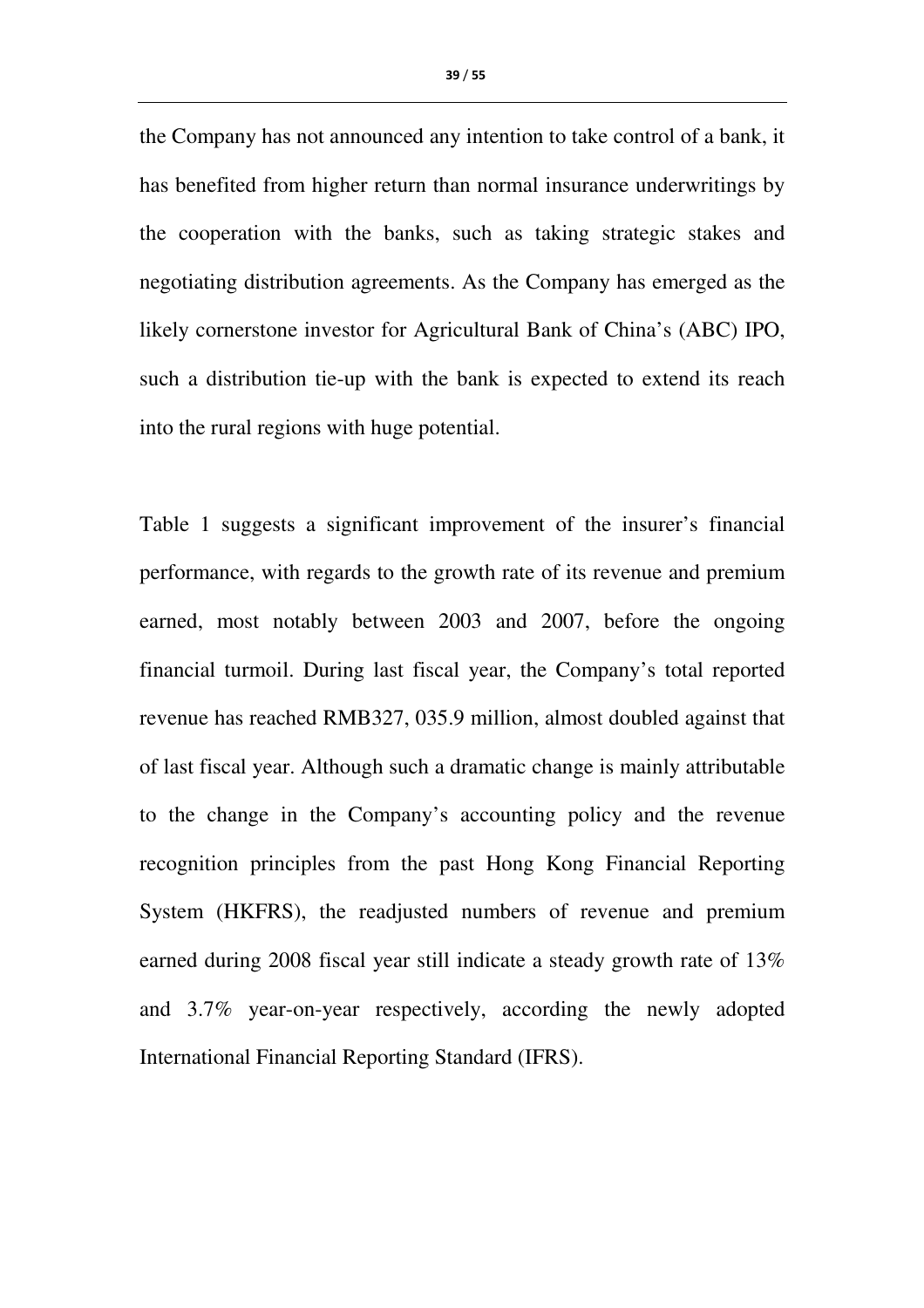|                                                                  | 2003       | 2004             | 2005      | 2006      | 2007      | 2008       | 2009      |
|------------------------------------------------------------------|------------|------------------|-----------|-----------|-----------|------------|-----------|
| Revenues                                                         | 78,643.0   | 77,924.0         | 90,215.0  | 119,474.0 | 165,043.0 | 163,612.0* | 327,035.9 |
| Premium Earned                                                   | 67,216.0   | 65,008.0         | 80,038.0  | 98,847.0  | 111,404.0 | 134,650.0* | 275,076.9 |
| Long Term Insurance<br>Reserves                                  | 44,291.0   | 35,202.0         | 39,510.0  | 17,811.0  | 29,470.0  | $2,736.0*$ | 15,024.0  |
| Net Profit                                                       | $-1,428.0$ | 7,171.0          | 9,306.0   | 19,956.0  | 38,879.0  | 21,277.0*  | 32,881.0  |
| Net Profit Margin %                                              | $-1.8$     | 9.2              | 10.3      | 16.7      | 23.6      | 13.0       | 10.1      |
| Return on Equity %                                               | NA         | 10.7             | 12.4      | 19.4      | 27.1      | 12.8       | 18.6      |
| <b>Operating Cash</b><br>Flow/Revenues %                         | 49.0       | 42.2             | 57.8      | 59.8      | 55.5      | 49.1       | 55.2      |
| Total Liability / Total<br>Capital and Short Term<br>Liability % | 9.3        | $\boldsymbol{0}$ | 5.5       | 5.5       | 0.1       | 6.9        | 13.6      |
| Profit per Employee, in 1000<br><b>RMB</b>                       | $-21.4$    | <b>NA</b>        | <b>NA</b> | 258.1     | 402.1     | 208.1      | 314.5     |

**Table 1**: Financial and Efficiency Indicators for China Life Insurance,

in million RMB

Source: DataStream and China Life Annual Reports for Fiscal Years of 2003-2009

As the largest insurance company in the world in terms of market capitalization, while the total assets has reached RMB1, 226, 257 million, up by 24.2% from 2008, the net profit attributable to shareholders and the earning per share (basic and dilute) of the Company was RMB32, 881 million, both up by 71.8% on a year-on-year basis, suggesting a rather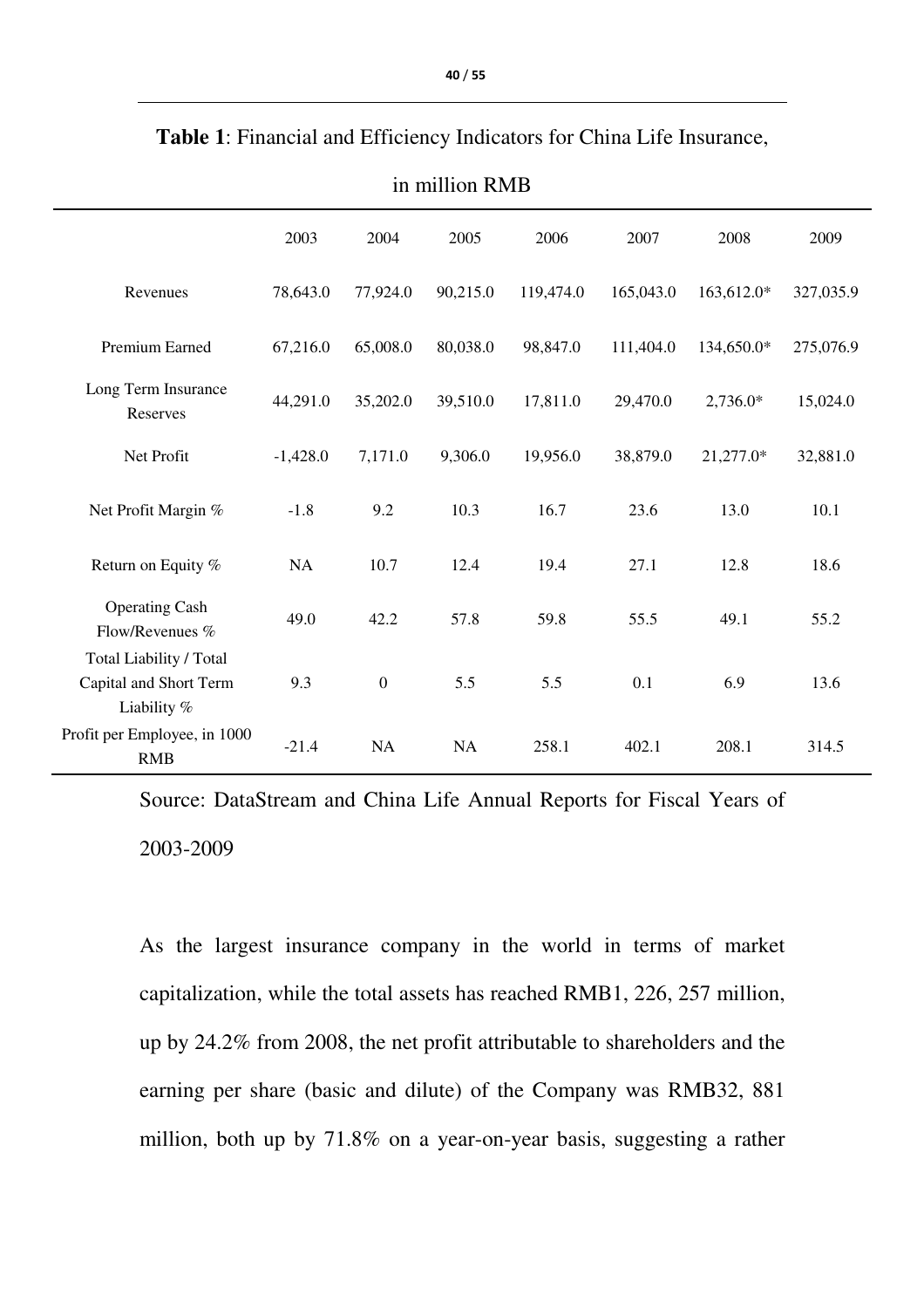satisfying investment return for public investors. At the same time, while the insurer has expanded its workforce significantly (as a result of the Company's further diversification from bancassurance into the agency channel through agent channel growth), an overall improvement in profit per employee indicates that China Life has been successful in streamlining its administrational structure and increasing the operational efficiency.

Although the Company has managed to maintain a steady growth of its revenue, its once sizable profit margin, like most of the financial institutions in the world, has been brought down due to the turmoil of financial crisis. In addition, its once proud market share in the domestic life insurance sector continued falling. Statistics show that the share reached 36.2% as at the end of December 2009, compared to 40.56 percent, 38.6 percent and 37.39 percent in each of the first three quarters of the same year and 40.3 percent a year ago. For one thing, the decreasing market share has been seen as a natural result of the intensifying competition in domestic insurance industry; for another according to the Chairman's Statement in 2009 Annual Report, the shrinking market is attributable to the listed company's shifted emphasis onto the profitability and soundness of the business mix, rather than the sales volume as they historically used to. As many of the low-margin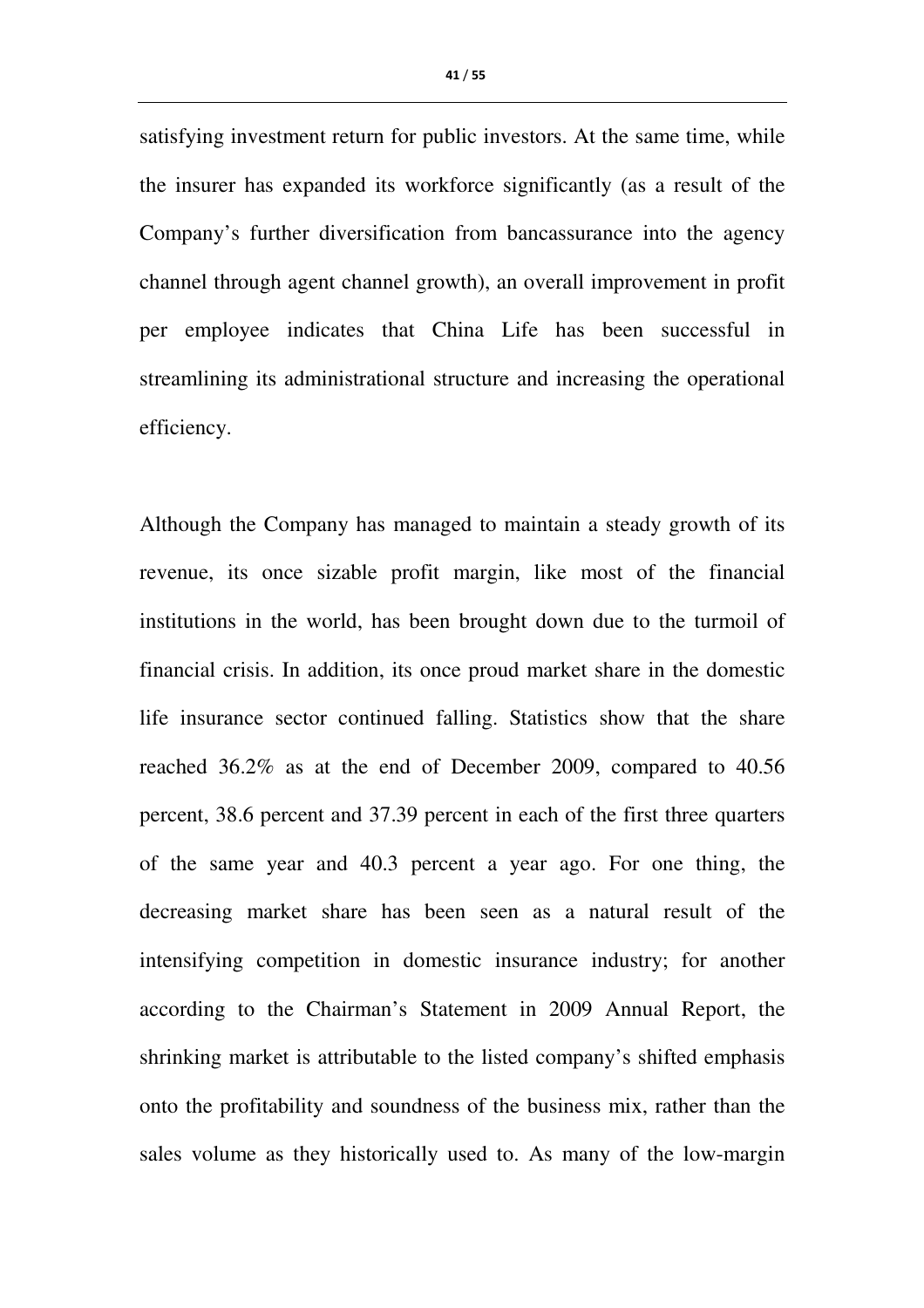insurance product has been eliminated from the Company's business mix, the business restructuring scheme, inevitably leads to its market share continued to decline.

In the light of a series impairment loss on several SOEs' overseas investment, the Company has maintained a rather prudential investment strategy, with its special focus on the domestic equity market. According to its 2009 Annual report, over the 2009 fiscal year, China Life has achieved a total investment of RMB38.9 billion revenue, of which changes in fair value gains, in contrast to the loss of RMB7.2 billion the year before, equals to RMB1.5 billion. Thus a substantial increase in the total investment income becomes an important reason for the increase in its profit. In response to the recovery of regional equity market, the Company reduced its scale of investment in bonds and increased the proportion of equity investments, which helped the listed company achieve satisfactory investment results. While the gross investment yield has been raised up to 5.8% from 2008's 3.4%, the proportion of equity-based investment by the end of last year, mainly common stocks, has increased to 15.8% from 8.3% in 2008 due to the recovery of domestic stock market. Debt-based investment, which mainly consists of bonds and policy loans, accounted for the proportion of investment assets by the end of 2009 to 52.5%, down from the peak of 64.7% in 2008. In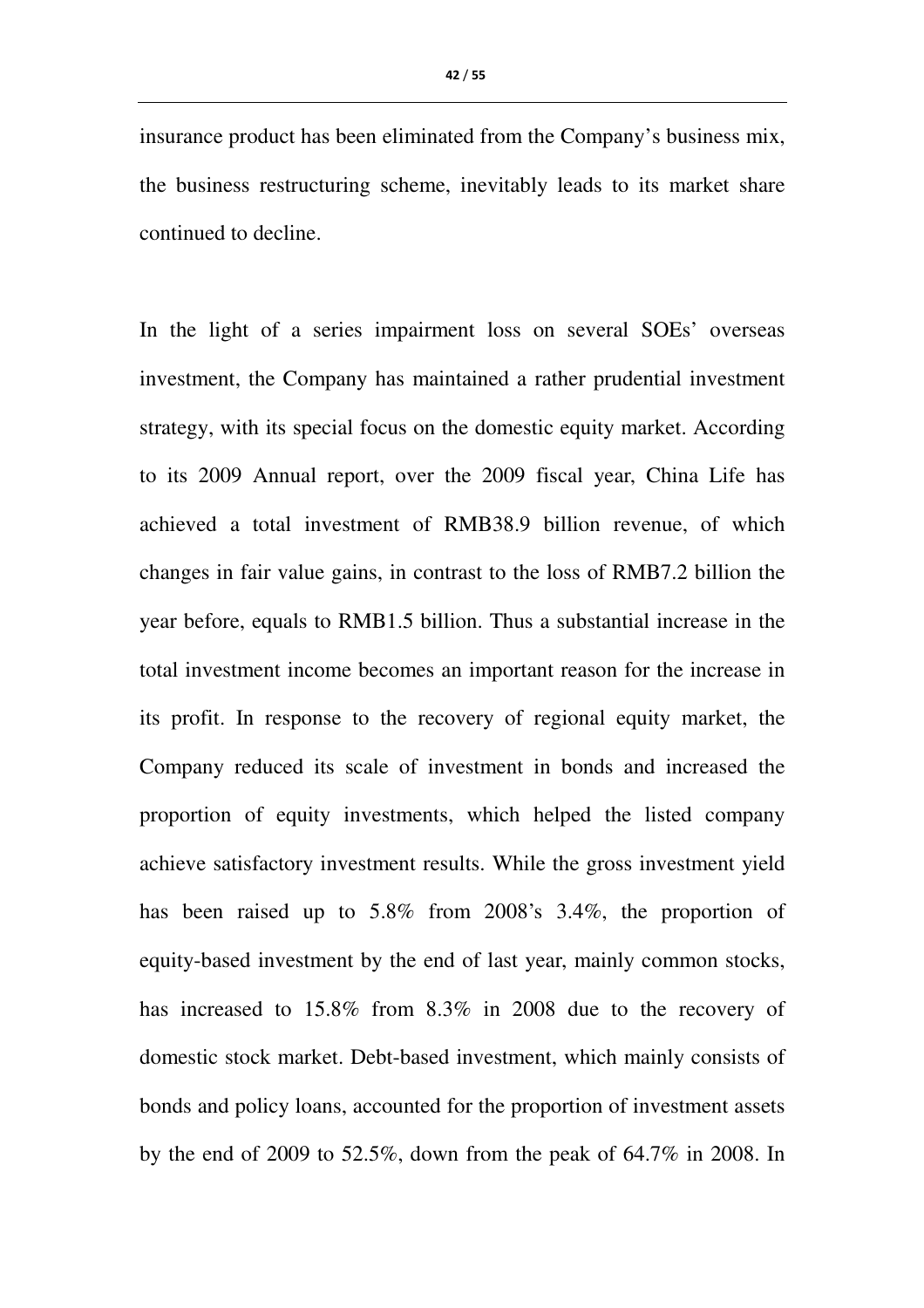addition, a series of the Company's investment projects, including the successful bid for China Construction Bank H-Shares sold by Bank of America's seasonal offerings, financial investments in Sino-Ocean Land Holdings Limited and the Bank of Hangzhou, suggest a transformation of the Company's prudent investment strategy towards a rather proactive one.

 2003 2004 2005 2006 2007 2008 2009 Total Investment 222,630.0 343,393.8 460,951.8 636,590.8 824,891.9 903,317.8 1,135,948.0 Bonds 70,604.0 150,234.0 255,554.0 357,898.0 443,180.8 575,884.8 582,314.8 Common Stock 10,718.0 17,271.0 39,548.0 95,493.0 195,147.0 75,082.0 179,416.0 Policy Loans 116 391 981 2371 5944 8676 13831 Investment Yield %  $3.4$   $3.5$   $3.8$   $8$   $10.2$   $3.4$   $5.8$ Solvency Ratio % 395.0 315.0 273.0 350.0 525.0 310.0 304.0

**Table 2:** Investment Performance of China Life, in million RMB

Source: DataStream and China Life Annual Reports for Fiscal Years of 2003-2009

Another remarkable improvement in its financial performance is its well-controlled risk-level, which has been reflected by a greater level of information disclosure. This makes it possible for the regulatory bodies and public investors, including potential share buyers, to make meaningful comparisons between China Life and its competitors. One such area that proved particularly contentious for the listed company is its solvency situation.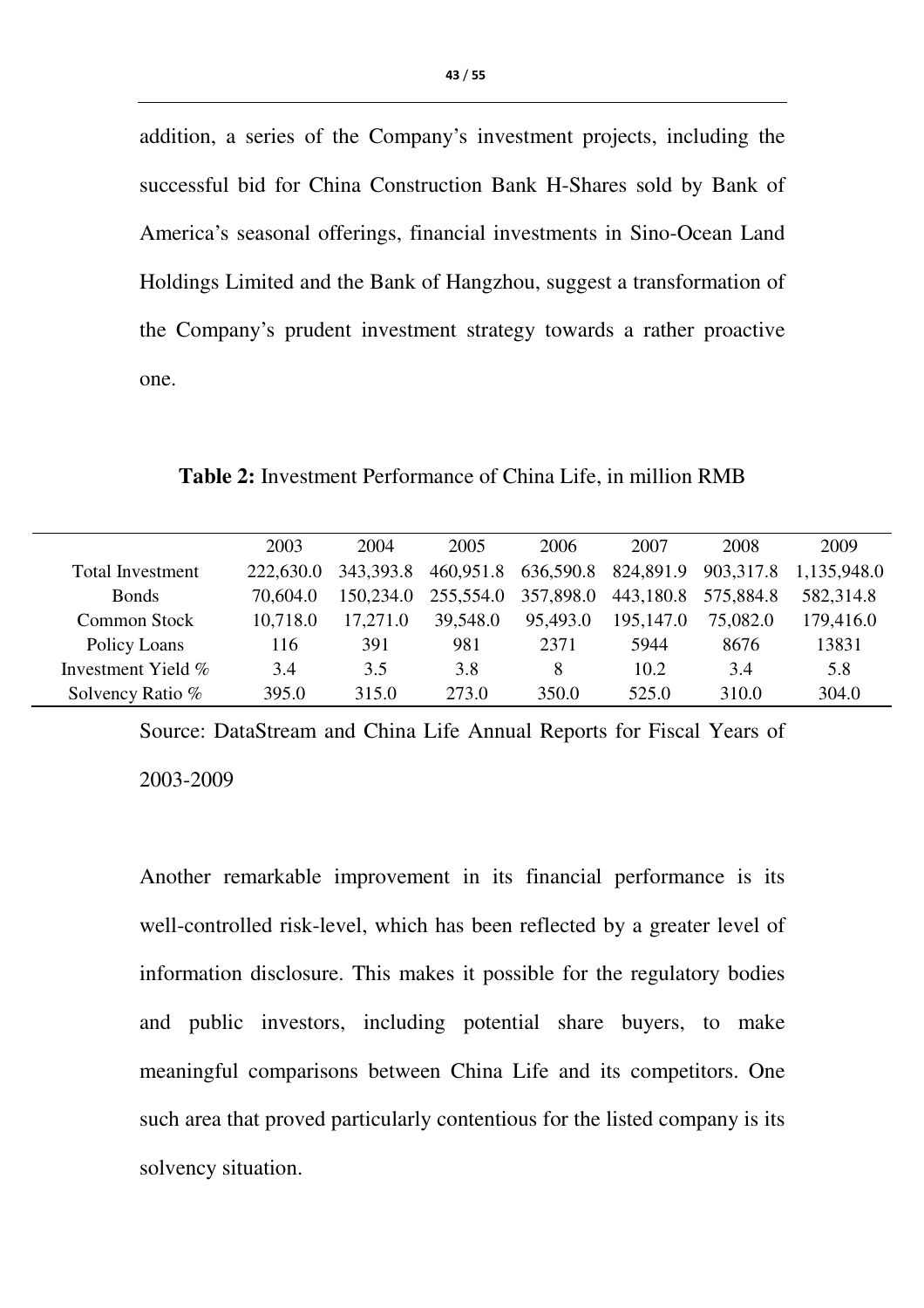While the cases of several financial giants' bankruptcy have underscored the importance of risk control, a press report in 2009 stated that twelve of Chinese domestic insurers have been experiencing difficulty in maintaining solvent. Other than the global equity market downturn, the key underlying reasons for this instability are overly aggressive business expansion, underdeveloped self-governance, and lack of sophisticated risk management expertise. According to the 2008 updated "Solvency Regulations of Insurance Companies", CIRC will closely monitor those insurance companies with solvency ratio less than 100% and may, depending on the individual circumstances, undertake certain regulatory measures, including but not limited to restricting the payment of dividends. Insurance companies with solvency ratio between 100% and 150% would be required to submit and implement plans preventing capital from being inadequate. And Insurance companies with solvency ratio above 100% but significant solvency risk noticed would be required to take necessary rectification action. As a measure of capital adequacy, the solvency ratios (calculated by dividing the actual capital of a insurer by the minimum capital required to meet by CIRC) over the past 6 years have been displayed in the last row of Table 2, suggesting China Life's capital adequacy has been maintained at a rather sound level. Thanks to the change of its business structure, minimum capital required by CIRC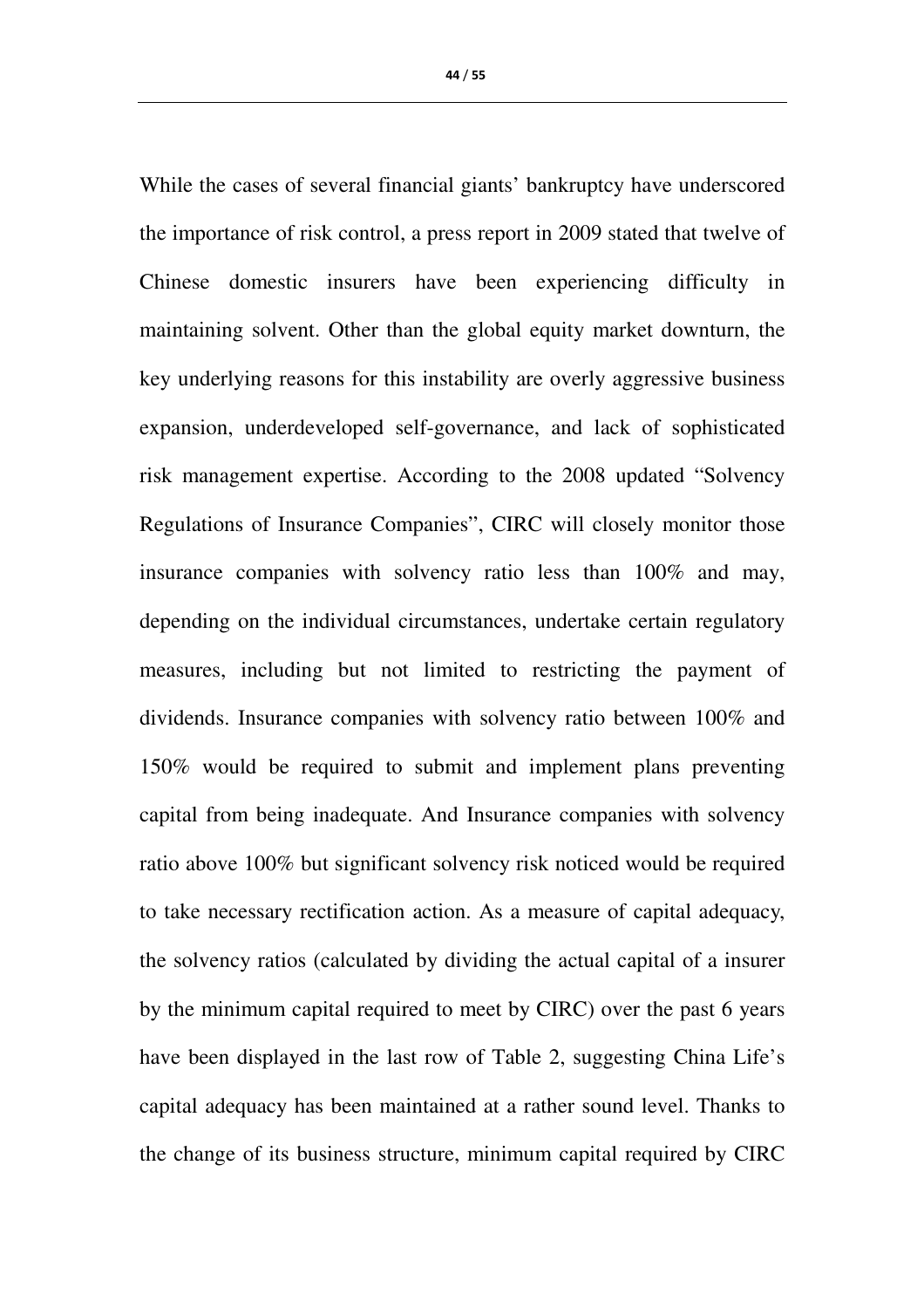has been raised from RMB40, 154 billion to RMB48, 459 billion. Therefore, although the Company's actual capital has witnessed a steady increase up to RMB147, 119 billion, it is not surprising to see a slight decline in its solvency ratio, which is simply due to expanded divisor. In order to further enhance the Company's supervision, evaluation and management of major risks, the Company has established and implemented the "Risk Alert System" and "Hierarchy Management Rules". These measures, carried out by been six regional audit centers (including Beijing), have further optimize the off-site auditing and special-purpose auditing on the Company's key operation and management issues such as the execution capabilities and internal control rectifications.

# **8. Conclusion**

The stakes for life insurance companies in such a fast growing industry are high, since one of the key ingredients for success in China's life insurance market going forward will be the access to capital in at a reasonable price, to allow their expansions of their operations as the market grows. Although the industrial regulator, CIRC, continues to protect the solvency of the industry as a whole by setting relatively low maximum pricing interest rate, coupled with a gradual liberalization of the pricing regulations, the reliance on investment returns is becoming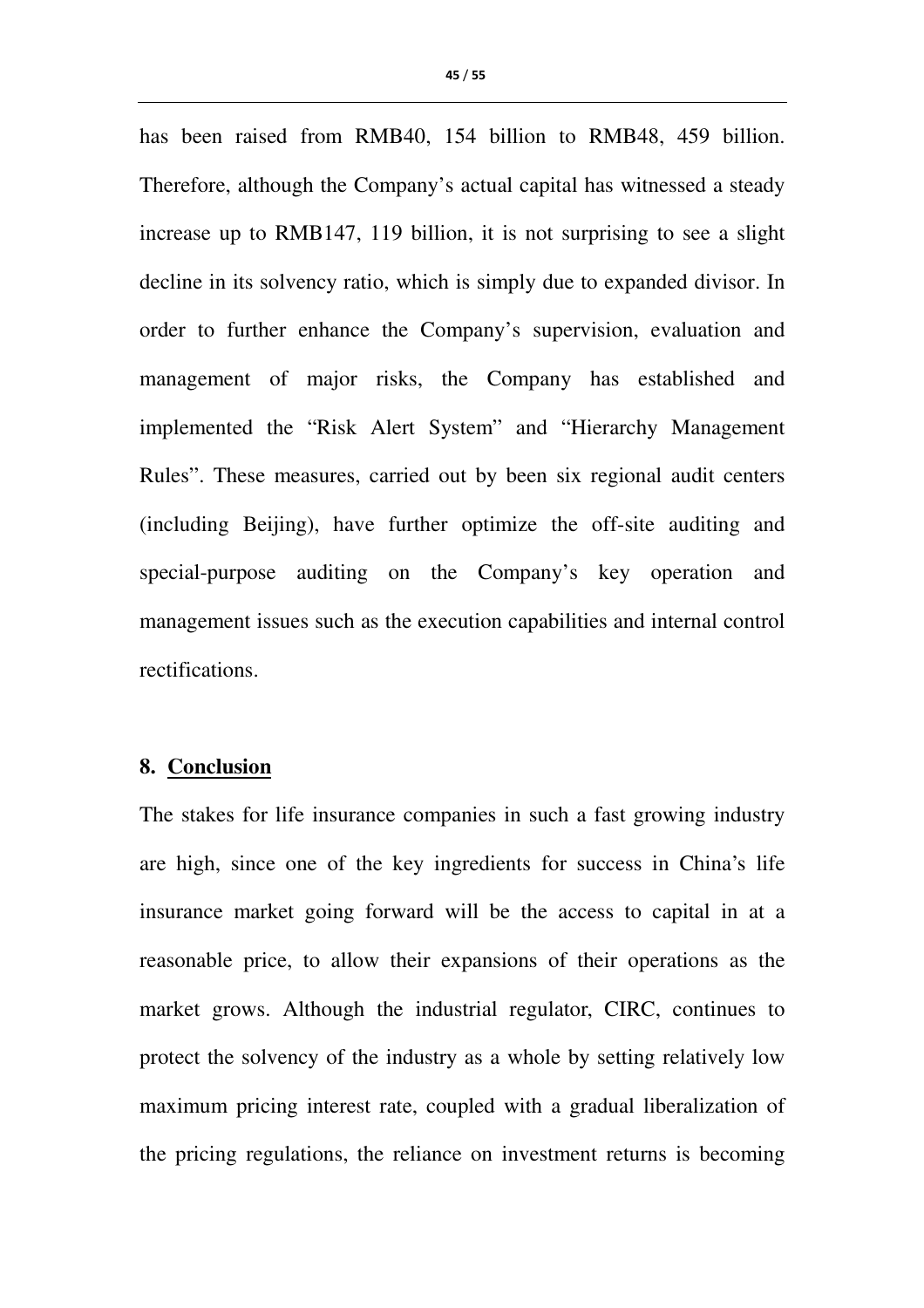especially acute. In this case, a life insurance company will have an almost insatiable appetite for capital. Although going to the stock market through public listings provide a ready source of capital and easy sources of capital in the future, it does come with its "price".

On one hand, given the current strategy of funding the growth by public listing, the newly listed Chinese insurance companies will have to give greater focus on the quality of information produced, as public investors will look for reassurance on the quality and performance of their management. In addition, analysts who follow these companies and provide potential investors with advice on by-hold-sell strategies will require more detailed information and confidence in that information and its timely delivery, if they are to give the investment community the kind of advice that a life insurer will look for to support its share prices.

On the other hand, although the listed company is required to fully disclose the basis for pricing for related party transactions, there is a general perception that the related party transactions between the listed SOEs and its shareholding groups these kind of potentially self-dealing transactions can provide direct opportunities for the controlling shareholders to benefit or extract resources from listed companies under their control (Djankov, La Porta, Lopez-di-Silanes, and Shleifer, 2007).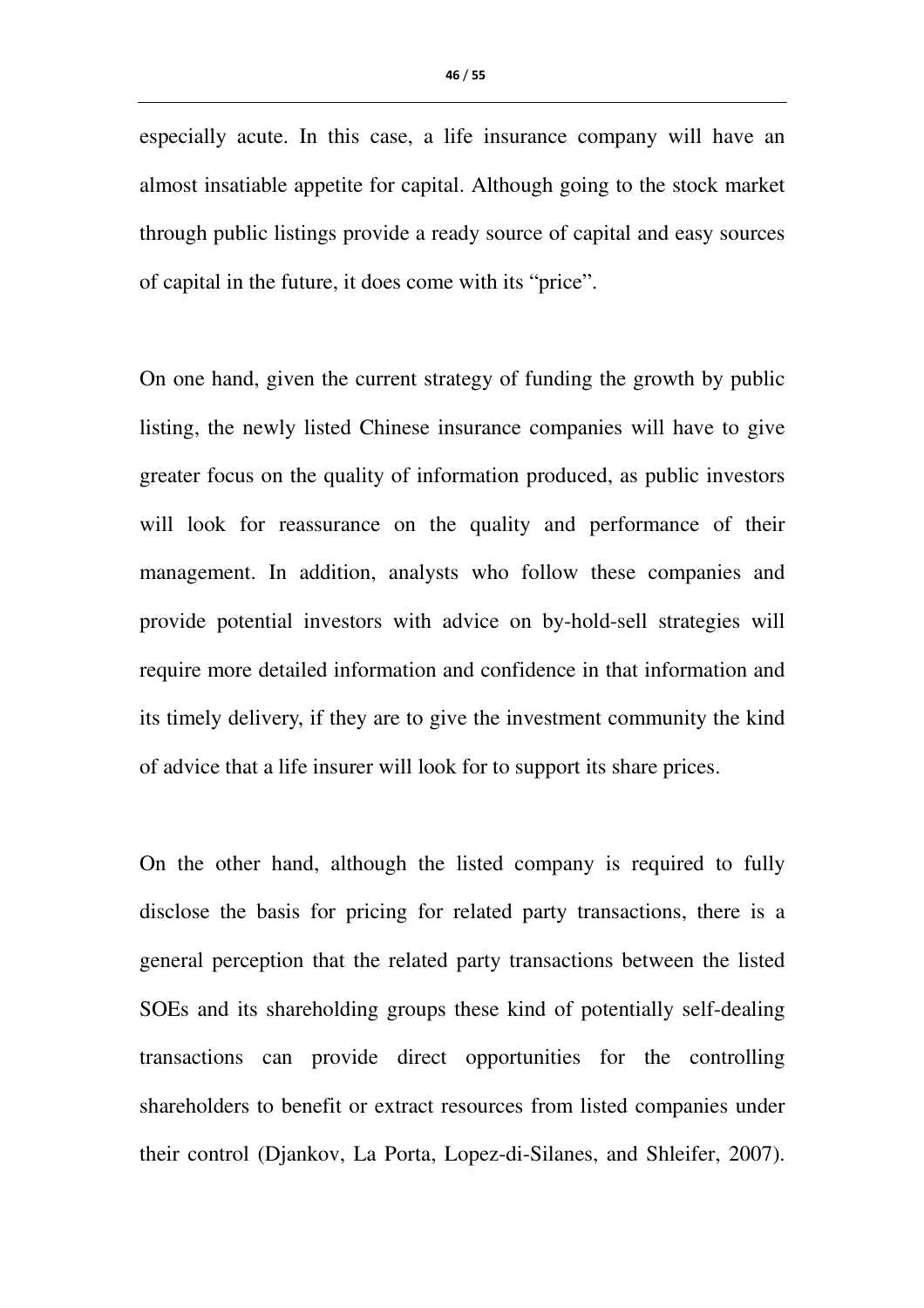In the case of China Life, an expropriation is highly likely when the shareholding group runs into the capital shortage, and therefore fail to satisfy the payment of benefits and claims obligations arising from the those non-transferred policies. The opacity and complexity of carved-out assets, restructuring scheme and interactions between shareholding agency and listed company have proven to be especially toxic to the listed company's stock performance when combined with high levels of market upheaval.

The case of China Life illustrates how joining the "self-regulatory" clubs of stock exchanges in advanced capital markets works to promote the convergence to the international standards of governance, where simply replicating the governance structure or operating in a highly competitive and well-regulated insurance market alone has proved to be insufficient. As some internal disciplinary mechanisms have been established for sustaining the new dynamics brought about by the IPOs, the Company is under the pressure to impose stricter disciplines on itself in order to re-convince public investors that it has departed from the poor governance practices associated with China financial sector in the past. In times of crisis, stakeholders' thirst for instantaneous, comprehensive, transparent information increases exponentially. An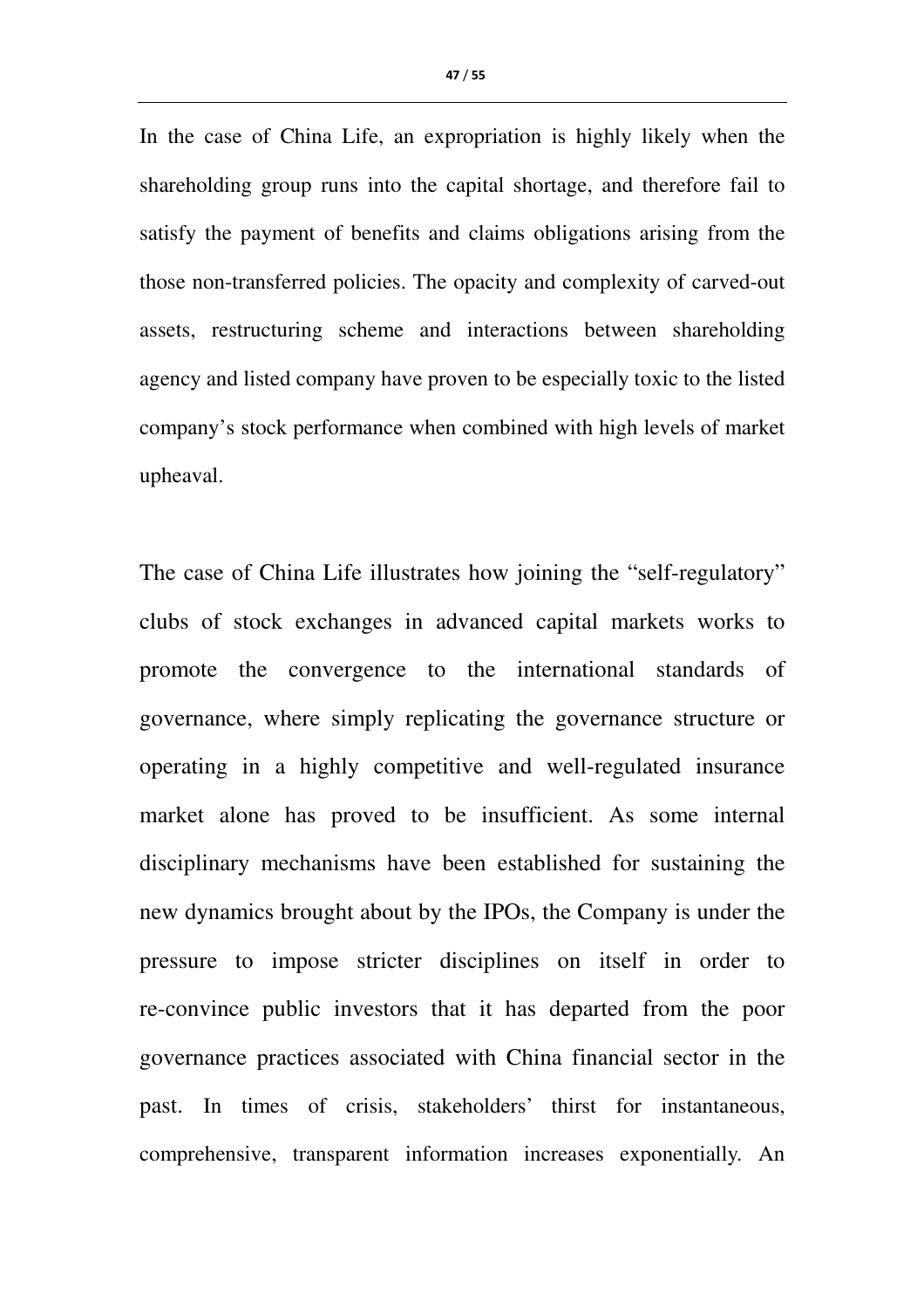effective risk control mechanism and a high level of information disclosure therefore assume a critical role as severe industrial crises can prompt customers and investors to lose trust even in these "national champions" who managed to escape relatively unscathed from the general turmoil.

The credit crisis has demonstrated that even most venerable and reputable institutions can find themselves on the brink of demise within a few days or even hours. Within his "comparatively mild assessment" over the impact of financial crisis to the world insurance industry, Schanz (2008) argues that:

*Policyholders', investors', and employees' trust in this sector has been dented, and the fact that other financial service players have suffered at an even larger scale is a cold comfort, at best. These losses in reputation and trust represent an extraordinary threat to an industry which basically sells contingent promises to pay and is, therefore, based on credit of trust and reputation awarded by relevant stakeholders.* 

The credit crisis has demonstrated that even most venerable and reputable institutions can find themselves on the brink of demise within a few days or even hours. This is simply because part of the bonus system which has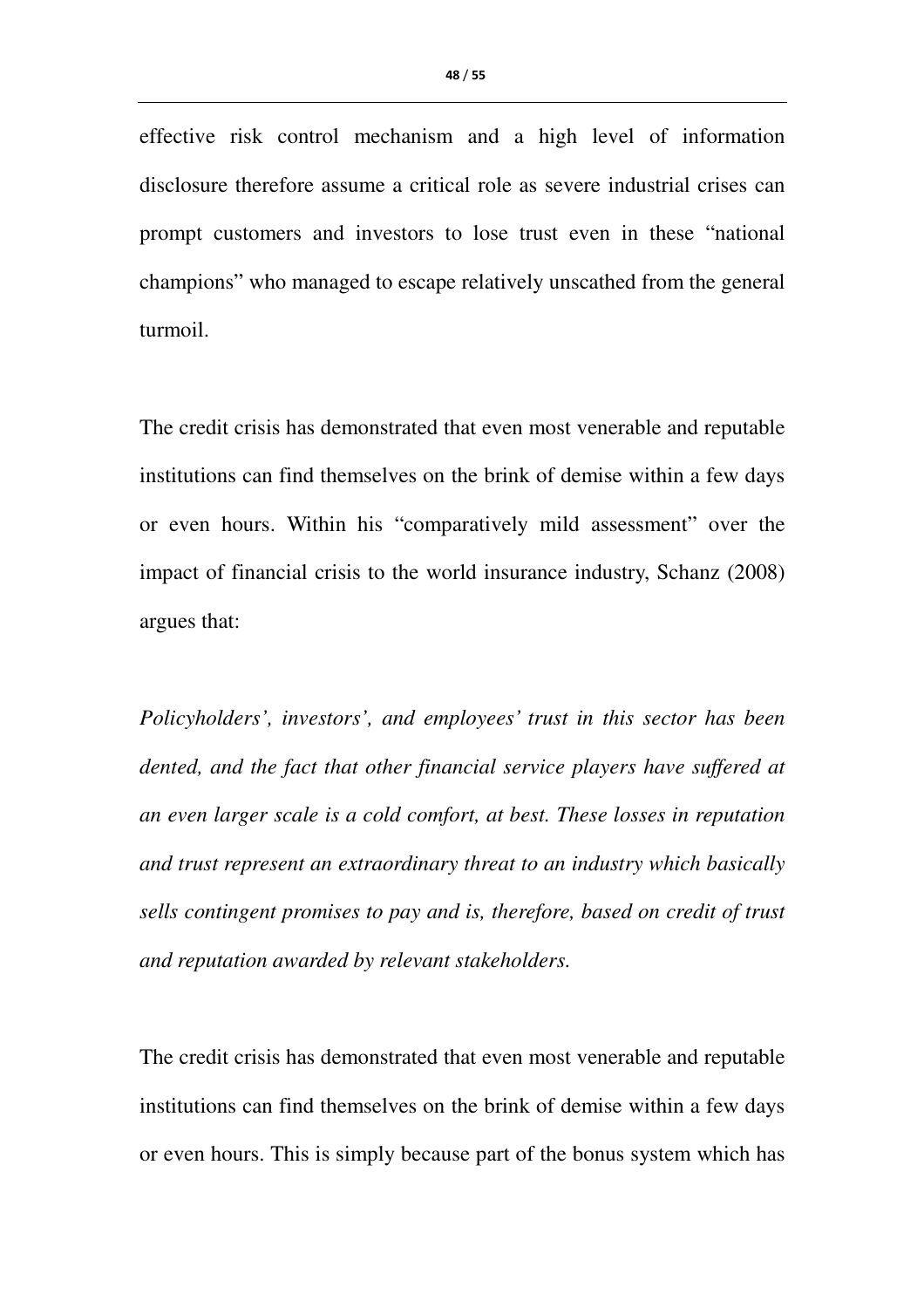been based on short-term profit with asymmetric pay-offs, will allow key staff ranging from sales agents, branch managers, through to board members rewarded on the basis of taking a share of short-term profit, rather than risk and loss (The Geneva Association's ACCE Working Group on the Credit Crisis, 2008). Therefore, beyond complying with various regulatory requirements, the Company has devoted significant efforts in improving its internal control structure and workflow. This ensures that each business branch has in place and applies sound and prudent policies and appropriate procedures and controls in order to prudently manage and control the significant business risks to which the Company is exposed.

The other lesson from China Life' case is the need for massive improvement in meaningful and understandable transparency. The complexity and opacity of certain insurance products had grown to such propositions that even senior finance executives may fail to keep pace with these development, let alone ordinary investors or the public at large. Against this backdrop, China Life has adopted a more balanced messaging approach which incorporates the financial and non-financial, as well as profit generating and risk controlling aspects of its business operation. Striking a balance between financial and operating performance in the Company's information disclosure is more likely to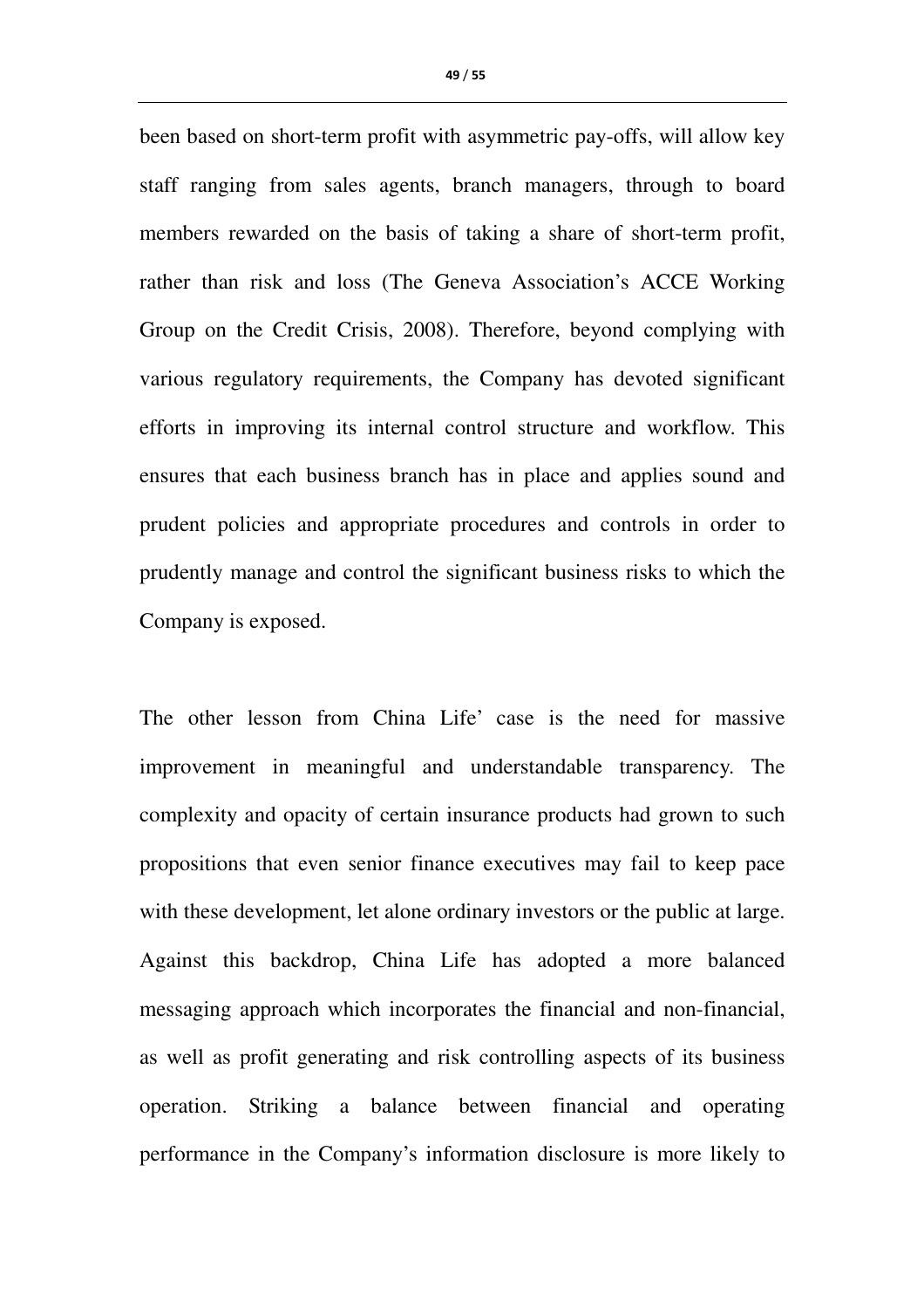generate maximum benefit in terms of quality and effectiveness of stakeholder communication (Schanz, 2008).

#### **Reference**

Bonaglia, F., De Macedo, J. B. and Bussolo, M., 2001. How globalisation improves governance, OECD development centre technical papers No. 181, November 2001, Paris: OECD.

Chen H., 2000. The institutional transition of China's township and village enterprises. Aldershot: Ashgate.

Chen L., 2008. Institutional inertia, adjustment and change: Japan as a case of a coordinated market economy, *Review of International Political Economy*, August 2008, 15(3), pp. 460-479.

Claessens, S., Klingebiel, D. and Schmukler, S., 2002. Explaining the Migration of Stocks from Exchanges in Emerging Economies to International Centers. CEPR Discussion Paper no. 3301.

Coffee, J. C., 1999. The Future as History: The Prospects for Global Convergence in Corporate Governance and Its Implications, Northwestern Law Review, 93, pp. 641-707.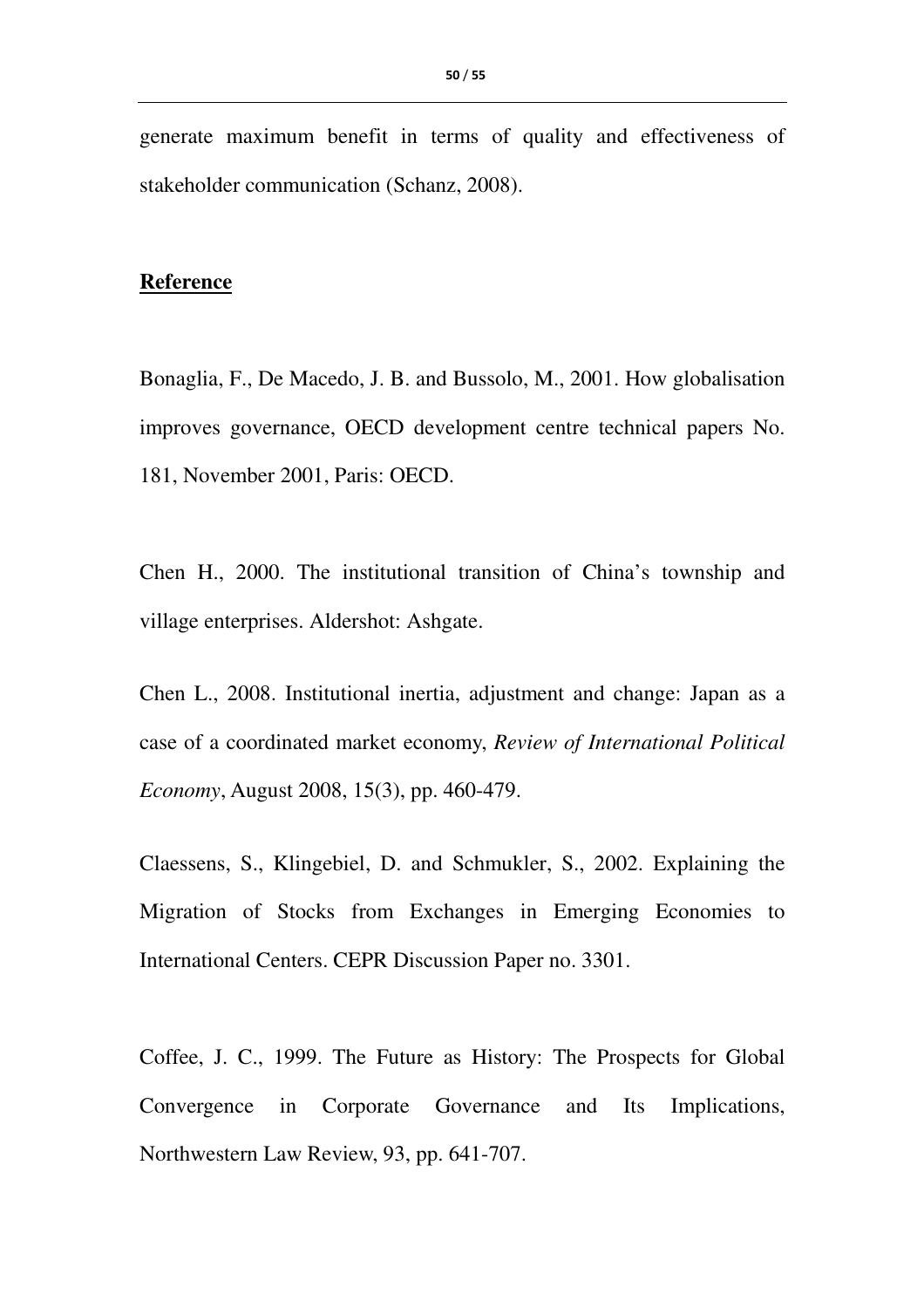Denis, D. K. & McConnell, J. J., 2003. International corporate governance, *Journal of Financial and Quantitative Analysis*, 38, pp. 1-36.

Dietz, M. C., Orr, G. & Xing J., 2008. How Chinese companies can succeed abroad?, *McKinsey Quarterly*, May 2008.

Djankov, Simeon, Rafael La Porta, Florencio Lopez-de-Silanes, and Andrei Shleifer, 2007, The Law and Economics of Self-Dealing, *Journal of Financial Economics*, Volume 88, Issue 3, June 2008, Pages 430-465.

Ewing, R. D., 2005. Chinese corporate governance and prospects for reform, *Journal of Contemporary China*, 14 (3), May 2005, pp. 317-338.

Firth, M., 1996. The Diffusion of managerial accounting procedures in the People's Republic of China and the influence of foreign partnered joint ventures, *Accounting, Organizations and Society*, 21(7/8), pp. 629–654.

Fan G., 2008. Dui Jingji Tizhi Gaige De Ruogan Sikao. In:  $10^{th}$ Guanghua New Year Forum, Peking University, Beijing, China, January 12<sup>th</sup> 2008. Shanghai: Shanghai People's Publishing House.

Holmstrom, B. & Roberts, J., 1998. Boundries of the frim revisited,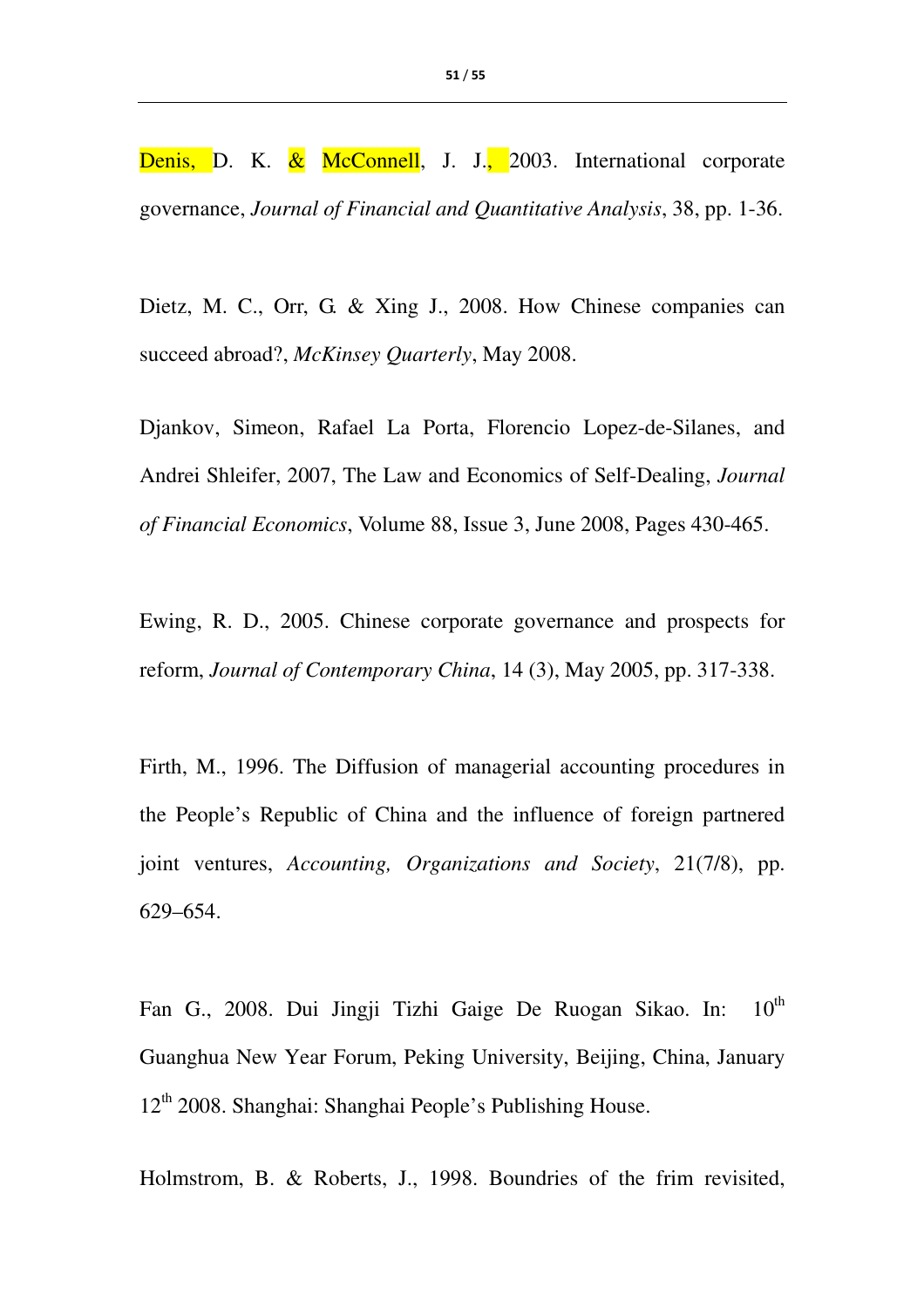*Journal of Economic Perspectives*, 12, pp. 73-94.

Jin J., Qian S. and Tong W. H. S., 2005. Privatization through an Overseas Listing: Evidence from China's H-Share Firms. Financial Management, Vol. 34, No. 3 (Autumn, 2005), pp. 5-30.

JP Morgan, 2008. Hands-on China Alert September 2008. Beijing: JP Morgan.

Madera, S. and Sun, L., 2005. International Listing Induced Improvements in Corporate Governance Practices: The Case of China Mobile (Hong Kong) [Online].

Available at: http://www.cefims.ac.uk/cgi-bin/research.cgi?id=48

Nolan, P., & Wang, X., 1999. Beyond privatization: institutional innovation and growth in China's large state-owned enterprises, *World Development*, 27(1), pp. 169-200.

Korczak, P. and Bohl, M. T., 2003. Return, Performance, and Liquidity of Cross-Listed Central European Stocks. Working Paper, Department of Economics, European University Viadrina, Frankfurt, Germany.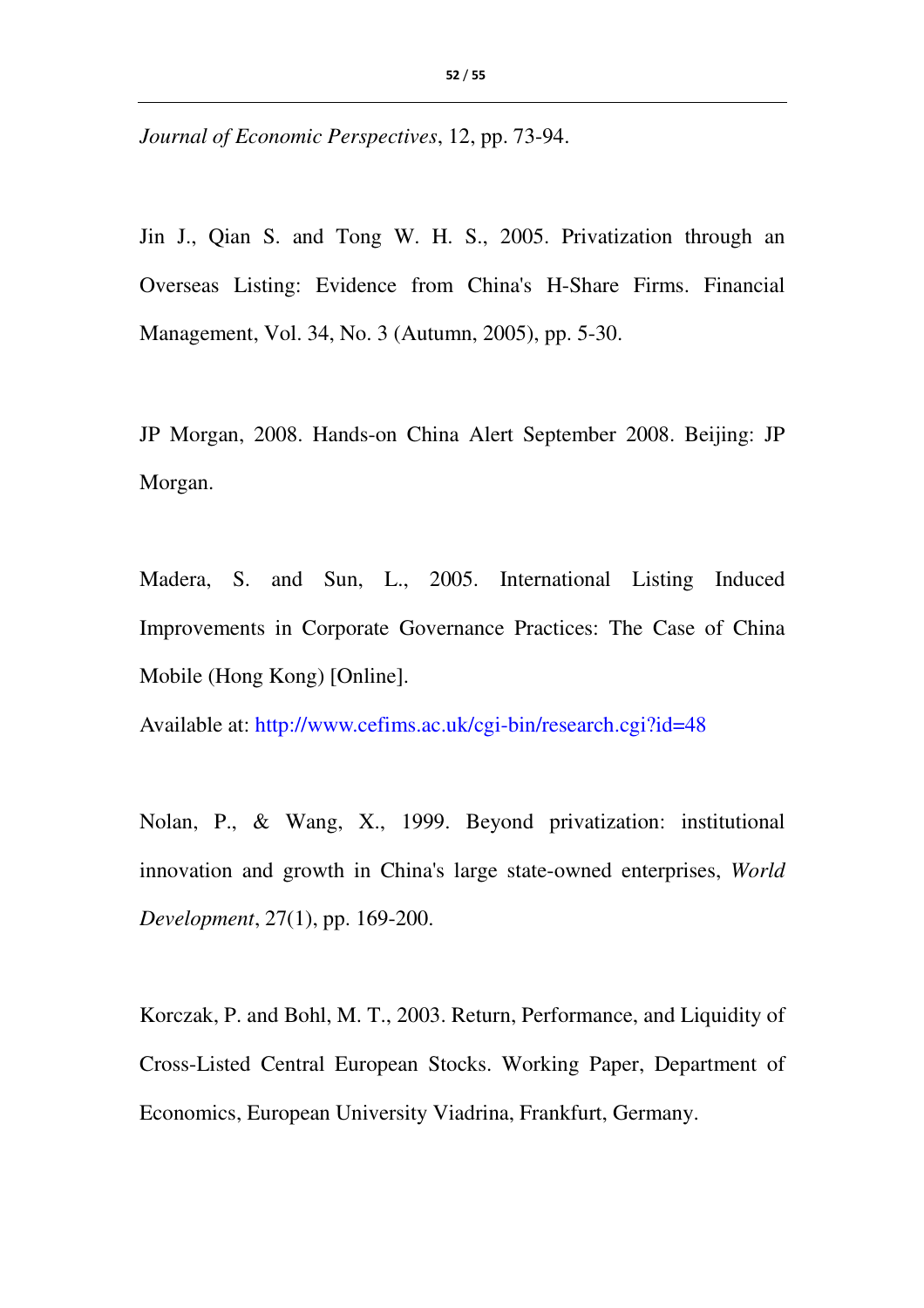Li D. D., 2000. Insider control vs. government control: a study of china's state enterprises reform, Working Paper, Hong Kong: Hong Kong University of Science and Technology.

Liu Q., 2006. Corporate governance in China: current practices, economic effect and institutional determinants, *CESifo Economic Studies*, 52(2), April 2006, pp. 415-453.

Sun L. and Tobin D., 2005. International Listing as a Mechanism of Commitment to More Credible Corporate Governance Practices: The Case of the Bank of China (Hong Kong). Corporate Governance: An International Review, Vol. 13, No. 1, pp. 81-91, January 2005.

Tam K., 1999. The development of corporate governance in China. Northampton (MA): Edward Elgar Publishing.

Tenev, S., Zhang Chunlin & Brefort, L., 2002. Corporate governance and enterprise reform in China. Washington D. C.: World Bank and International Finance Corporation.

Tian, L., 2001. Government Shareholding and the Value of China's Modern Firms. William Davidson Institute Working Paper No. 395. Available at SSRN: http://ssrn.com/abstract=299936 or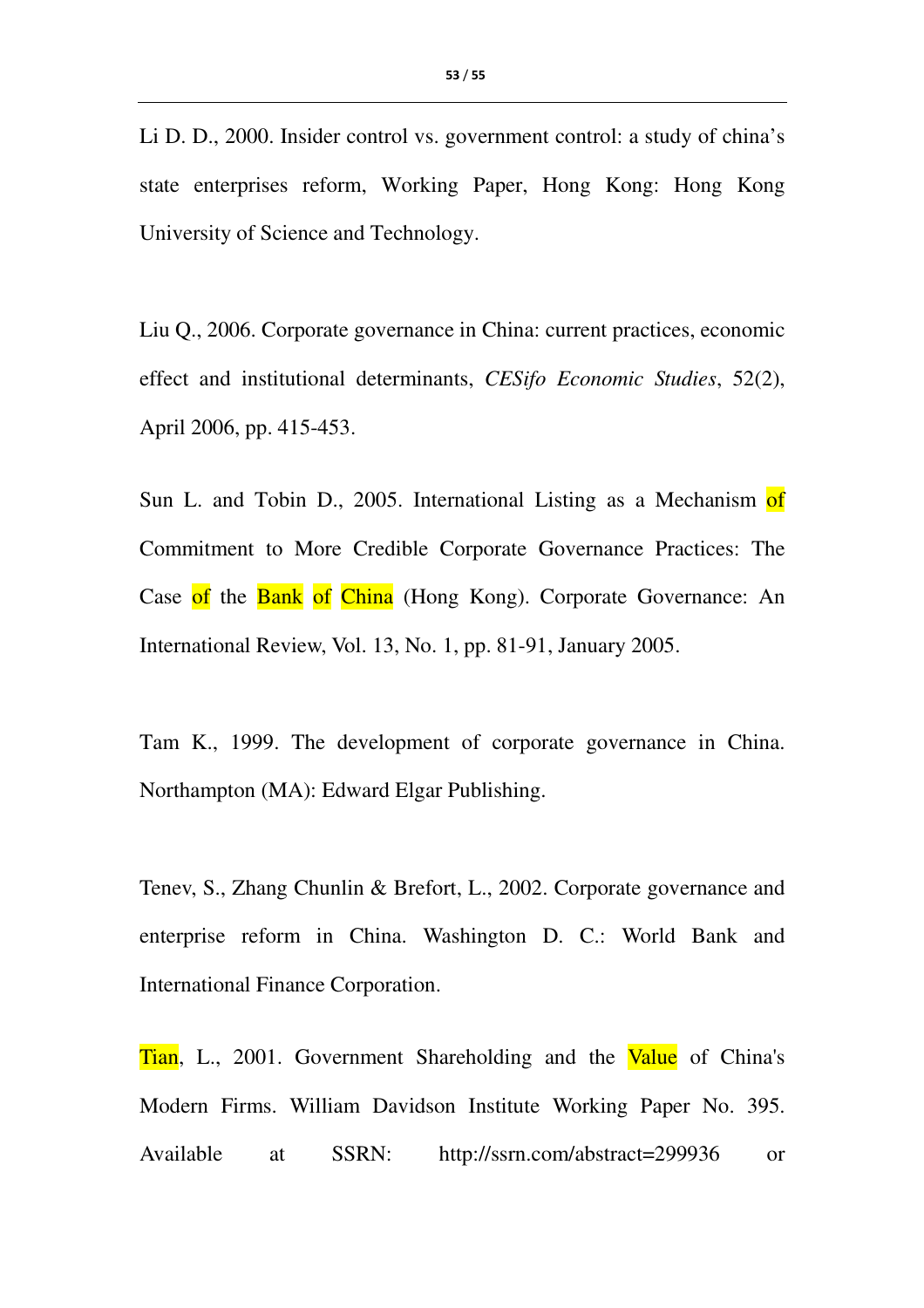doi:10.2139/ssrn.299936

O'Connor, N. G., Deng J. & Luo Y. D., 2006. Political constraints, organization design and performance measurement in China's state-owned enterprises, *Accounting, Organizations and Society*, February 2006, 31(2), pp. 157-177.

Marco Pagano, Fabio Panetta and Luigi Zingales, 1998. Why Do Companies Go Public?, *The Journal of Finance*, Vol. 53, No. 1 (Feb., 1998), pp. 27-64

Pei M., 2006. China's trapped transition: the limits of developmental autocracy. Cambridge (MA): Harvard University Press.

Peerenboom, R., 2007. China modernizes: threat to the west or the model for the rest?, New York: Oxford University Press.

Qian Y., 1999. The institutional foundations of China's market transition. Paper presented at the high-level dialogue on development paradigms, secondary anniversary of Asia Development Bank Institute, December 10, 1999, Tokyo, Japan.